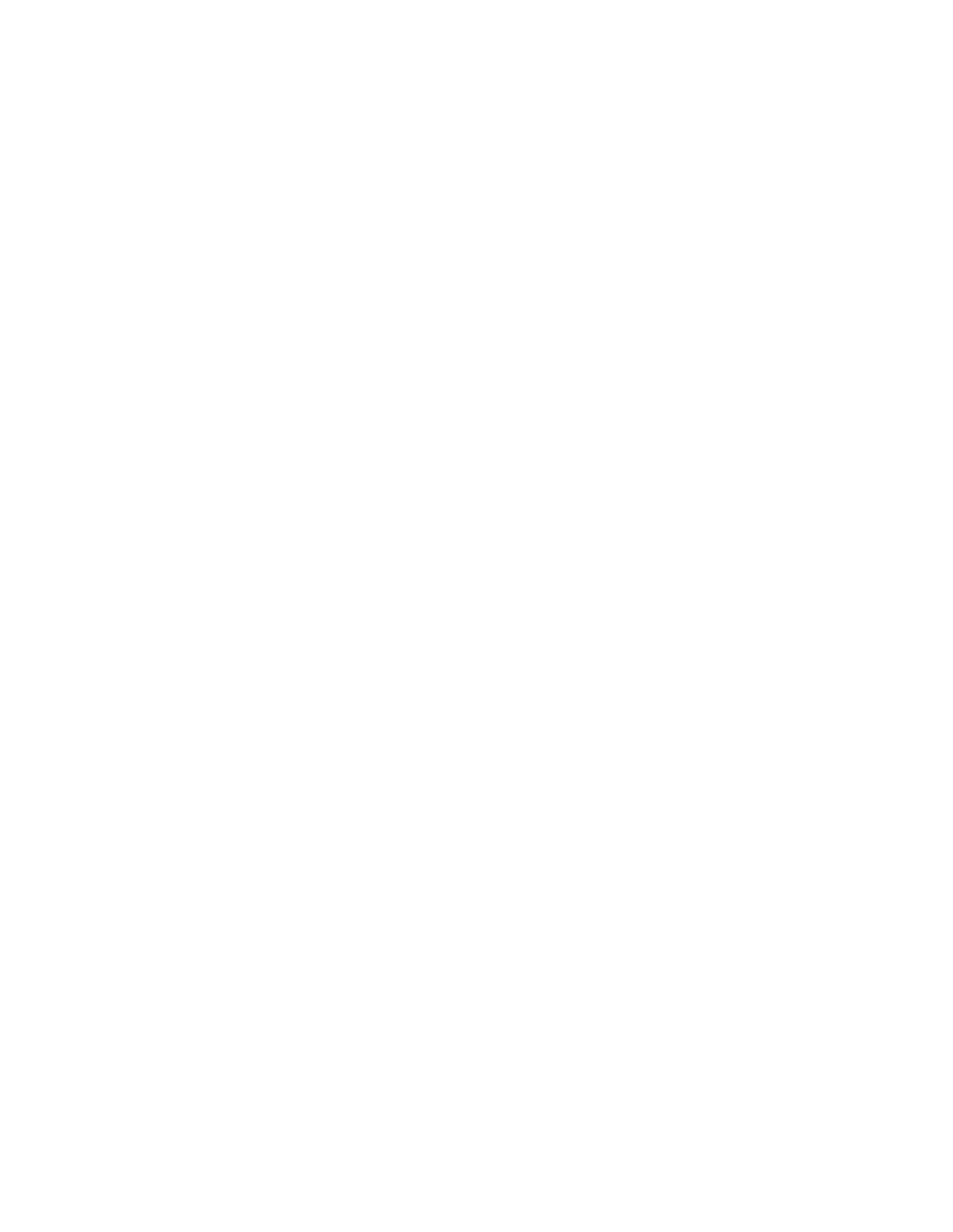The thesis of Kie Ross is approved.

Edward Stabler

Bruce Hayes, Committee Co-Chair

\_\_\_\_\_\_\_\_\_\_\_\_\_\_\_\_\_\_\_\_\_\_\_\_\_\_\_\_\_\_\_\_\_\_\_\_

\_\_\_\_\_\_\_\_\_\_\_\_\_\_\_\_\_\_\_\_\_\_\_\_\_\_\_\_\_\_\_\_\_\_\_\_

\_\_\_\_\_\_\_\_\_\_\_\_\_\_\_\_\_\_\_\_\_\_\_\_\_\_\_\_\_\_\_\_\_\_\_\_

Donca Steriade, Committee Co-Chair

University of California, Los Angeles

1996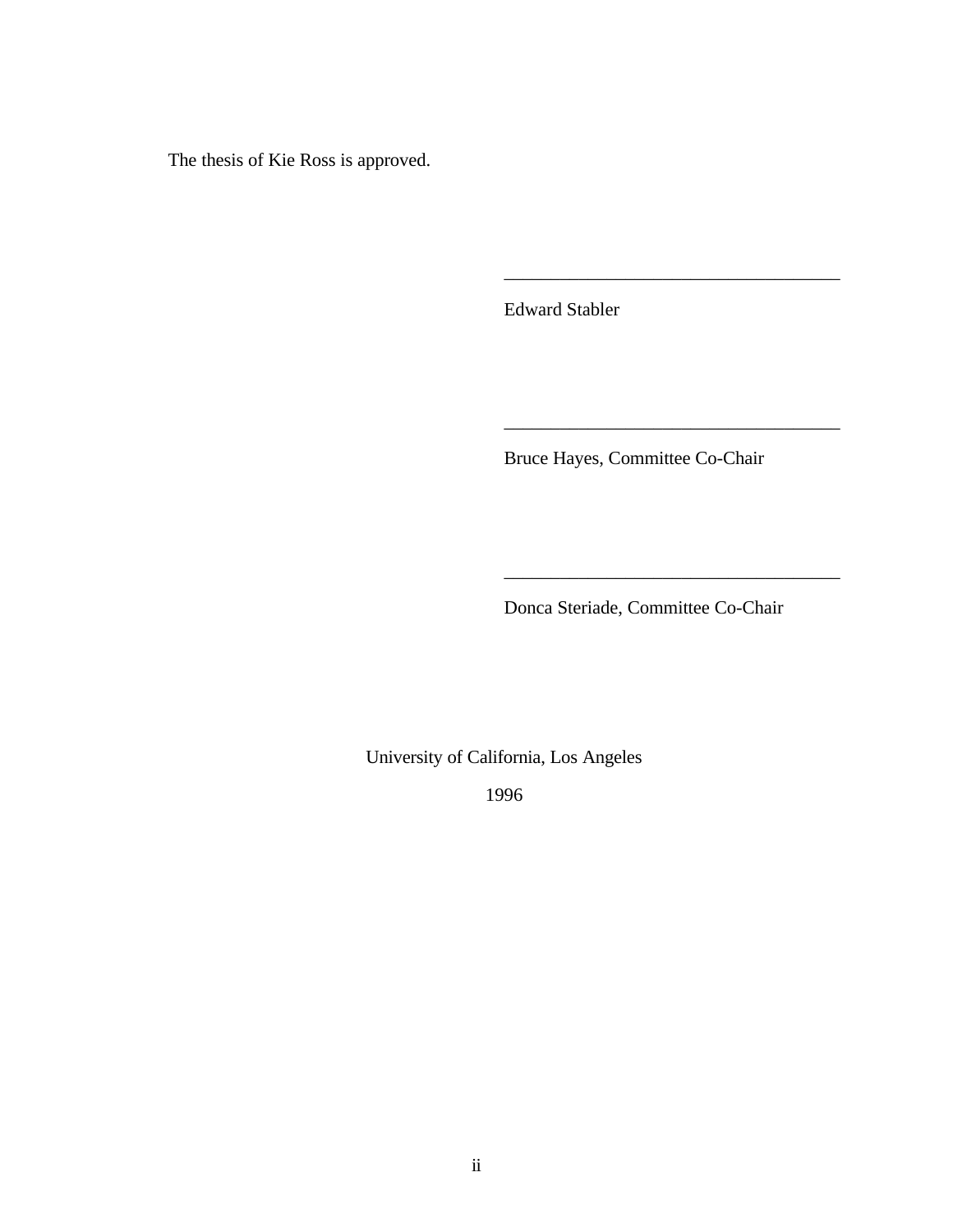# **CONTENTS**

# Part I: Data and Analysis

| $\theta$     |                |
|--------------|----------------|
| 0.1          |                |
| $\mathbf{1}$ | $\overline{4}$ |
| 1.1          | 9              |
| 2            | 11             |
| 2.1          | 14             |
| 2.2.         | 17             |
| 3            | 21             |

# Part II: A Mechanism for Constraint Drift

| 4   | 25 |
|-----|----|
| 5   | 25 |
| 6   | 27 |
|     | 33 |
| 7.1 | 33 |
| 7.2 | 34 |
| 8   | 35 |
|     |    |

|  | 36   |
|--|------|
|  | - 39 |
|  |      |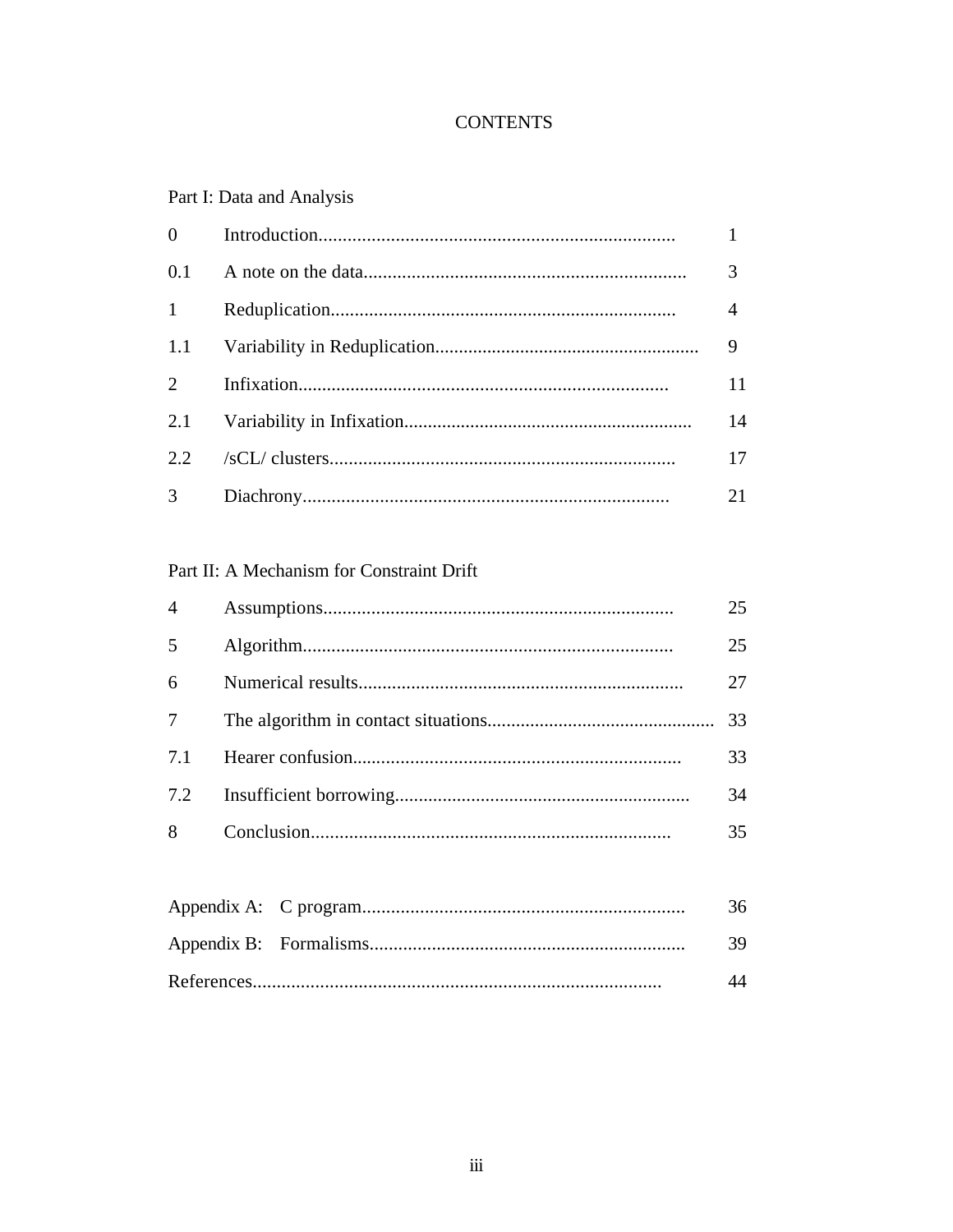## ACKNOWLEDGMENTS

 Many thanks to Bruce Hayes, Margaret MacEachern, Edward Stabler, and Donca Steriade for discussion and guidance, to Leah S. Gordon for programming advice, to Bryan Zuraw for editorial help, and to Tania Azores-Gunter for teaching me Tagalog. This work was supported by a National Science Foundation Graduate Fellowship.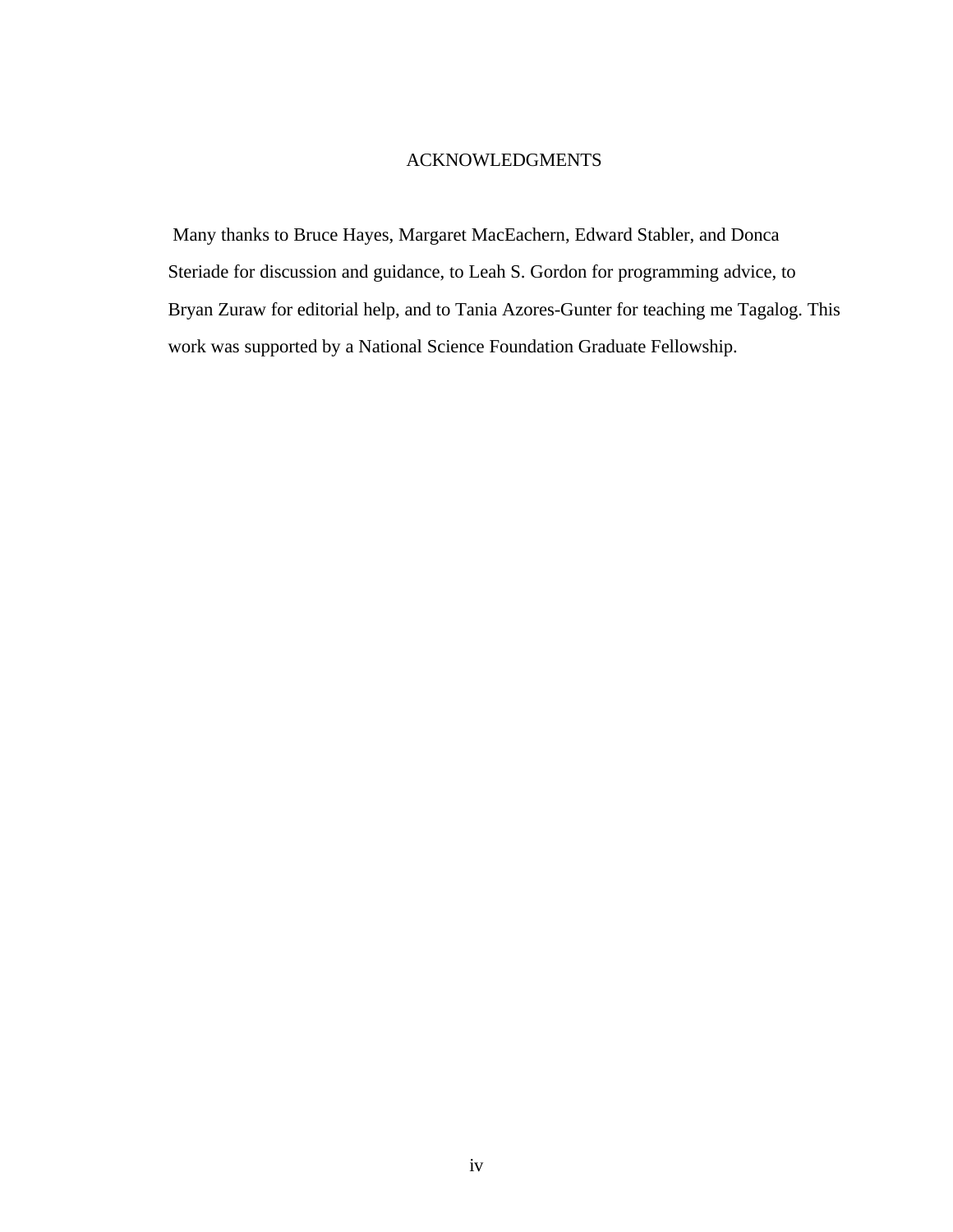### ABSTRACT OF THE THESIS

#### Floating Phonotactics:

#### Variability in Infixation and Reduplication of Tagalog Loanwords

by

### Kie Ross

Master of Arts in Linguistics University of California, Los Angeles, 1996 Professor Bruce Hayes, Co-Chair Professor Donca Steriade, Co-Chair

When a phonological constraint is unviolated in a language, but no lexical items exist for which the constraint is relevant, the constraint's ranking cannot be determined. Language contact can introduce loanwords which, if faithfully parsed, violate the constraint, thus exposing its ranking. Tagalog has many English and Spanish loanwords which, in the loaning language, contain segments and sequences foreign to Tagalog. Field data presented here show that constraints against the foreign segments and sequences ("new" constraints) are variably ranked with respect to established constraints (phonotactic constraints which were active in Tagalog prior to the loanwords' introduction, and the constraints which enforce uniformity of allomorphs and faithfulness to the lexical entry). That is, the new constraints may be obeyed despite violations of established constraints, or may be violated in order to obey the established constraints.

Constraints relevant to Spanish loanwords, which have been in Tagalog longer, tend to be ranked lower, suggesting they have drifted downward. Variable ranking is natural for a constraint whose ranking was, until recently, indeterminate. Older loanwords from Chinese and Sanskrit demonstrate that similar variability existed at the time of their

v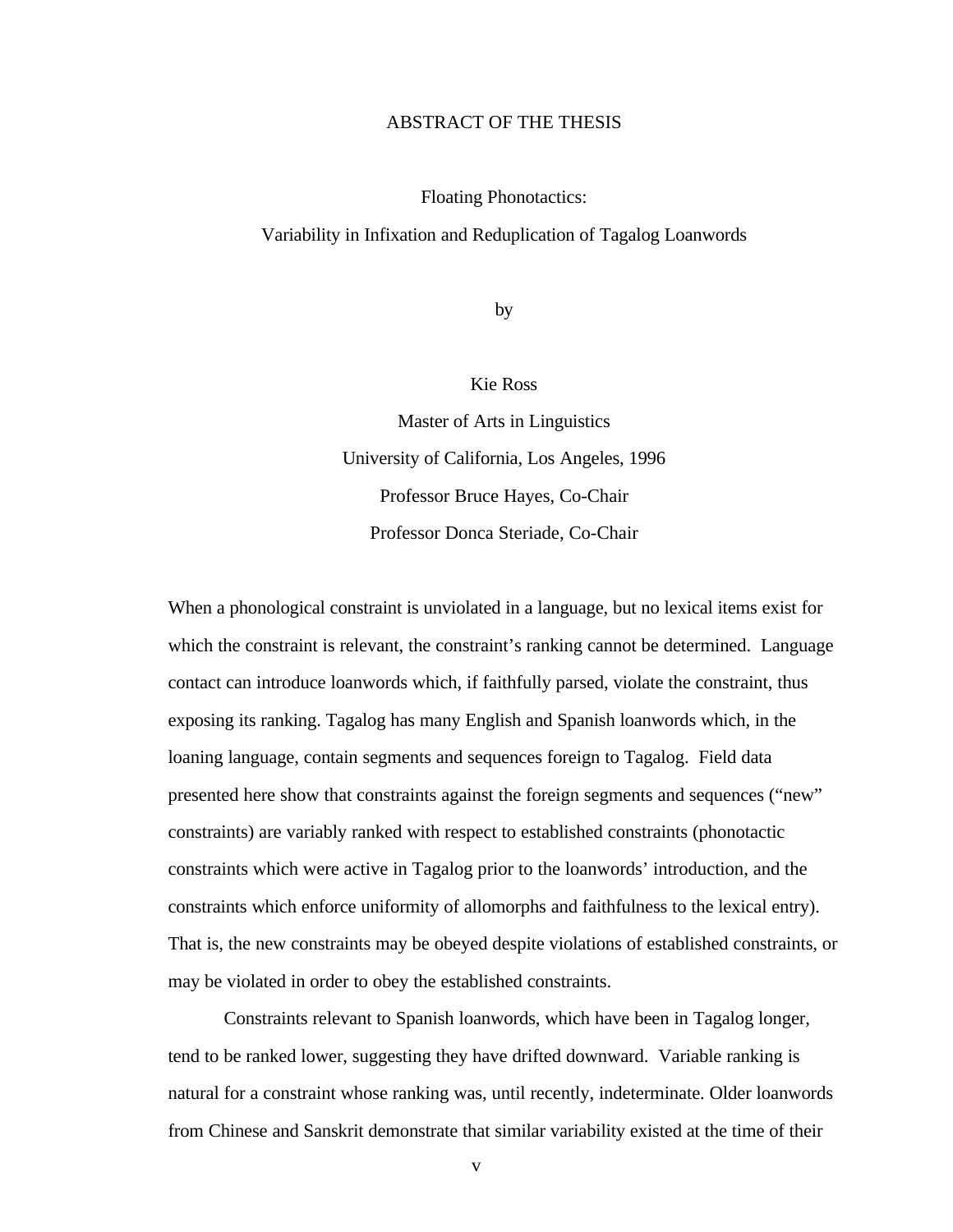adoption into Tagalog, although individual words have since become fossilized in the absence of strong, continuing language contact. Part II of the thesis presents an algorithm for imperfect learning of variable data, which results in a speech community's tolerating lower and lower ranking of a variably-ranked constraint over time.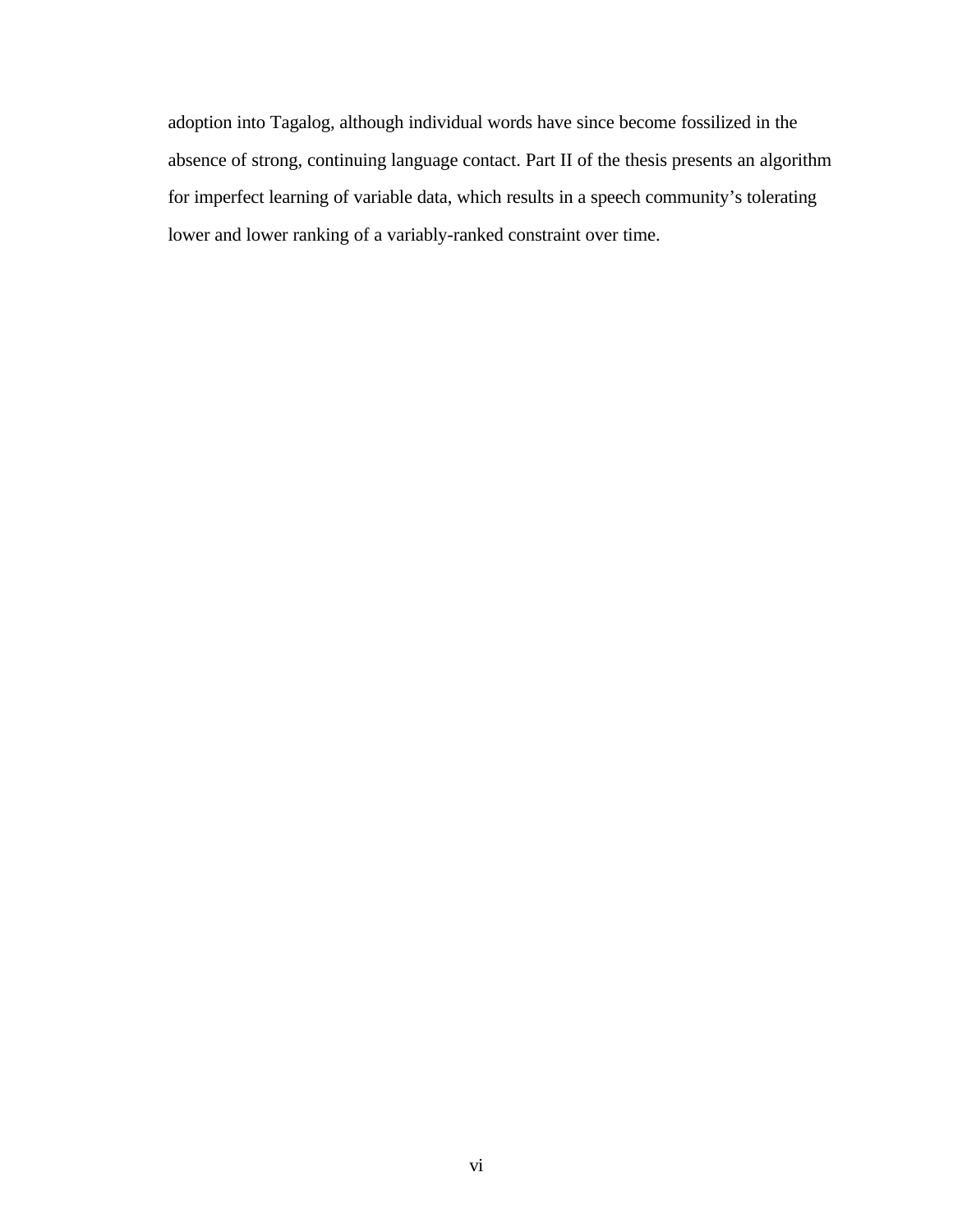#### **Part I: Data and Analysis**

#### **0. Introduction**

Prince and Smolensky 1993 propose a model of phonology based on constraint interaction known as *Optimality Theory*. In this model, the optimal utterance is selected from a set of candidate utterances according to how well it satisfies various phonological constraints. Since some of the constraints are in conflict with one another, they must be *ranked*, so that satisfaction of one constraint is more important than satisfaction of another. Most—ideally all—phonological constraints are presumed to be universal, with differences in constraint ranking producing language-to-language variation. Most constraints fall into two classes. The first class contains the *markedness* or *phonotactic* constraints, which reflect desirable surface properties of individual utterances, such as articulatory ease and acoustic clarity (Hayes 1995, Jun 1994, Silverman 1995, Flemming 1995, Steriade 1995a, 1995b). The second class contains constraints which enforce lexical contrast and morpheme identifiability—these are viewed by some as *faithfulness* constraints, requiring identity of inputs and outputs (Prince and Smolensky 1995) and by others as *paradigm uniformity* constraints, requiring identity of related surface forms (Steriade 1996, Benua 1995, Crosswhite 1995). The term *correspondence constraint* (McCarthy and Prince 1995) refers to any constraint that enforces identity, whether input-output (faithfulness) or output-output (paradigm uniformity, including reduplicative identity).

Gnanadesikan 1995 argues that the child language-learner comes to the task equipped with a large set of high-ranking universal phonotactic constraints, which are gradually suppressed (that is, outranked by faithfulness constraints) as the target language is acquired. The final, adult grammar is a partial order of constraints, with phonotactic and faithfulness constraints interleaved.

I know of no optimality-theoretic work that does not share this view that a grammar

1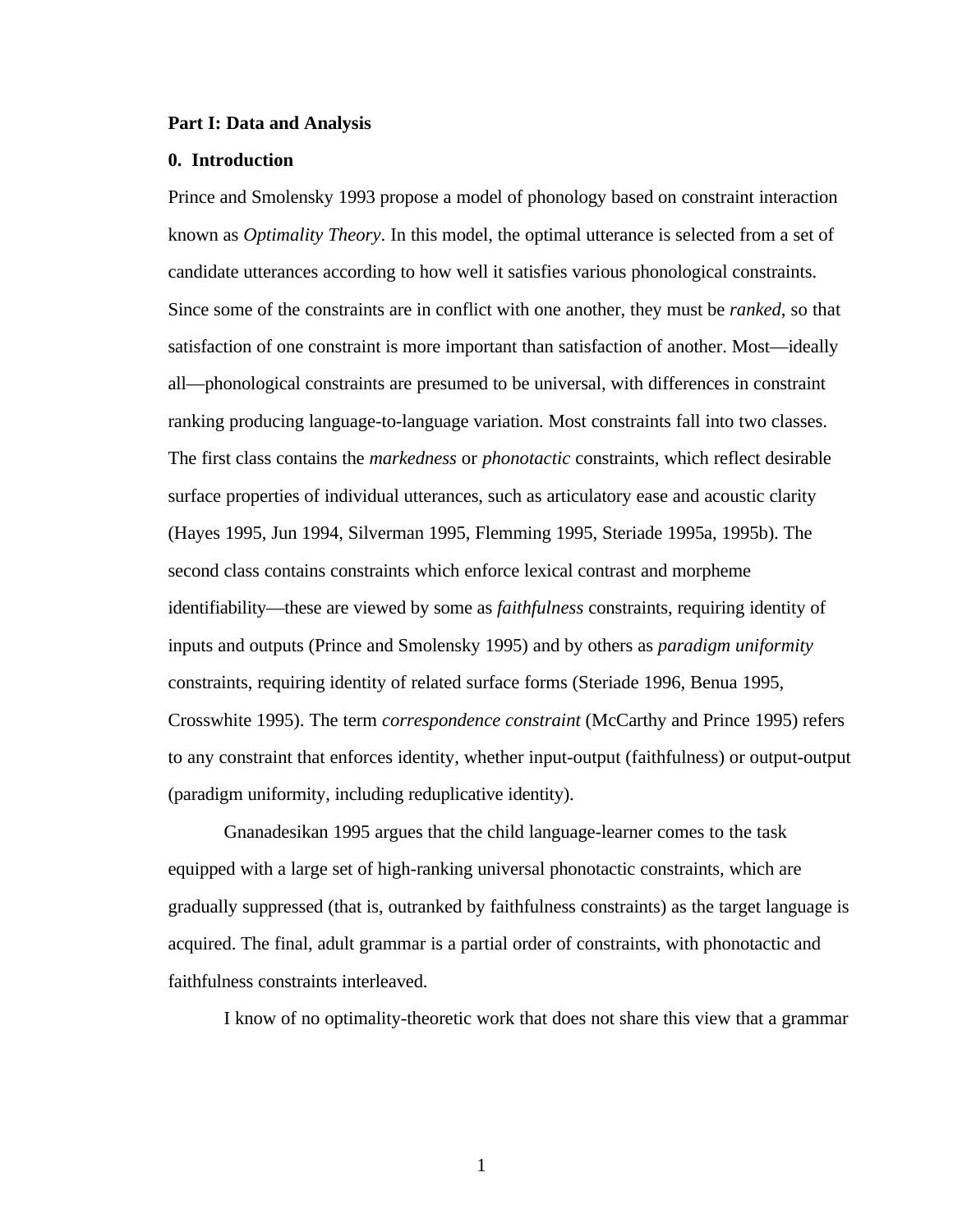is a partial order of constraints (or, as a subcase, a total order), although some (e.g. Mester 1996,Hayes & MacEachern 1996) include mechanisms to explain variability, such as variable and stochastic constraint ranking. Although this thesis, ultimately, will share that view, it will come to do so only after considering a possible challenge to it.

The challenge is *invisible constraints*, constraint whose status in unclear from the surface forms of a language. There are two types of invisible constraint. The first is a phonotactic constraint C which is apparently ranked so low in a language L that its effects are never seen. It is freely violated, and never plays a role in candidate selection. The only reason for supposing that C is present at all in the grammar (since the results would be the same if it were not), is the assumption of constraint universality: if C is active in other languages, then C must play a role in the grammars of children acquiring L, although it may be discarded later in life. This first type of invisible constraint will not be considered here.

The second type of invisible constraint, which will be considered here, is a phonotactic constraint C which is always obeyed in L and is not in conflict with any other constraint—that is, satisfaction of C does not require violation of any other phonotactic constraint, and *it is not necessary to suppose any inputs in L for which satisfaction of C in the output would require violation of a faithfulness constraint.* A priori, there is no way to determine whether (i) a given speaker does assume at least some inputs which, if parsed faithfully, would violate C, so that C must be ranked very high to rule out the fully faithful parses, or (ii) the speaker assumes no such inputs, so that the ranking of C is irrelevant. We need not even suppose that C is present at all, except by indirect arguments from universality and from child language.

This paper probes the status of some such type-2 invisible constraints in Tagalog, by observing the behavior of the grammar when confronted with new inputs.

Tagalog, the language spoken by approximately one third of the population of the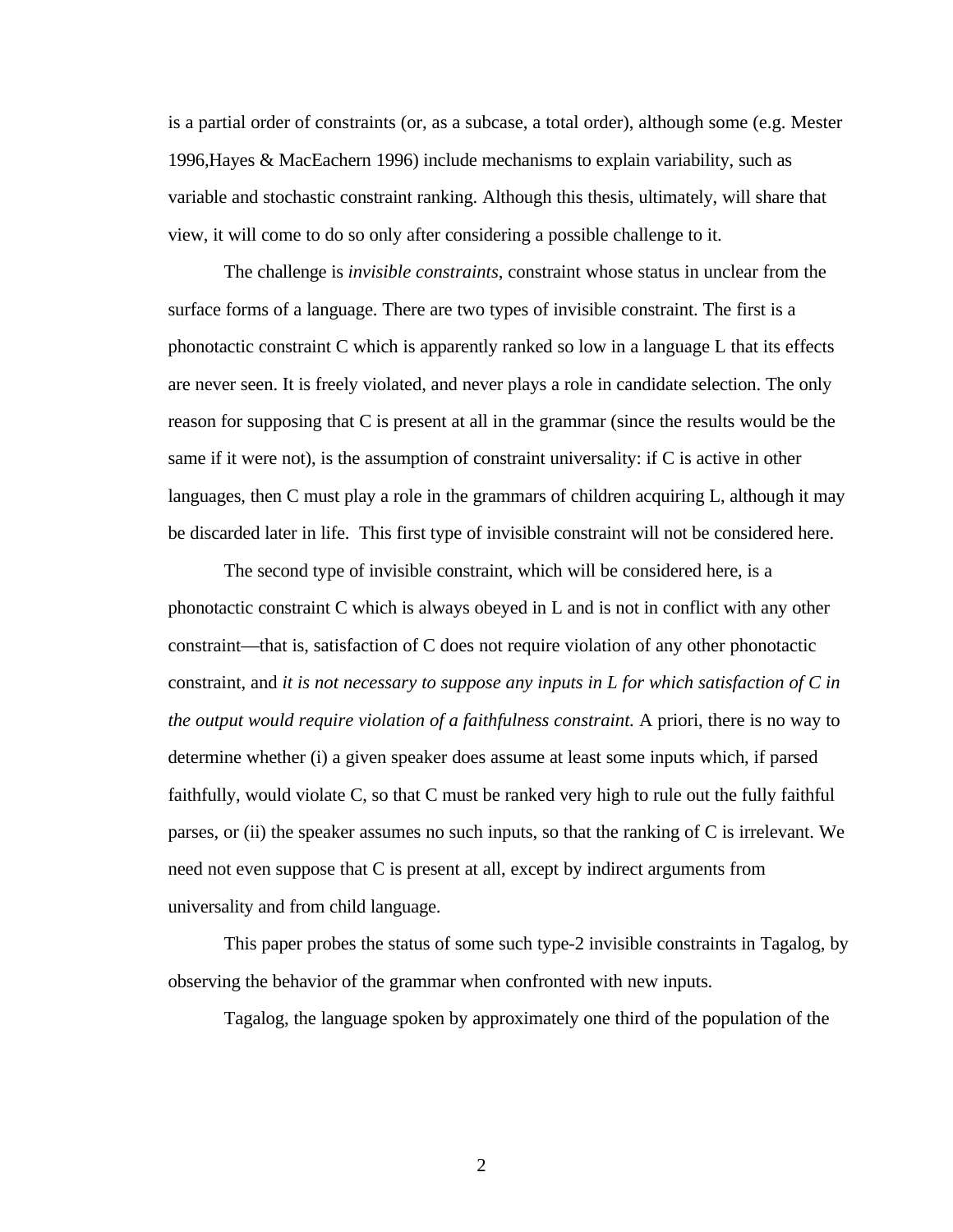Philippines and the basis for the national language, Pilipino (Grimes 1988), has a large number of loanwords from Spanish and, more recently, from English. In the foreign source language, many of these words contain violations of phonotactic constraints that were surface-true in Tagalog before the introduction of the loanwords. The variable behavior of these words under infixation and reduplication will be seen to obey a possibly general principle: *the ranking of unviolated invisible constraints is not fixed.*

### *0.1 A note on the data*

Data presented without a source cited are uncontroversial facts about contemporary Manila Tagalog, which I have checked with Tagalog-speaking acquaintances, Ramos and Goulet 1981, Ramos and Cena 1990, and/or English 1986.

Soberano 1992, cited below, was a phonological experiment in which NP, a native speaker of Tagalog in her thirties who had recently come to Canada from Manila, was asked to "borrow" hypothetical English loanwords, some with no morphology, some with reduplication, and some with infixation. A copy of the wordlist was placed in front of NP, and each stimulus word was read aloud by Soberano, an English speaker. The data from Soberano presented here are my own transcriptions of the sessions, at which I was present. Items shown with no asterisk are either (i) NP's response(s) when asked to infix or reduplicate a hypothetical loanword, or (ii) positive grammaticality judgements of additional possibilities for that word proposed by Soberano. Items with an asterisk represent negative grammaticality judgements of additional possibilities by NP, either offered spontaneously or made in response to questioning by Soberano.

Also presented in this paper are data from my interviews with three Tagalog-English bilingual UCLA undergraduates, all of whom were born in the Philippines and had lived in the US for a few years. BH was the most fluently bilingual; he used Tagalog on a daily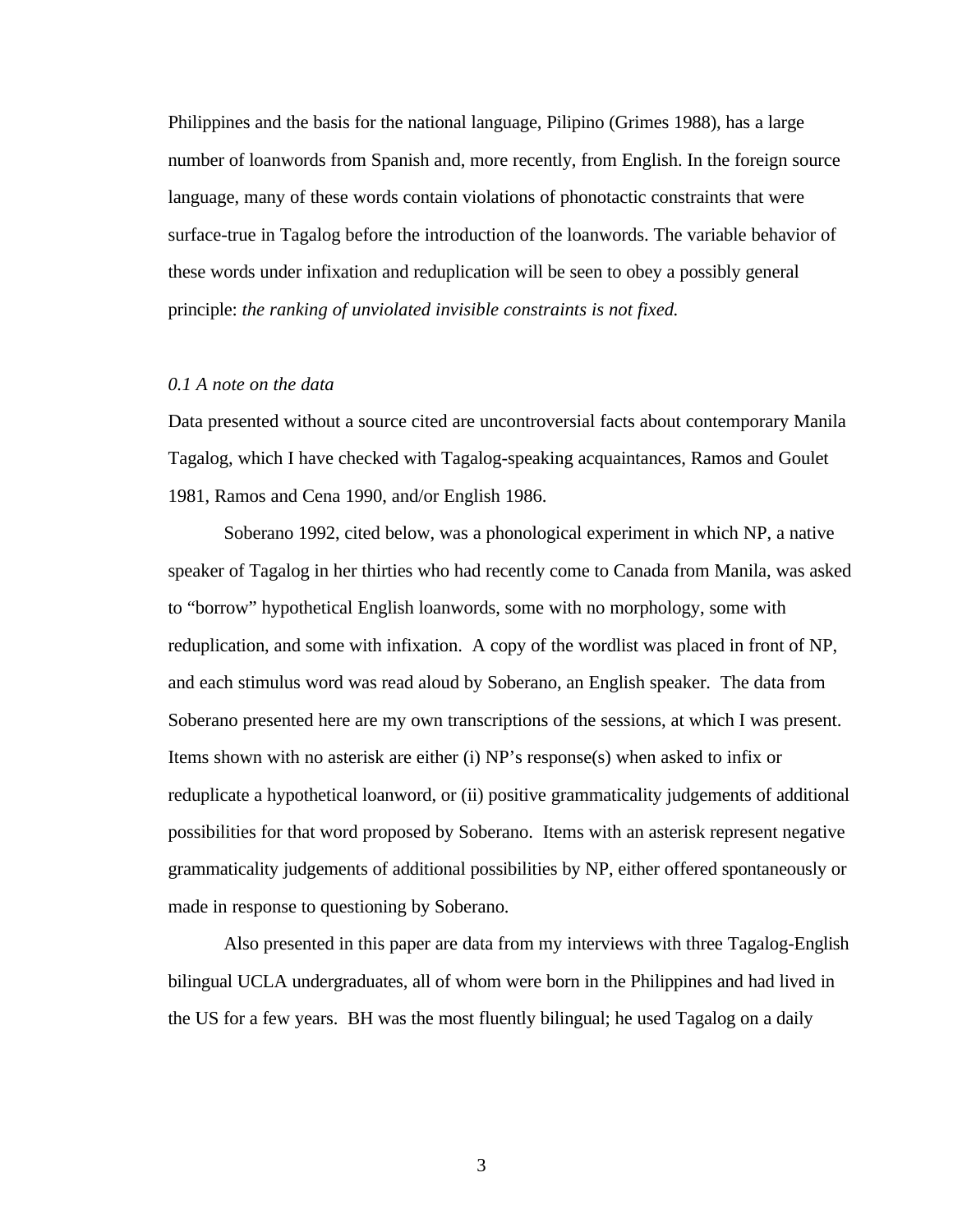basis and his English was slightly accented. MC and NT, both female, had slight American accents when speaking Tagalog and used Tagalog mostly with their parents, who lived in other towns. Each of these speakers was given a list of English words and asked to apply first infixation, then reduplication, to each item on the list. NT had difficulty bringing reduplication and infixation under conscious control, and applied both simultaneously to all the items but one, which was infixed only.

All phonetic symbols used in this paper are IPA (International Phonetic Association 1989) unless otherwise noted.

#### **1. Reduplication**

Tagalog employs reduplication extensively in its derivational and inflectional morphology. The Tagalog reduplicant may be either partial or total, and precedes the base. The type of reduplication we will consider here involves a one-syllable reduplicant and marks incomplete aspect on verbs.

Reduplicants, which I will abbreviate R, are in general in stricter accordance with Tagalog phonology than are loanword bases, which I will abbreviate B.

A frequently discussed example is initial cluster simplification: complex onsets are not native to Tagalog (Quilis 1985), but are tolerated in loanwords. When reduplication is applied, the onset is simplified in R, the reduplicant (in boldface):

| (1)  | Tagalog         |                                     |  |  |
|------|-----------------|-------------------------------------|--|--|
|      | nag-trabahoh    | 'X worked'                          |  |  |
|      | nag-ta-trabahoh | 'X is working' (French 1988, p. 28) |  |  |
| from | Spanish         |                                     |  |  |
|      | trabaxo         | 'I work'                            |  |  |

This is explained by French 1988 with CV templates: in her view, reduplication is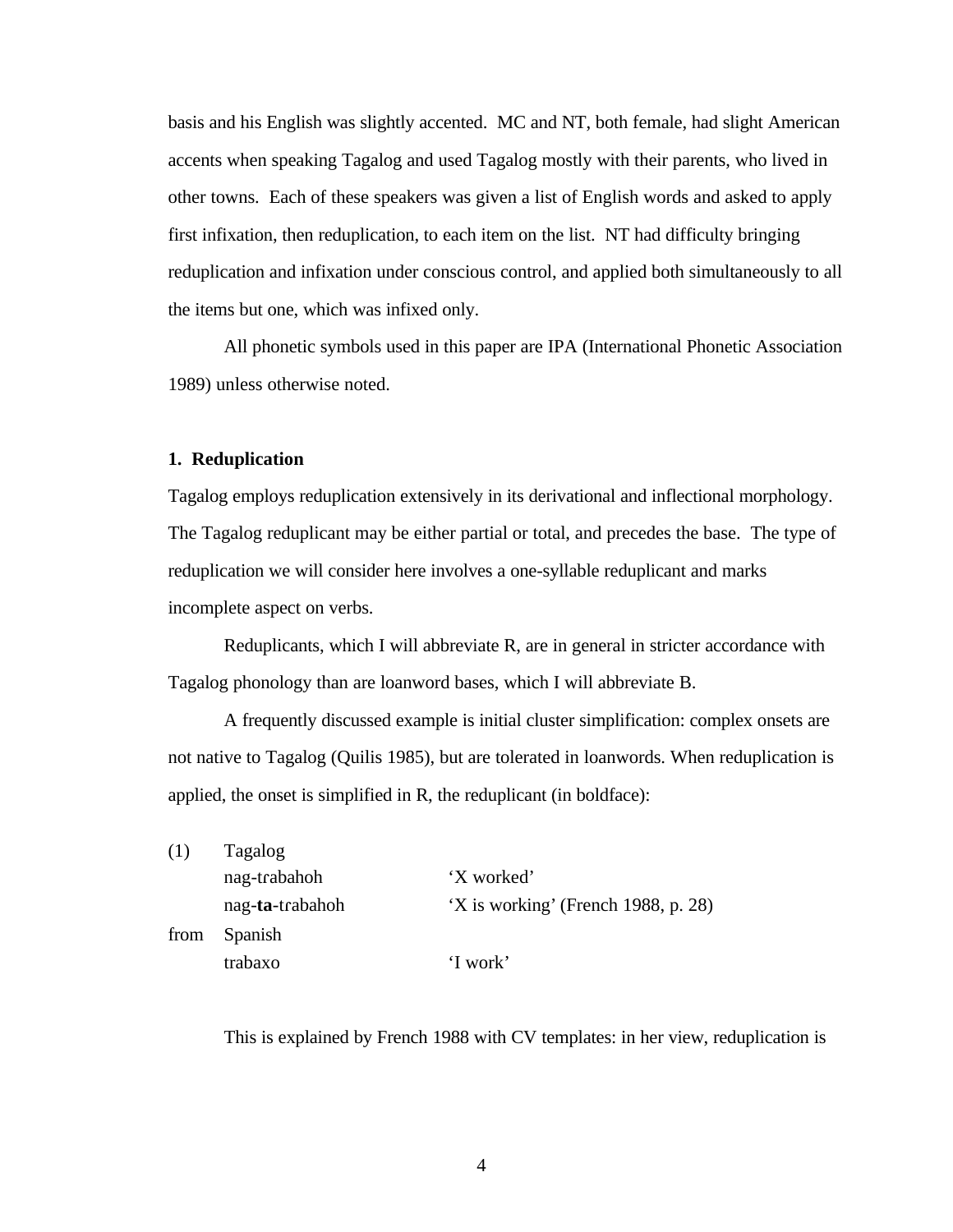the result of associating a template consisting of consonant and vowel positions to a total copy of the base. Unassociated segmental and skeletal material is deleted or does not surface, and the associated Cs, Vs, and segments form the reduplicant. The template for one-syllable reduplication in Tagalog is CV, which associates to the first C and the first V in the base, skipping over the second C:

| (2) | C V       | CCVCVCVC  |
|-----|-----------|-----------|
|     |           |           |
|     | tr abahoh | trabahoh. |

The CV explanation does not refer directly to the foreign-ness of complex onsets in Tagalog, and thus does not generalize to the case of the foreign segments [f,  $\theta$ ,  $\int$ ,  $\mathrm{d}z$ ]<sup>1</sup>, which are similarly nativized in R, the reduplicant (in boldface):

(3) (real and hypothetical loanwords compiled from Soberano 1992 and my own

 1 The other segments of Spanish and/or English not found in native Tagalog words are [v,  $\delta$ , z, 3, r, *x*]. Examples of these are not included for the following reasons:

<sup>[</sup>v, z, r] always nativized in Tagalog to [b, s, |] respectively.

 $[i]$  always nativized in Tagalog to  $[i]$  except sometimes in coda position, and there are no codas in Tagalog one-syllable reduplication.

 $[\delta, 3]$  no loanwords beginning with these segments.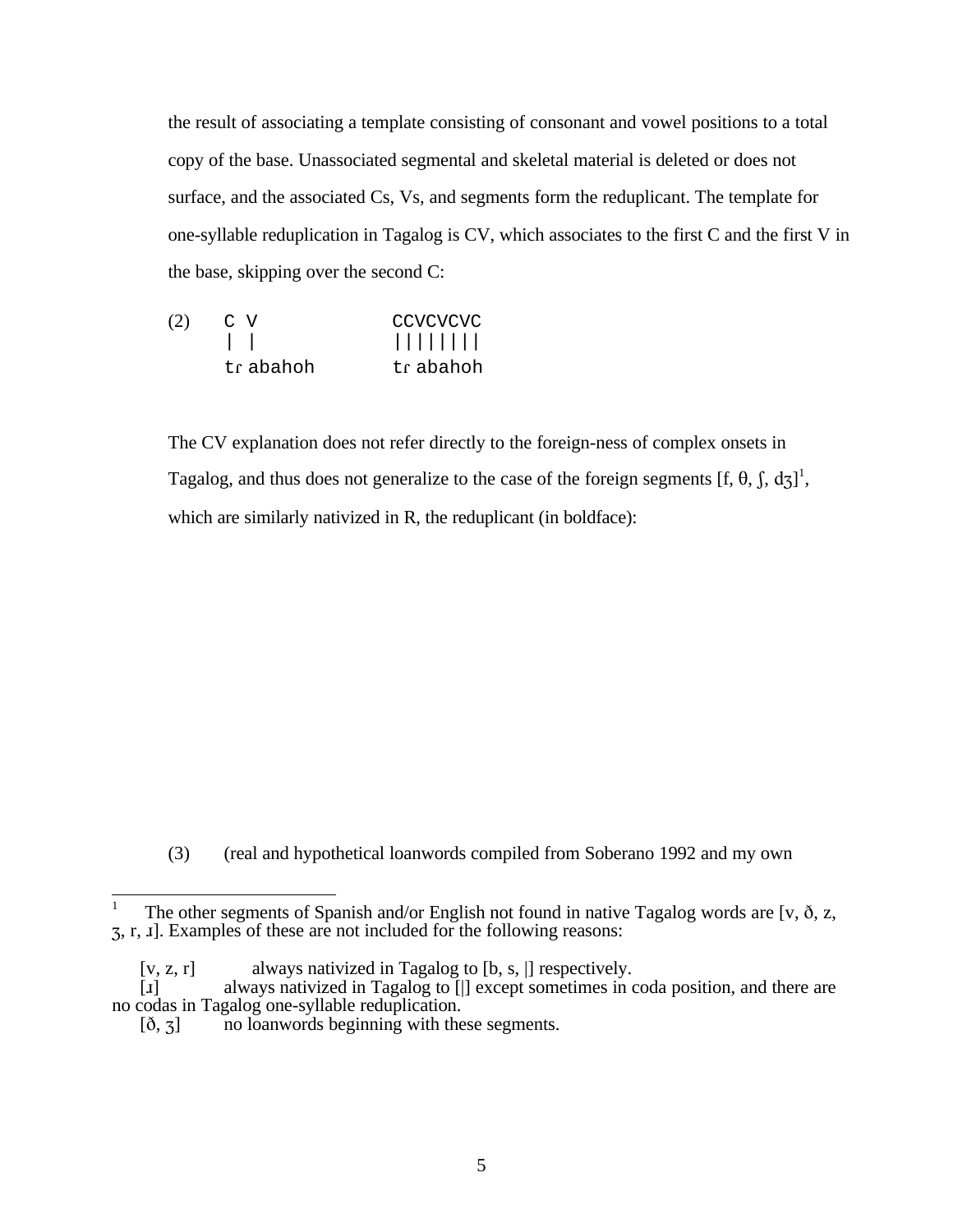fieldwork, real loanwords from spontaneous speech marked with a †)

| [f]                   | mag- <b>pa</b> fambul 'to fumble'                                |                                         |
|-----------------------|------------------------------------------------------------------|-----------------------------------------|
| $\theta$ ]            | $mag$ -te $\theta$ ænkju <sup>1</sup>                            | 'to say thank-you'†                     |
|                       | $t$ uma $\theta$ <sub>JO</sub> , $t$ ina $\theta$ J <sub>O</sub> | 'to throw'                              |
|                       | $t$ um <b>I</b> $\theta$ Ink                                     | 'to think'                              |
| $\left[ \int \right]$ | $mag$ -sa $\{$ apin                                              | 'to shop'†                              |
|                       | $mag$ -sa $\int$ rab                                             | 'to engage in a shrub-related activity' |
| $\lceil d_3 \rceil$   | nag-djadzagin 'to jog'†                                          |                                         |

McCarthy and Prince (1995) propose that three relationships are relevant in a reduplicated form, input-base, base-reduplicant, and, usually without effect, inputreduplicant:



This paper does not make use of the full machinery of Correspondence Theory, so I will only briefly summarize. I refer the reader to McCarthy and Prince 1995 for extensive development of Correspondence Theory as applied to reduplication. McCarthy and Prince's Correspondence Theory involves first Correspondence constraints, which require coindexed—that is, corresponding—segments in the two representations involved, for instance input and base. There are then further Identity constraints, which enforce featural

 Note that there is also a lack of identity between the vowels in some of the reduplicants and the corresponding vowels in the base. It would be incautious to characterize this as an effect of reduplication, since the distribution of vowel allophones according to syllabic environment differs from speaker to speaker and is variable even within individuals (Stockwell 1957, Schacter&Otanes 1972).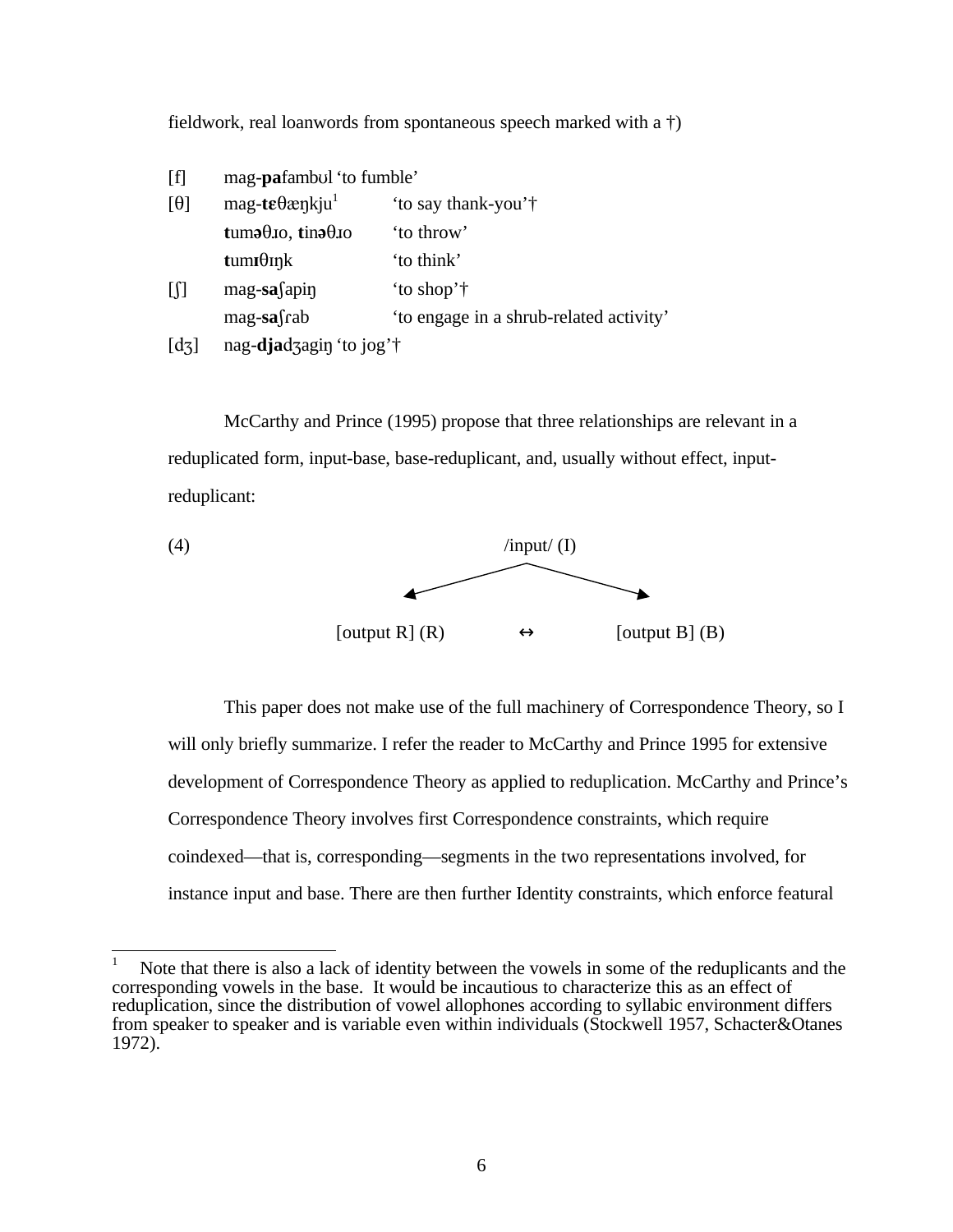similarity between coindexed segments.

Thus, Correspondence constraints may be obeyed even when Identity constraints are violated:

(5)  $s_1 a_2 - \int_1 a_2 p_3 i_4 n_5$ 

In (5), segments 1 and 2 of the base have correspondents in the reduplicant, so Correspondence is satisfied for this substring, but segment 1's reduplicant correspondent is not featurally identical, thus violating at least one Identity constraint, say Identity[anterior], while obeying others, such as Identity[continuant] and Identity[strident]).

Conversely, Correspondence constraints may be violated while Identity constraints are vacuously satisfied:

(6) 
$$
t_1 a_3 - t_1 r_2 a_3 b_4 a_5 h_6 o_7 h_8
$$

In (6), segment 2 of the base lacks a correspondent in the reduplicant, thus violating one of the correspondence constraints, but there is no Identity violation, since those segments that are in correspondence are identical.

I will make use freely of both segmental Correspondence, which is relevant in cluster simplification, and featural Identity, which is relevant for the examples involving foreign segments and will refer to both types of constraint as Uniformity (I-B Uni, R-B Uni, and I-R Uni) in order to highlight parallels between the treatment of complex onsets and the treatment of foreign segments.

In  $(7)$ , we see a tableau for [magtatrabahoh], with [mag] omitted to save space. The Base-Reduplicant asymmetry exemplified here, where R is less marked than B, is known as the *emergence of the unmarked* (McCarthy & Prince 1994, 1995) and occurs because R-B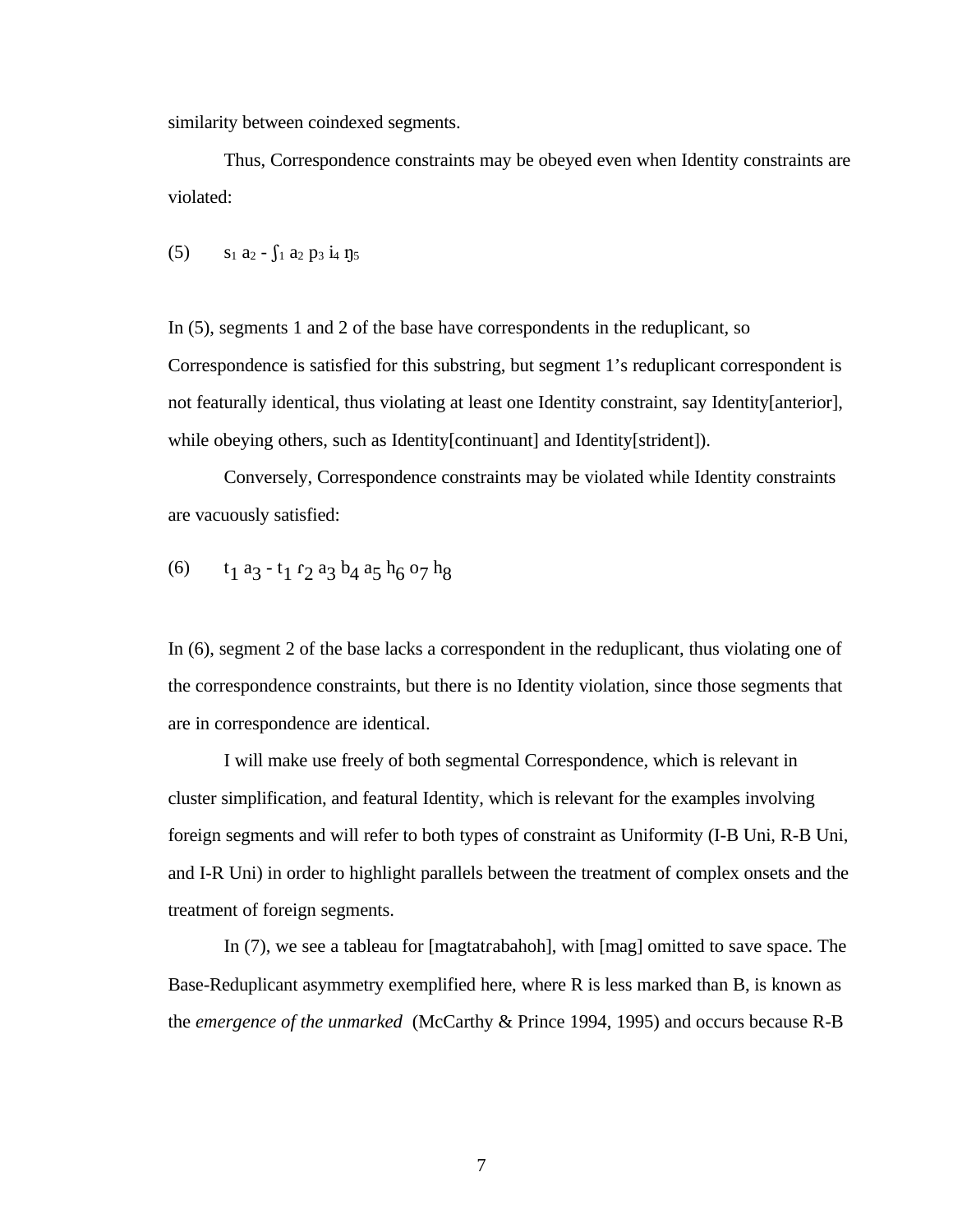Uniformity and I-B Uniformity, which in this case disfavor the deletion of a segment, may be ranked differently with respect to a phonotactic or markedness constraint, such as \*ComplexOns, the prohibition against complex onsets such as  $[tr]$  in  $[trabahoh]$ . Thus, [tatrabahoh] and [t**ra**trabahoh] both satisfy I-B Uniformity, since both have [tr] in the base, but of these two, [tratrabahoh] has one more instance of a complex onset, and so [tatrabahoh] is the winning candidate, despite its violation of both R-B and I-R Uniformity.

| /RED+trabahoh /           | I-B Uni | <i>*</i> ComplexOns | R-B Uni | I-R Uni |
|---------------------------|---------|---------------------|---------|---------|
| $\rightarrow$ ta trabahoh |         | $\ast$              | ∗       | ∗       |
| tra trabahoh              |         | **!                 |         |         |
| ta tabahoh                | *∣      |                     |         | ∗       |
| tra tabahoh               | *       | $\ast$              | ∗       |         |

(7) I-B Uni >> phonotactic >> {R-B Uni, I-R Uni<sup>1</sup>}

A parallel ranking holds for the foreign-segment examples. In this case, the Phono constraint<sup>2</sup> is a prohibition on the foreign segment, and the Uniformity constraints are those that require the correspondent of, for example,  $[\theta]$ , to be  $[\theta]$ . Please note that I assume other, higher-ranking Uniformity constraints requiring that, for instance, the correspondent of a coronal be a coronal. This ensures that  $[\theta]$  is nativized to [t], not, say [k].

In the tableau in (8), just as in (7), only [magt**e** $\theta$ ænkju] and [mag $\theta$ **ε** $\theta$ ænkju] survive I-B Identity, since the base has  $[\theta]$ , and of these two,  $[\text{magte}\theta$ *me* which  $\theta$  wins, since it has only one  $[0]$ . Again, we will ignore the difference in vowels, since it may not be attributable to reduplication (see footnote 3).

(8) I-B Uni >> Phono >> {R-B Uni, I-R Uni}

<sup>&</sup>lt;sup>1</sup>I-R Uniformity, although included in the tableaux for completeness, is ranked so low in Tagalog that it never has any effect. Sometimes that low ranking is crucial, sometimes the ranking is irrelevant.

<sup>2</sup> I use the term "Phono" to refer to phonotactic and markedness-type constraints, as opposed to correspondence constraints.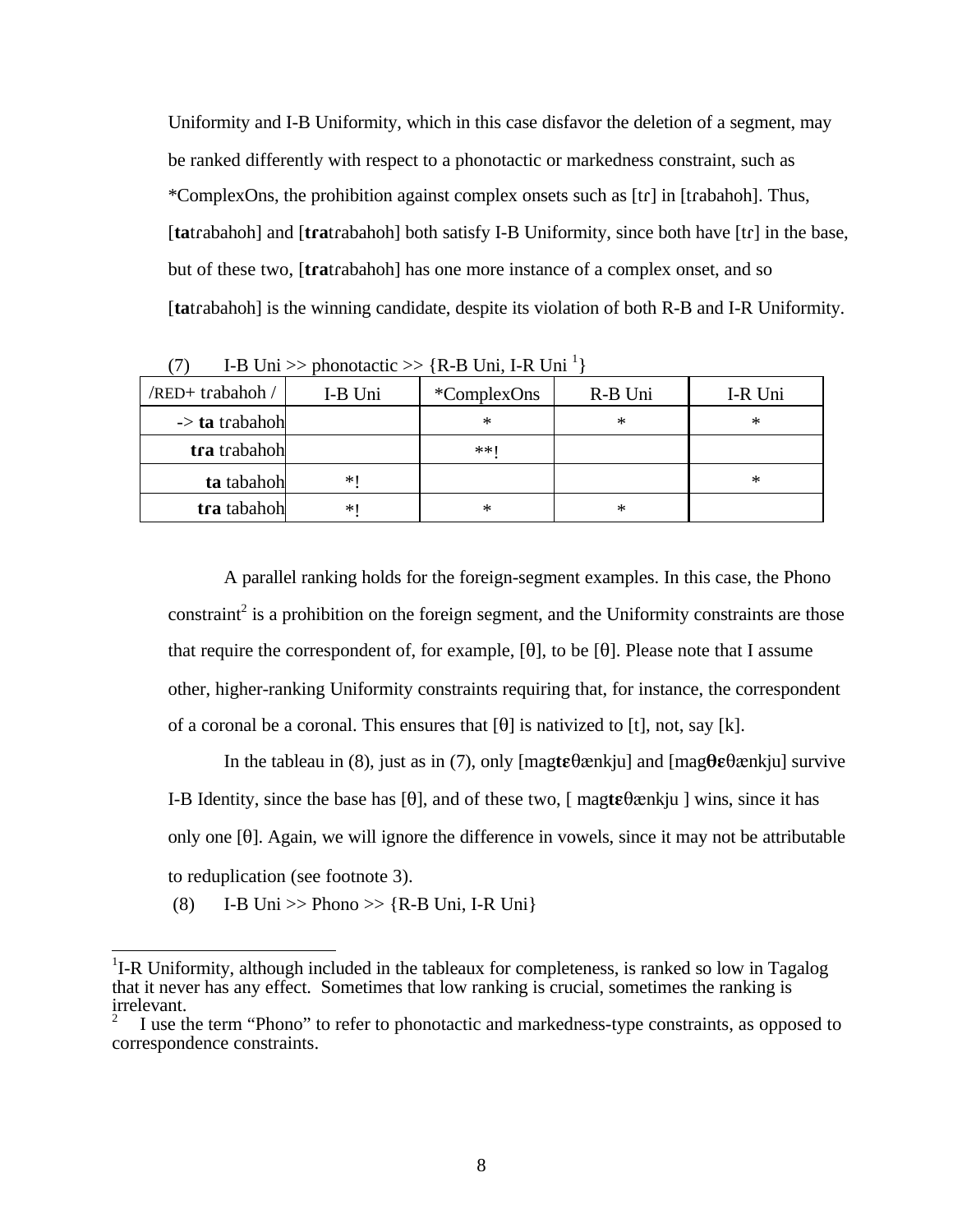| /mag+RED+θankju/                     | I-BUni |     | R-B Uni | I-R Uni |
|--------------------------------------|--------|-----|---------|---------|
| $\rightarrow$ magte $\theta$ ænkju   |        | *   | ∗       | ∗       |
| $mag\theta\epsilon\theta$ ænkju      |        | **1 |         |         |
| $mag$ <b>O</b> $et$ $æ$ $n$ $k$ $ju$ | *      | *   | ∗       |         |
| magtetænkju                          | *      |     |         | $\ast$  |

## *1.1 Variability in reduplication*

There is, however, variability in reduplication of loanwords. [ $mag$ **t** $\varepsilon$  $\theta$  $\alpha$ <sub>I</sub> $\beta$ <sub>I</sub> $\beta$ ], [mag**TE**TQNkju], and [mag**tE**tQNkju] are all possible, as are [mag**ta**tRabahoh] and [magtratrabahoh], although not \*[magtatabahoh]. There is variability even within a speaker. This means that two other constraint rankings are also attested, at least for the phonotactic constraints which prohibit foreign segments.

First, the ranking that produces [magtetænkju]:

(9) Phono  $\gg$  {I-B Uni, I-R Uni} Note that the ranking of R-B Uniformity is irrelevant, since the winning candidate does not violate it, and the two candidates that do incur violations would be ruled out by  $*[\theta]$  regardless of R-B Uniformity's ranking.

| /mag+RED+θæηkju/                     | $*$ [ $\theta$ ] | I-B Uni | R-BUni | I-R Uni |
|--------------------------------------|------------------|---------|--------|---------|
| $mag$ te $\theta$ æŋkju              | $*1$             |         | ∗      | $\ast$  |
| $mag\theta\epsilon\theta$ æŋkju      | *   *            |         |        |         |
| $mag$ <b>O</b> $et$ $æ$ $n$ $k$ $ju$ | $*$              | *       | ∗      |         |
| $\rightarrow$ magtetænkju            |                  | ∗       |        | $\ast$  |

In (9), the phonotactic ranks highest. Thus, only [magt**e**tænkju], which never

violates  $\mathcal{F}[\theta]$ , survives, despite its Uniformity violations.

In (10), the phonotactic is outranked by I-B and R-B Uniformity. Note that here, the ranking of I-R Uniformity is completely irrelevant, since both candidates that earn violations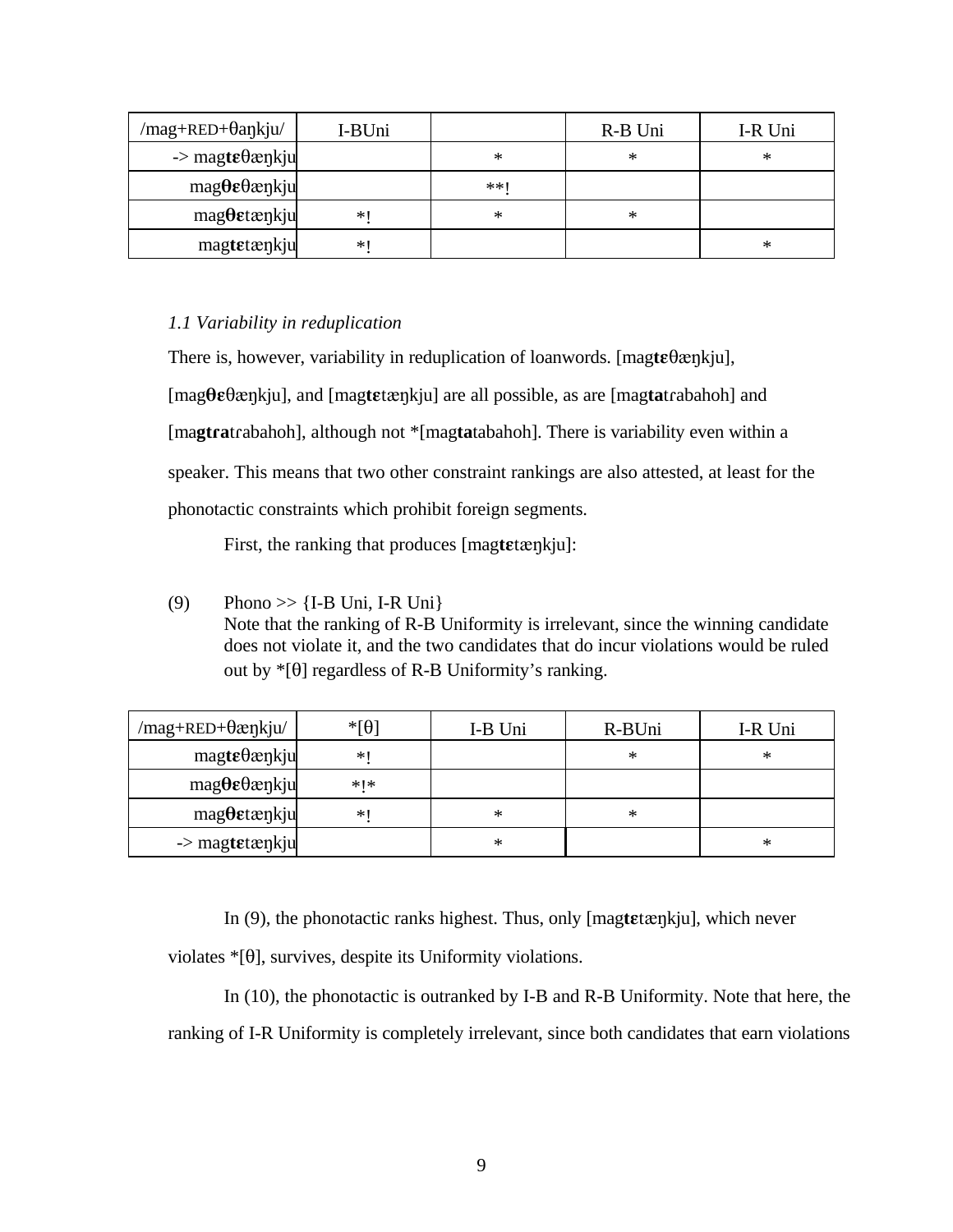of I-R Uniformity are ruled out by one of the other two Uniformity constraints. In this tableau, the candidate that best satisfies the Uniformity constraints (the most faithful parse),  $[\text{mag}\theta \varepsilon \theta \text{ænkju}]$ , is the winner.

| /mag+RED+θæηkju/                     | I-BUni       | R-B Uni | $*$ [ $\theta$ ] | I-R Uni |
|--------------------------------------|--------------|---------|------------------|---------|
| $mag$ te $\theta$ ænkju              |              | $*1$    | $\ast$           | ∗       |
| $\rightarrow$ magθεθænkju            |              |         | $**$             |         |
| $mag$ <b>O</b> $et$ $æ$ $n$ $k$ $ju$ | $*(\dagger)$ | $*(1)$  | ∗                |         |
| magtetænkju                          | *1           |         |                  | $\ast$  |

(10) {I-B Uni, R-B Uni} >> Phono

One way to describe these three rankings is that *the Phono constraint is mobile.* That is, since speakers had no evidence prior to the introduction of the loanwords on which to decide where the constraint should be ranked, it's ranking is not fixed. In Case 1, [magt**e**tacnkju], the phonotactic is ranked high, in Case 2, [magt**e** $\theta$ acnkju], it is somewhere in the middle, and in case 3,  $[\text{mag}\theta \varepsilon \theta \text{c}$ ,  $\text{rk}$  in at the bottom.

| (11) | 1: $[magtetænkju]$ | 2: $[\text{magte}\theta \text{ænkju}]$ | 3: [magθεθæηkju]   |
|------|--------------------|----------------------------------------|--------------------|
|      | <i>phonotactic</i> | I-B                                    | $I-B, R-B, (I-R)$  |
|      | $I-B, (R-B), I-R$  | <i>phonotactic</i>                     | <i>phonotactic</i> |
|      |                    | $R-B, I-R$                             |                    |

This is the only way to produce all three rankings by moving only one constraint. We can move the phonotactic without changing the one crucial relative ranking of Uniformity constraints: I-B Uniformity outranks R-B Uniformity. If we try to move any of the three Uniformity constraints, we will need to make other adjustments in addition:

It is not possible to move only I-B Uniformity, because in 1 and 2, the phonotactic crucially outranks R-B Uniformity, and in 3, this is reversed. Similarly, we cannot move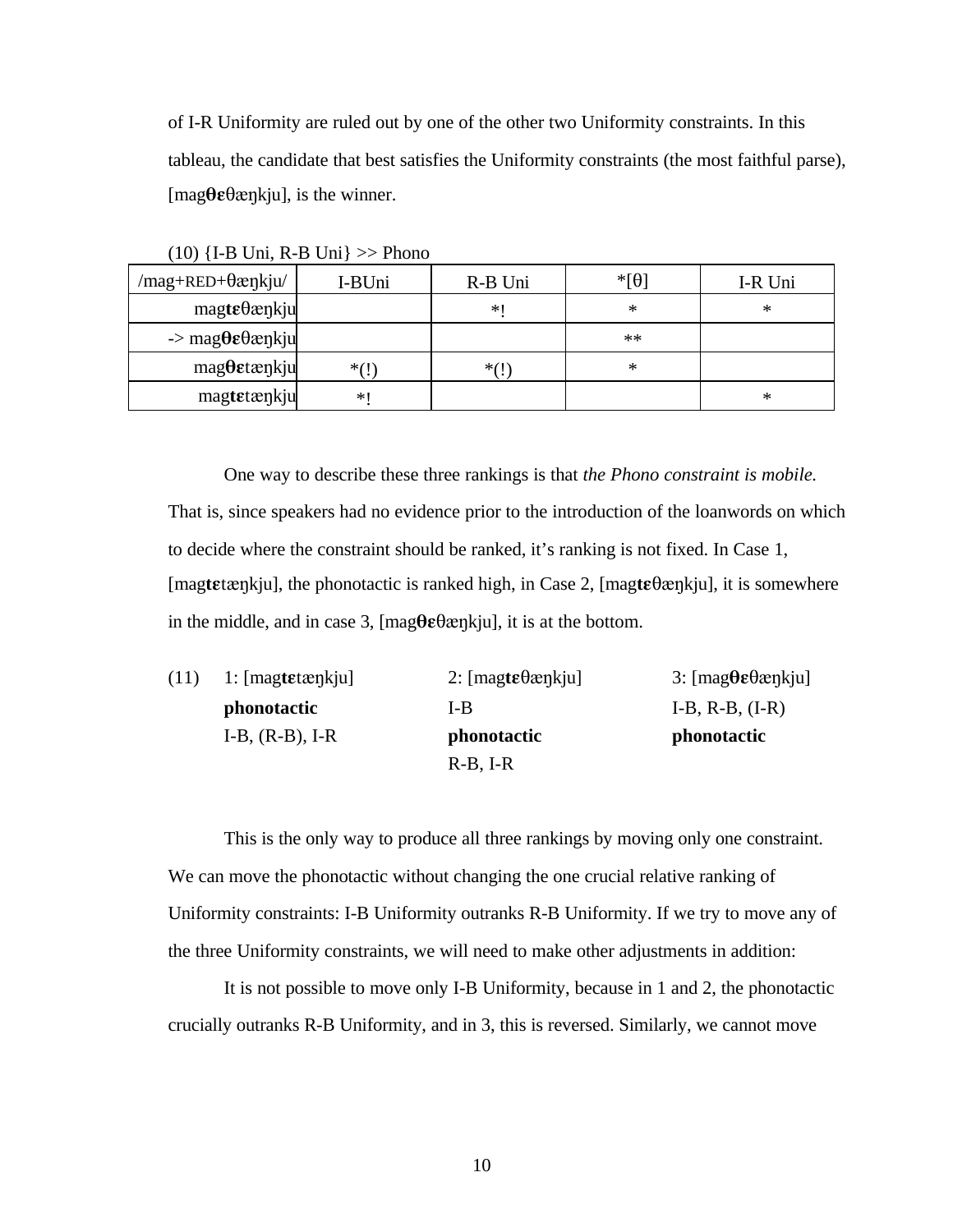either R-B or I-R Uniformity alone, since in case 1 the phonotactic outranks I-B Uniformity, and is cases 2 and 3 this is reversed.

Forms such as  $*$ [mag $\theta$ *e***t** $\alpha$ <sub>l</sub><sub>Nkju</sub>] and  $*$ [mag**tra**tabahoh], the third candidates in the tableaux, where R is more marked than B, are unattested. In order for such a form to be possible, I-R Uniformity would have to outrank the other three constraints<sup>1</sup>. The absence of this case is explained by my assumption that only the phonotactic constraint is mobile. Since I-B Uniformity crucially dominates I-R Uniformity in case 2,  $[\text{mag} \text{te} \theta \text{ex} n \text{ki}]$ , that ranking may not be reversed to yield the unattested  $*$ [mag**θε**tænkju].

At least for young, urban speakers, ranking 1 in (11), where the phonotactic is supreme, is impossible when the phonotactic is \*ComplexOns. That is, as mentioned above, \*[mag**ta**tabahoh] is impossible. So, the mobility of \*ComplexOns is restricted. This is what we might expect: as large numbers of loanwords with the relevant property are incorporated into the lexicon, the ranking of the phonotactic constraint may stabilize, at a lower position, just as it is argued by Gnanadesikan to do in child language acquisition.

### **2. Infixation**

McCarthy and Prince 1993 argue that the proper placement of the infixes /-um-/ and /-in-/ in Tagalog results from the avoidance of codas: the infix is as far to the left as possible given that no extra codas are created: No-Coda >> Leftmost:

(12) No-Coda: a violation is assessed for every syllbable having a coda<sup>2</sup>. (For clarity in

McCarthy and Prince 1995 suggest a universal metaconstraint Root-faith  $\gg$  Affix-faith, that is, Correspondence of roots to the input must always outrank Correspondence of affixes (including reduplicants) to the input. McCarthy and Prince propose that the metaconstraint is responsible for a universal ranking I-B Faithfulness  $\gg$  I-R Faithfulness (in the terms used here, I-B Uni  $>>$  I-R Uni).

<sup>2</sup> Steriade 1995 provides phonetic motivation for both No-Coda and \*ComplexOnset in terms of the importance of consonantal place cues in release bursts and in transitions to and from adjacent vowels.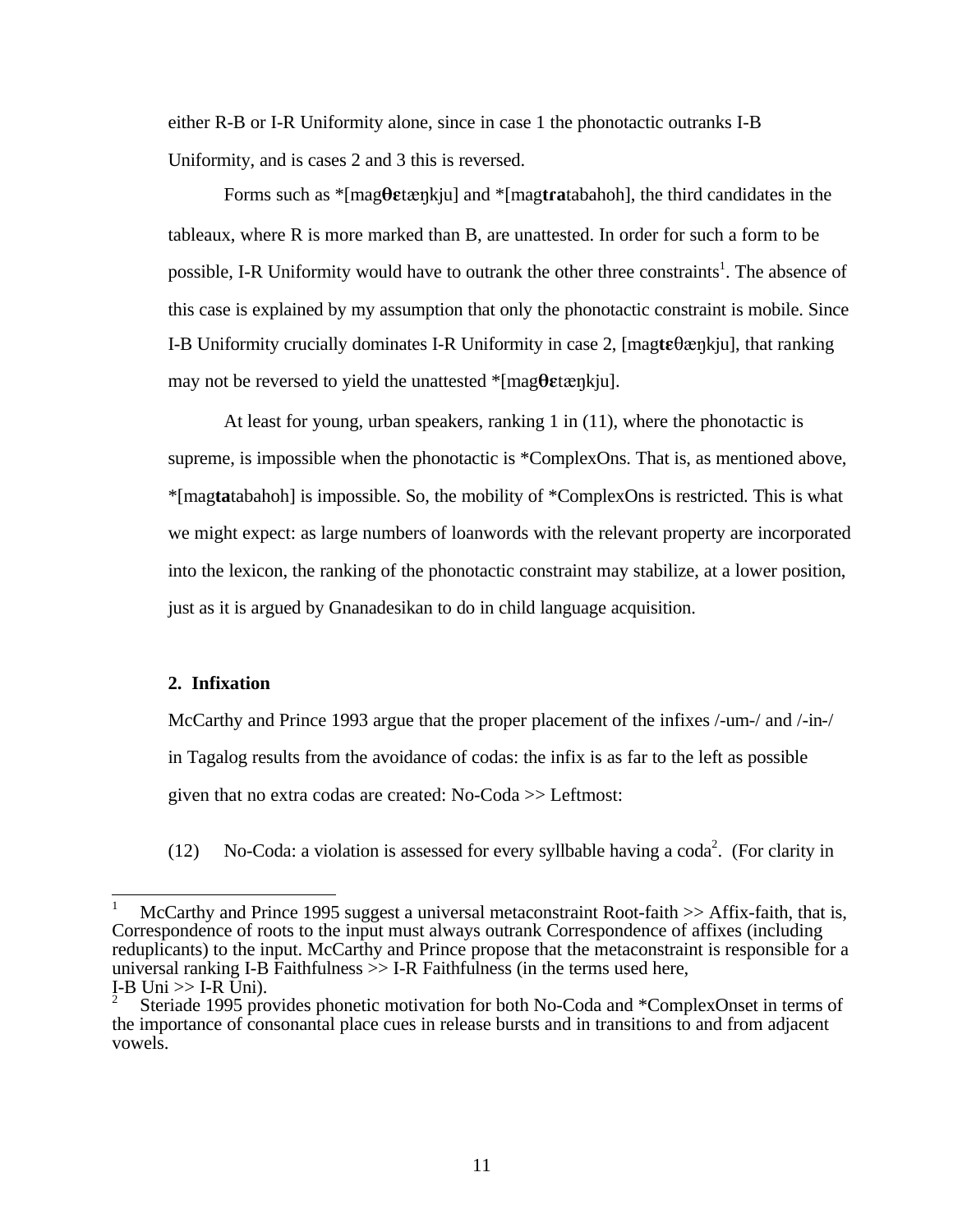these examples, only the violations involving the infix are shown)

Leftmost: a violation is assessed for every segment separating the left edge of the infix from the left edge of the word. (The segments themselves are listed in the tableaux.)

The following tableau illustrates how this ranking works for a native Tagalog root:

 $(13)$  No-Coda >> Leftmost

| $\parallel$ / <b>um</b> +sulat/ 'to write' | No-Coda | Leftmost |
|--------------------------------------------|---------|----------|
| um.sulat                                   | $*1$    |          |
| $\vert \vert$ -> s <b>u.m</b> ulat         |         |          |
| sulu.mat                                   |         | su!      |

The first candidate, [**um**.sulat], where the infix is perfectly leftmost, creates an extra coda and so is ruled out. The winning candidate has the infix as far to the left as possible without creating such an extra coda.

(14) repeats McCarthy and Prince's (222) (page 121) showing how /um/ is infixed into the English loan root /gradwet/, 'graduate'. Simply applying the same ranking as for the native root, we see that the infix is placed after the entire onset, rather than immediately after the the first consonant.

 $(14)$  No-Coda >> Leftmost

| $\mu$ m+gradwet/                  | No-Coda | Leftmost |
|-----------------------------------|---------|----------|
| um.gradwet                        | $*1$    |          |
| gum.radwet                        | $*1$    |          |
| $\Rightarrow$ gr <b>u</b> .madwet |         | gr       |
| gradwu.met                        |         | gra!dw   |

The two candidates with the infix nearest the left edge are ruled out because an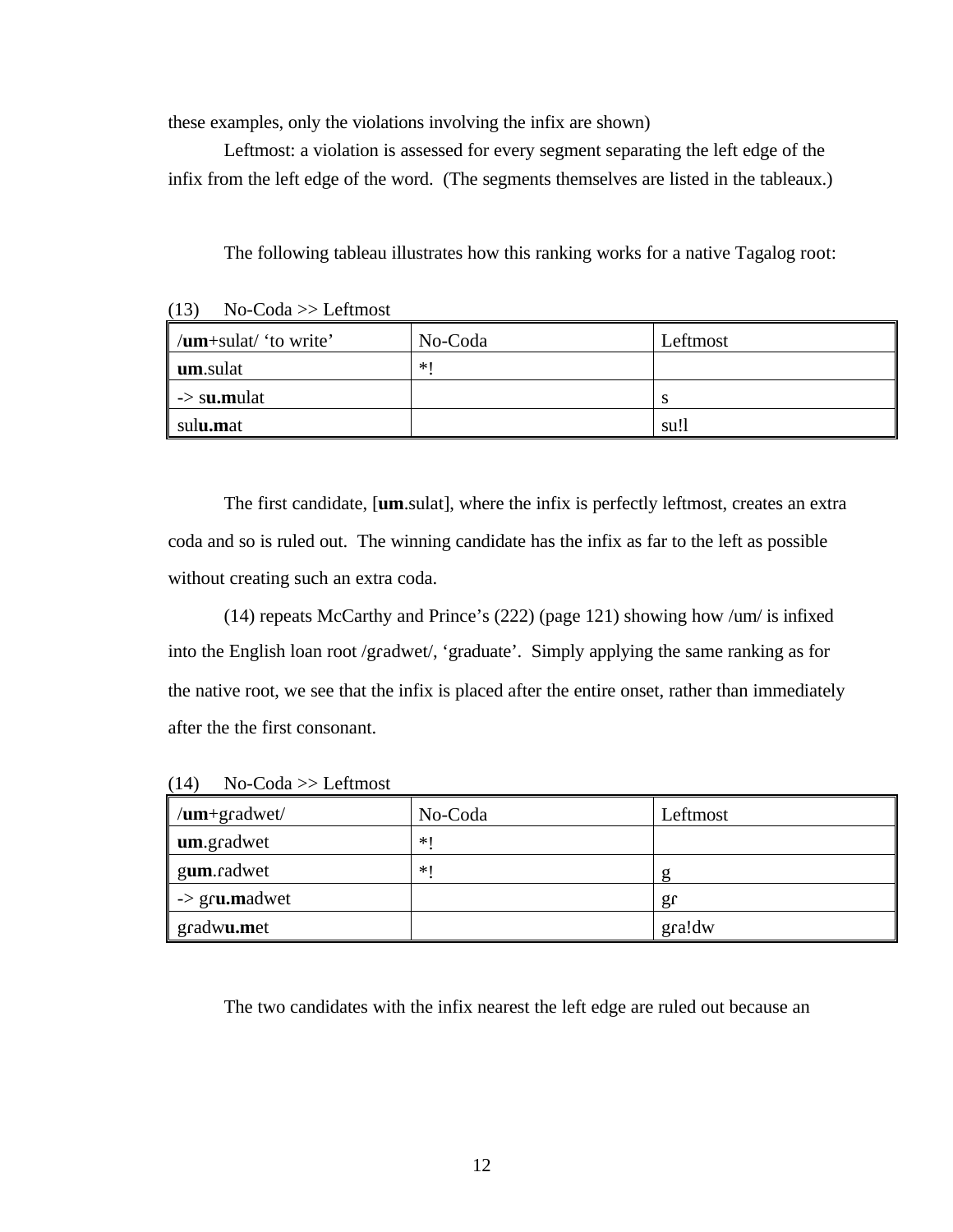additional coda is created by the /m/ of the infix, and so the infix must be inserted after the entire onset.

In order to simplify matters, (15) repeats the tableau for a word in which the input root contains no additional internal clusters, /trip/, 'trip':

| $/$ in+trip $/$       | No-Coda | Leftmost |
|-----------------------|---------|----------|
| in.trip               | $*1$    |          |
| tin.rip               | $*1$    |          |
| $\Rightarrow$ tri.nip |         | tr       |
| tri.pin               |         | tri!p    |

 $(15)$  No-Coda >> Leftmost

The constraint \*ComplexOnset, which was involved in reduplication, plays a role here, too, since some of the candidates in (14) and (15) violate it and some do not. No-Coda would have to outrank \*ComplexOnset in order to prevent the second candidates, [g**um**.radwet] and [tin.rip], from winning:

 $\ln\left|\frac{1}{R}\right|$  No-Coda  $\left|\frac{1}{R}\right|$   $\leq$   $\ln\left|frac{1}{R}\right|$  Leftmost  $\textbf{in}.\text{trip}$   $*!$   $*$ **tin.**rip  $*!$  t  $\Rightarrow \text{tri}.\text{nip}$  tri

tRi.p**in** \* tRi!p

(16) No-Coda >> {\*ComplexOns, Leftmost}

Now note some characteristics of these constraints in Tagalog. Leftmost is violated in Tagalog regardless of the presence of loanwords, as we saw in [s**um**ulat]. Similarly, No-Coda, in addition to playing a role in forcing violations of Leftmost, is violated in many native Tagalog words, such as /lagnat/ 'fever', /saktan/ 'beat'; /kidlat/ 'lightning', which all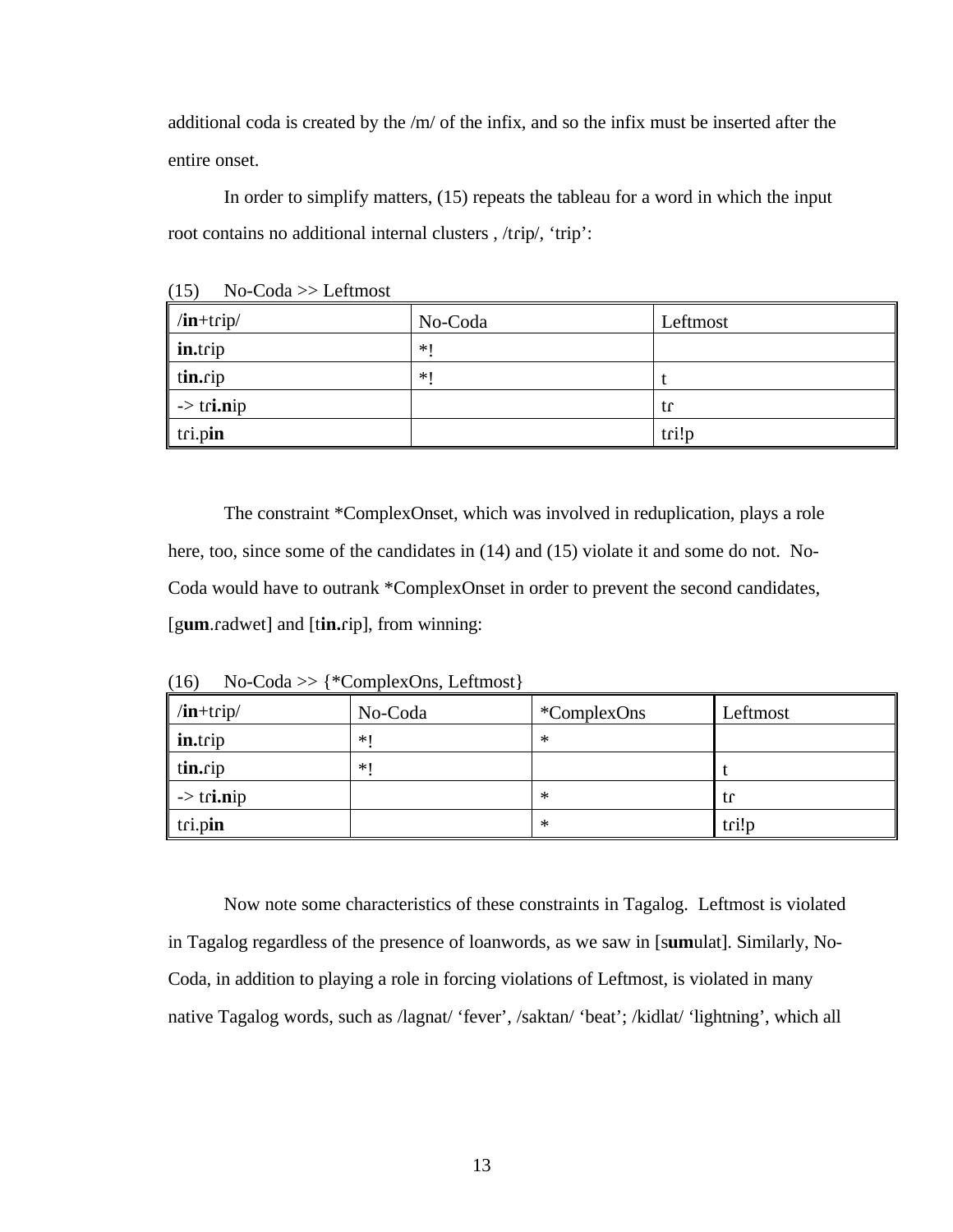contain both intervocalic CC clusters and final consonants. Thus, before the introduction of either Spanish or English loanwords, the ranking No-Coda >> Leftmost was thoroughly established, as was the ranking 'DoNotDeleteSegements'<sup>1</sup> >> No-Coda, which allows codas to appear when they could be eliminated by deletion. *\*ComplexOnset, on the other hand, was not violated in Tagalog prior to the introduction of Spanish loanwords*.

Given that \*ComplexOnset played no role in pre-Spanish Tagalog phonology, since there were no inputs which, if faithfully parsed, would yield complex onsets, and there were no other constraints forcing complex onsets to occur, how did Tagalog speakers know that \*ComplexOnset should be outranked by No-Coda? The data on variation in the next section show that they *did not* know this.

In the case of reduplication, we observed that the phonotactic which was unviolated in the native vocabulary was mobile—that is, that its ranking varied. We would then predict for infixation that the ranking of \*ComplexOnset will vary, as indeed it does in the data in Section 2.1.

### *2.1 Variability in infixation*

There is variability in infixation<sup>2</sup>. [grumadwet]/[trinip] and [gumradwet]/[tinrip] both occur:

<sup>1</sup> That is, the Max of Correspondence Theory, which requires a segment of the input to correspond to a segment of the output.

For some onsets, some speakers, including speaker TA, who was not interviewed like the other speakers, but whom I frequently consult, express a preference to split the cluster rather than infix after it (Sumink, Sumibel,  $\theta$ umio, fumbo, tinip). This suggests that in addition to \*ComplexOnset, there are feature-sensitive constraints which particularly disprefer certain clusters.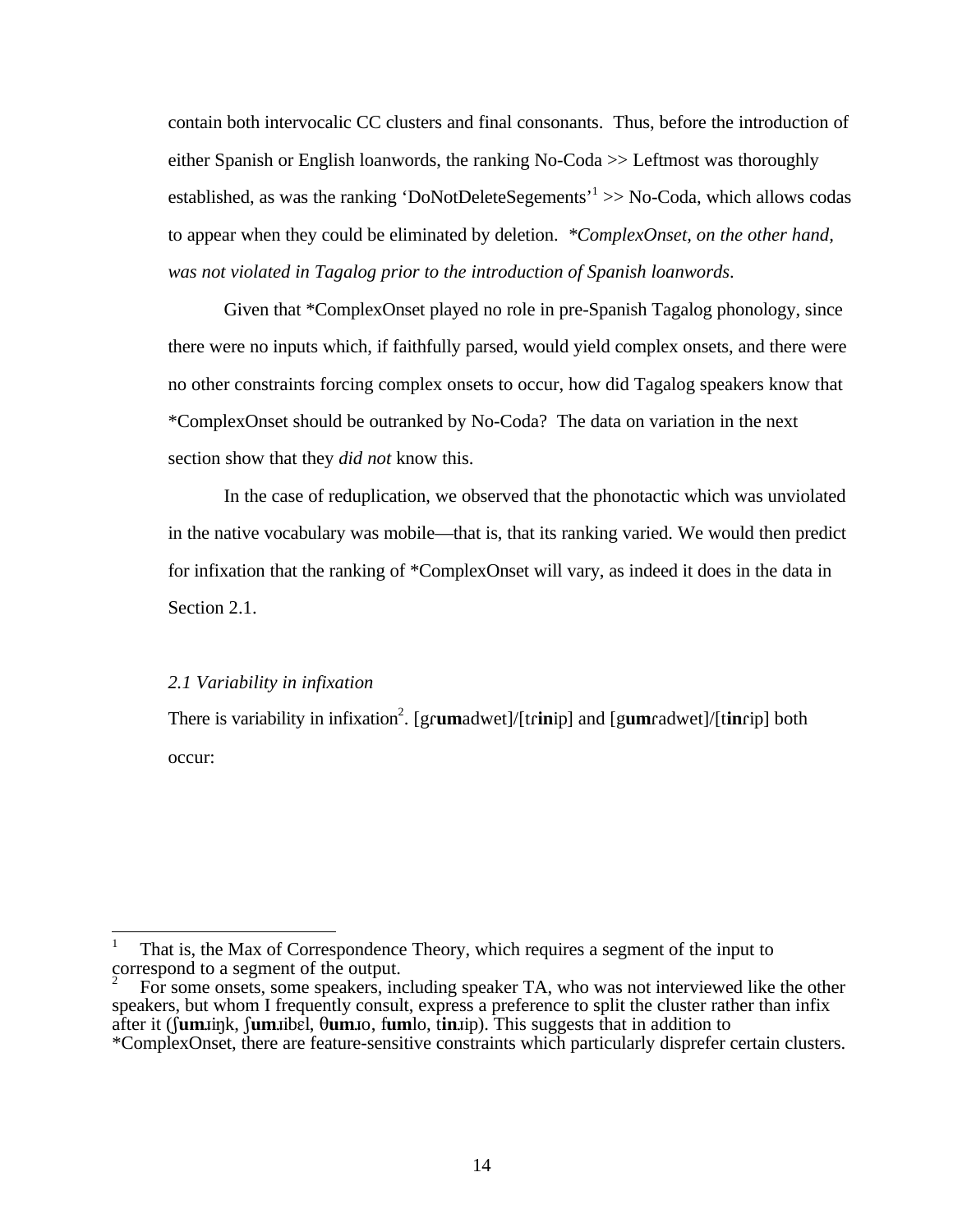(a) Soberano 1992's NP:

|                       | #C-C-infix           | #C-infix-C        | $?$ -inifix-is $C1$          |
|-----------------------|----------------------|-------------------|------------------------------|
| plagiarize:           | plinædzerajs         | pinlædzerajs      |                              |
| predispose:           | prinidispos          | pinridispos       |                              |
| blaspheme:            | blinæspim            | binlæspim         |                              |
| brutalize:            | brinutalajz          | binrutalajz       |                              |
| transmigrate:         | trinansmajgrejt      |                   |                              |
| twitter:              | twumitar             | tumwitar          |                              |
| dramatize:            | drinamatajs          | dincamatajs       |                              |
| climatize:            | klumimatajs          | kumlimatajs       |                              |
|                       | klinimatajs          | kinlimatajs       |                              |
| criticize:            | krinitisajs          | kinritisajs       |                              |
| quantify:             | kwinantipaj          | kinwantipaj       |                              |
| glamorize:            | glinamorajs          | ginlamorajs       |                              |
| graduate:             | grumadzuejt          | gumradzuejt       |                              |
| flagellate:           | plinadzelejt         | pinladzelejt      |                              |
| fraternize:           | prumaternajs         | pumraternajs      |                              |
| throttle:             | trinatel             |                   |                              |
| thwart:               | twinart              | tinwart           |                              |
| specify:              | spinesipaj           | sinpesipaj        | <i><u>linispesipaj</u></i>   |
| stereotype:           | stineriotajp         | * sinteriotajp    | <i><u>linisteriotajp</u></i> |
| sketch:               | $?$ /* skinet $\int$ | $*$ sinket $\int$ | ?inisket∫                    |
| smuggle:              | * sminagal           | * sinmagal        | <i><u>leganism</u></i>       |
| sneeze <sup>2</sup> : | snumis               | * sumnis          |                              |
| snatch:               | $*$ sninæts          | $*$ sinats        | ?inisnæt∫                    |
| slenderize:           | slinenderajs         | sinlenderajs      |                              |
| swindle:              | swinindal            | sinwindal         | * ?injiswindal               |
| shrivel:              | <i>fumribel</i>      |                   |                              |

 $\,1\,$ <sup>1</sup> As noted below in Section 2.2, Tagalog often has a Spanish-like prothetic vowel in /s/C-initial loanwords. 2 English *sneeze* is a real loanword in Tagalog, but always has the verbal prefix /mag-/, not the

infixes.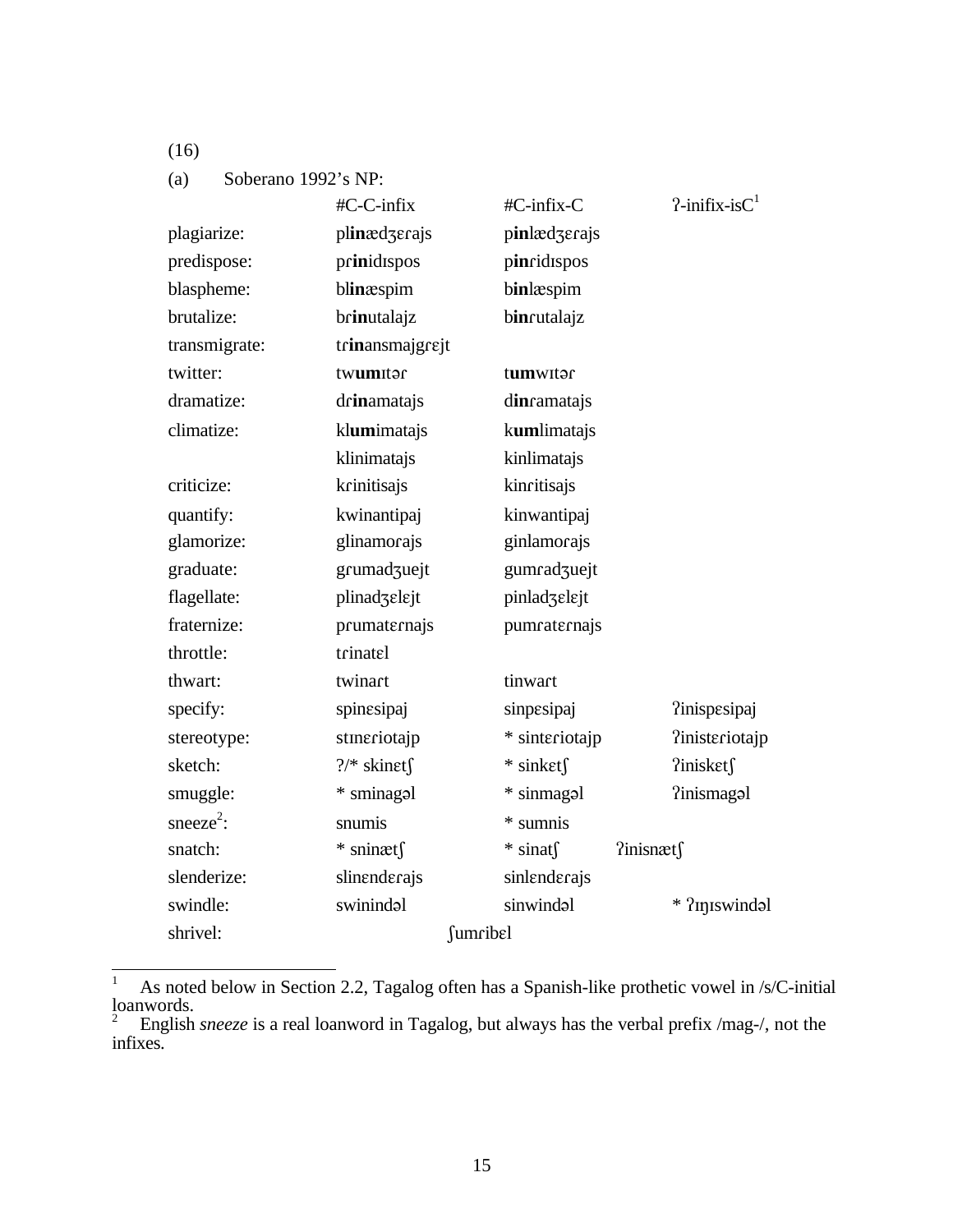| shrink:                | <b>frinink</b> | <b>finrink</b>         |                   |
|------------------------|----------------|------------------------|-------------------|
| Speaker $BH1$ :<br>(b) |                |                        |                   |
| flow:                  |                | fumlo                  |                   |
| float:                 |                | fumlot                 |                   |
| flock:                 |                | fulok                  |                   |
| fry:                   |                | finraj                 |                   |
| frisk:                 |                | finrisk                |                   |
| throw:                 |                | tinto                  |                   |
| Speaker MC:<br>(c)     |                |                        |                   |
| throw:                 |                | $\theta$ um. $\iota$ o |                   |
| three:                 |                | <i><b>Oum</b>xi</i>    |                   |
| flow:                  | flumo          |                        |                   |
| float:                 | flumot         |                        |                   |
| flock:                 | flumok         |                        |                   |
| fry:                   |                | fumaj                  |                   |
| frisk:                 |                | fum.tisk               |                   |
| spark:                 | spumark        |                        |                   |
| spin:                  | spumin         |                        |                   |
| stand:                 |                |                        | <b>?umistæn</b>   |
| stare:                 | stume.         |                        |                   |
| start:                 |                |                        | <b>?umista.tt</b> |
| scale:                 |                |                        | <b>?umiskel</b>   |
| skin:                  |                |                        | <b>?umiskin</b>   |
| smile:                 | smumajl        |                        |                   |
| smear:                 |                |                        | ?umIsmi.I         |
| sneer:                 |                |                        | ?umisni.          |
| snoop:                 |                |                        | <b>?umisnup</b>   |
| snare:                 |                |                        | <b>?umisne.i</b>  |
| slink:                 |                | smultnk (sic)          |                   |
| slide:                 |                |                        | <b>?umislajd</b>  |

 $\bar{1}$ <sup>1</sup> No /s/C clusters are shown for BH because he always prothecized.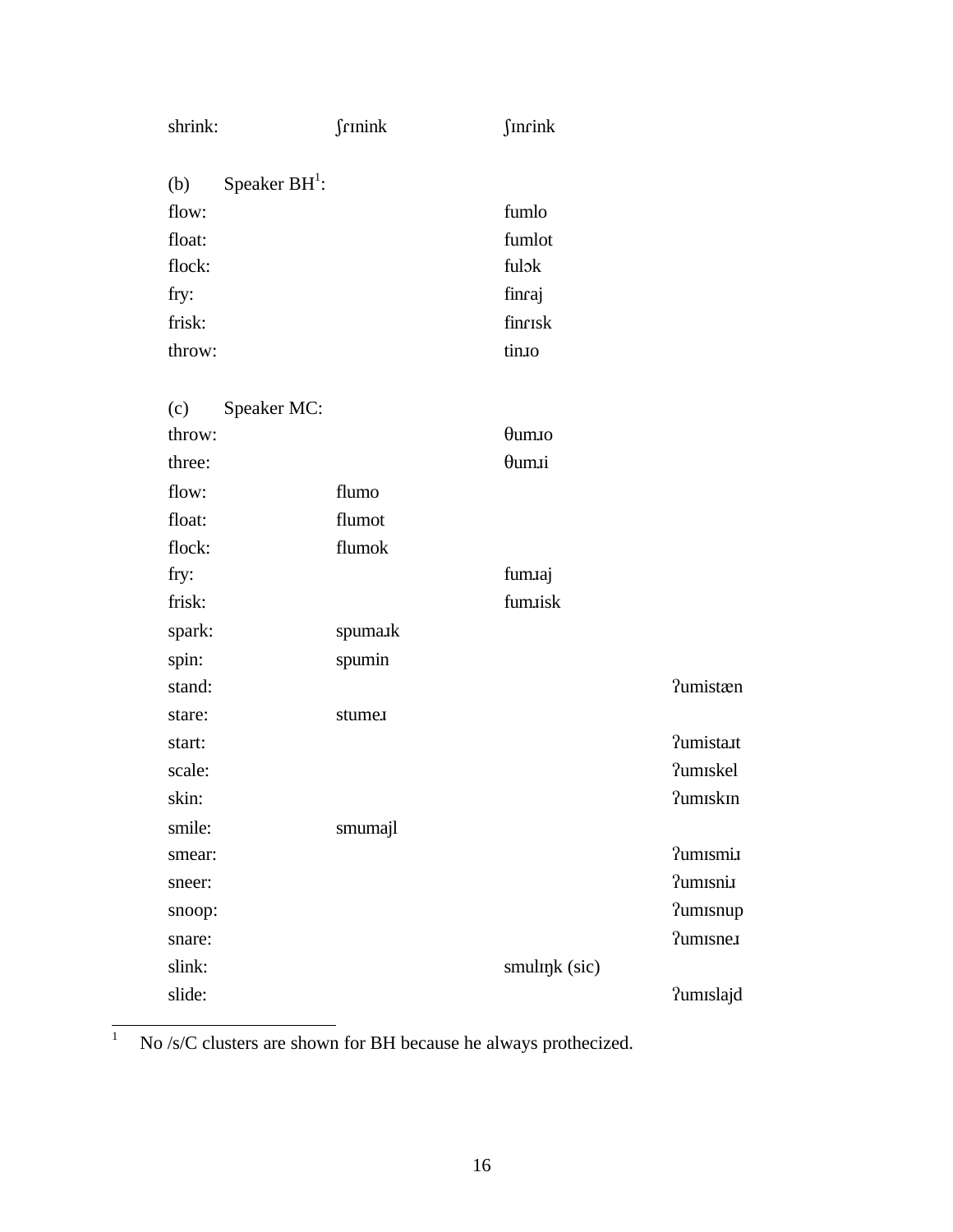| slip:    | suml <sub>Ip</sub>     |
|----------|------------------------|
| shrink:  | $\{\text{um} \text{m}$ |
| shrivel: | fum.IIbəl              |

Thus, in addition to the ranking No-Coda>>{\*ComplexOns, Leftmost}, the ranking \*ComplexOns>>{No-Coda, Leftmost} is also attested:

| "ComplexUns >> {No-Coda, Leitmost} |                                |   |      |  |  |
|------------------------------------|--------------------------------|---|------|--|--|
| $/$ <b>in</b> +trip $/$            | <i>*</i> ComplexOns<br>No-Coda |   |      |  |  |
| in.trip                            | ∗∣                             | ∗ |      |  |  |
| tin.cip                            |                                | ∗ |      |  |  |
| $\rightarrow$ tri.nip              | ∗∣                             |   | tr   |  |  |
| tri.pin                            | ∗∣                             |   | trip |  |  |

 $(17)$  \*ComplexOns >>  $(N_2 \text{ Coda}, L_1 \text{ f}^2)$ 

The difference between the two rankings is the relative ranking of No-Coda and \*ComplexOns.

# *2.2 /sCL/ clusters*

There are Tagalog loanwords from English beginning in /s/-stop-liquid clusters. As with  $/s$ -stop clusters, these are optionally preceded by prothetic  $/2i/$ , which in some wellestablished loanwords is required:

| (18) | $[ski] \sim [?iski]$                 | 'ski'                  |
|------|--------------------------------------|------------------------|
|      | $[step] \sim [?istap]$               | 'stop'                 |
|      | [ $?$ islajs]                        | 'slice'                |
|      | $[?$ isketin $]$                     | 'skate'                |
|      | [?isplit]                            | 'split (as in banana)' |
|      | $[skræts] \sim [?iskræts]$ 'scratch' |                        |
|      | [?istrak?awt]                        | 'strike out'           |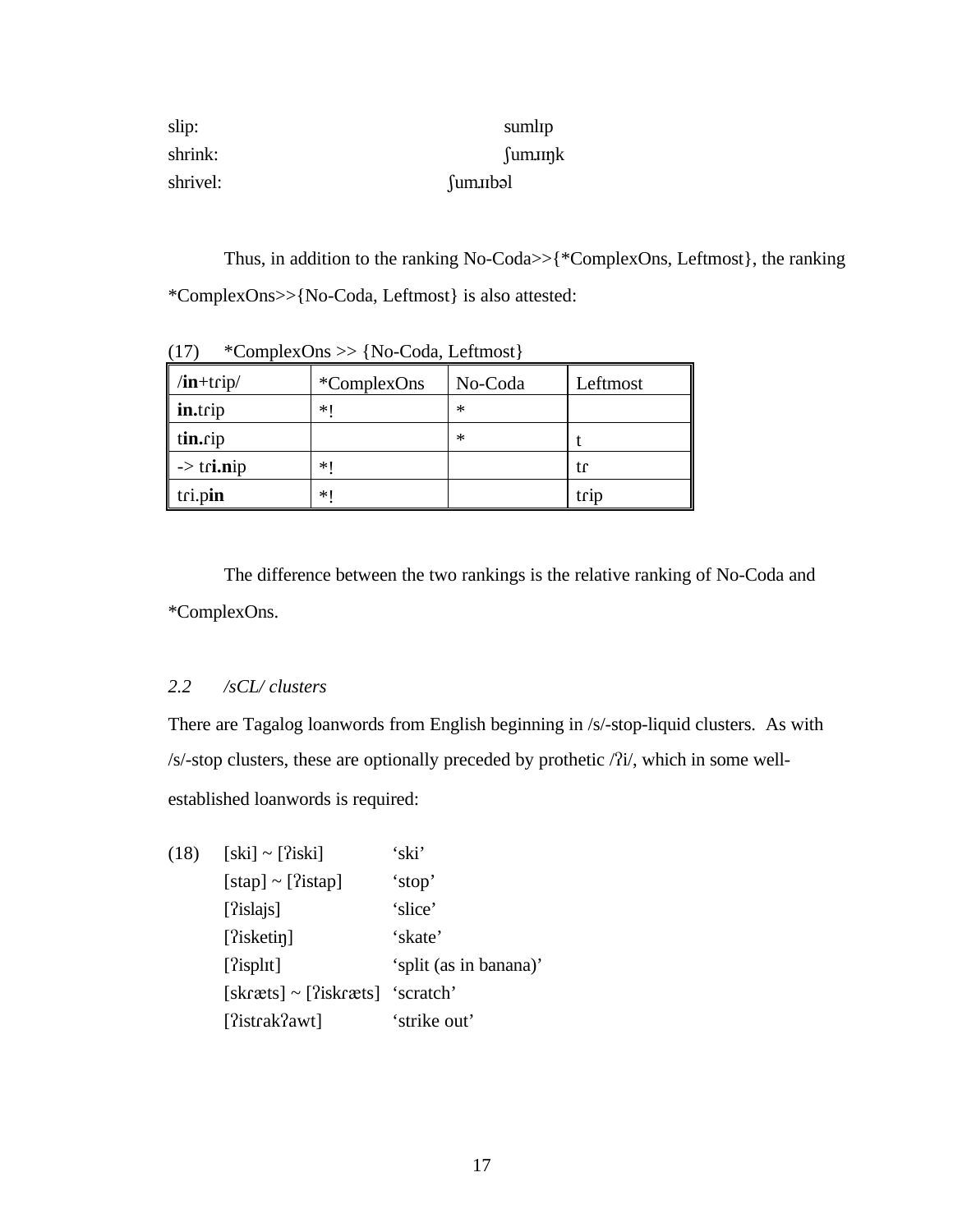I will assume that there are thus two types of base forms available for infixation, the protheticized and the unprotheticized. The protheticized bases infix in the same way as native Tagalog /?V/-initial roots (e.g. [?umislajs], [?umispl1t]), and so are not of interest in this section. This section will consider instead the unprotheticized forms only<sup>1</sup>.

There should be three possible sites for infixation, but only two are attested:

| (19)                       | $s$ -C-C-infix | $s$ -C-infix-C | $s$ -infix-C-C  |
|----------------------------|----------------|----------------|-----------------|
| Soberano 1992's NP:<br>(a) |                |                |                 |
| splutter:                  | splinator      | spinlator      | * sinplator     |
| sprinkle:                  | sprinmkal      | spinrinkel     |                 |
| strangulate:               | strinangjulejt | stinrangjulejt | * sintrangulejt |
| scrutinize:                | skrinutinajs   | skincutinajs   |                 |
| squander:                  | skwinander     | skinwander     | * sinkwandar    |
|                            |                |                |                 |
| (h)<br>$S$ neaker MC       |                |                |                 |

| $\sqrt{v}$ because $\sqrt{v}$ |                     |
|-------------------------------|---------------------|
| splotch:                      | spumlots            |
| split:                        | spuml <sub>It</sub> |
| sprout:                       | spumrawt            |
| spray:                        | spumre              |
| stripe:                       | stumaip             |
| stride:                       | stumajd             |
| scrimp:                       | skum.ump            |
|                               |                     |

Let us consider the constraint rankings that would be responsible for each variant. First, though, we must explain why [sC**um.**LV...] should ever be preferred over \*[s**um.**CLV...]. The two have the same number of codas and the same number of complex onsets, but the unattested candidate has the infix further to the left, which should count in

 $\frac{1}{1}$ Speaker BH always prothecizes, so there are no data from him in (19)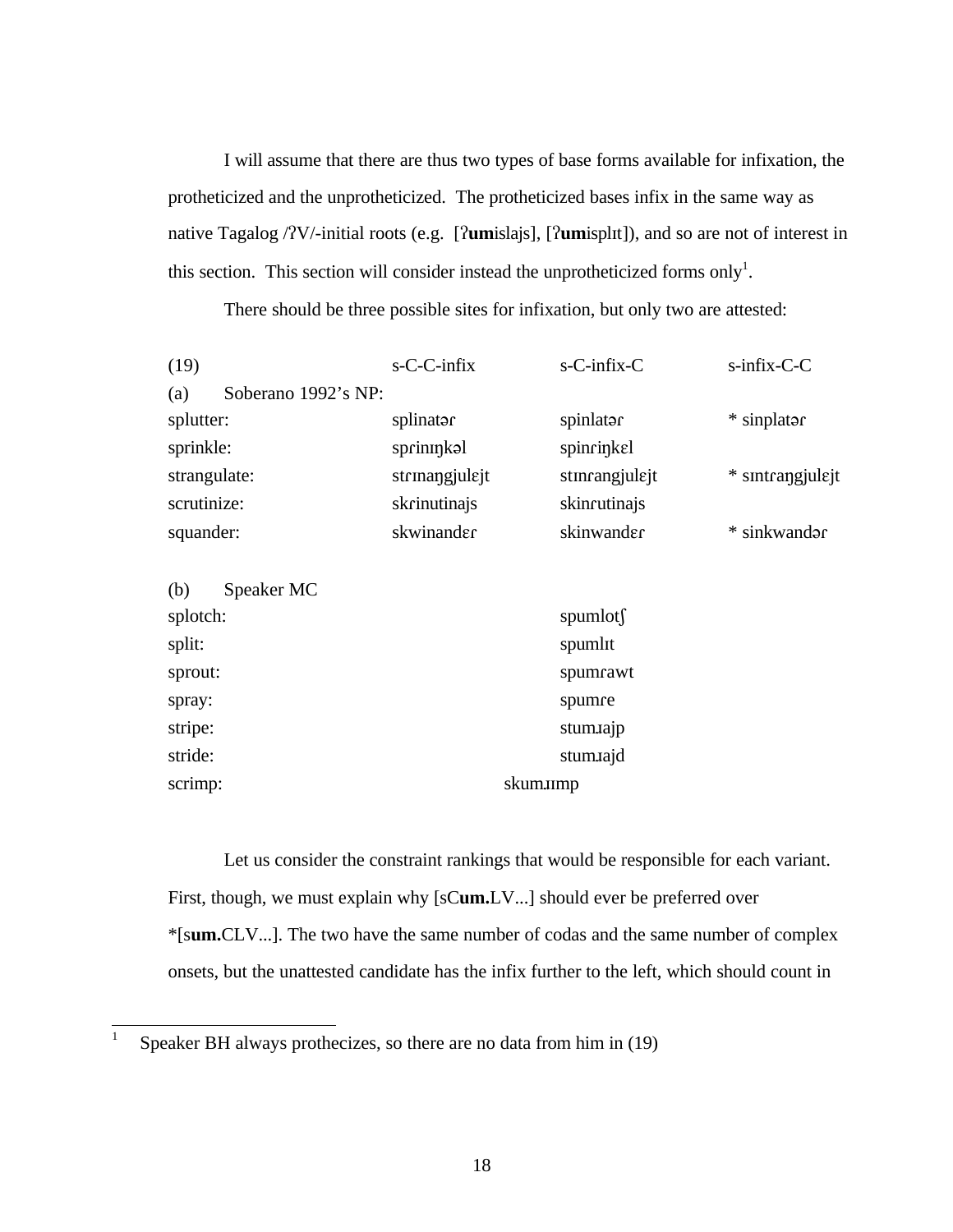its favour. I propose, following Steriade 1995a and 1995b, that an obstruent without an adjacent vowel is disfavored, because of the lack of transitional place cues. A strident such as /s/ without an adjacent vowel is also disfavored, but to a lesser degree, since the internal place cues of a strident are strong.

(20)

(a) \*Non-V-Adjacent [-strident] Obstruent: One violation is incurred for every [-strident] without an adjacent vowel—that is, in the contexts  $C_C$ ,  $\#_C$ , or  $C_{\#}$ (abbreviated  $C=V-Adj$ ).

(b) \*Non-V-Adjacent [+strident] Obstruent: One violation is incurred for every [+strident] without an adjacent vowel—that is, in the contexts  $C_C$ ,  $\#_C$ , or  $C_{\#}$ (abbreviated s=V-Adj).

Again following Steriade, I assume a universal ranking  $C=V-Adj \gg s=V-Adj$ .

 C=V-Adj and s=V-Adj, like \*ComplexOnset and the constraints against foreign segments, was irrelevant in Tagalog prior to the introduction of Spanish and English loanwords. There were no morpheme-internal CCC, #CC, or CC# sequences. Therefore, we should expect that the rankings of  $C=V$ -Adj and  $s=V$ -Adj, like the rankings of \*ComplexOnset and the constraints against foreign segments, should be uncertain. This is borne out by the attested variants.

 First, [sCL**in**...]/[sCL**um**...]. For concreteness, /-um-/ is illustrated. For this candidate to prevail, avoidance of Codas must be the first priority. Note that in all the tableaux for this input, the ranking of \*ComplexOns is irrelevant, since each of the candidates violates it once. \*ComplexOns will therefore be omitted from the tableaux for clarity.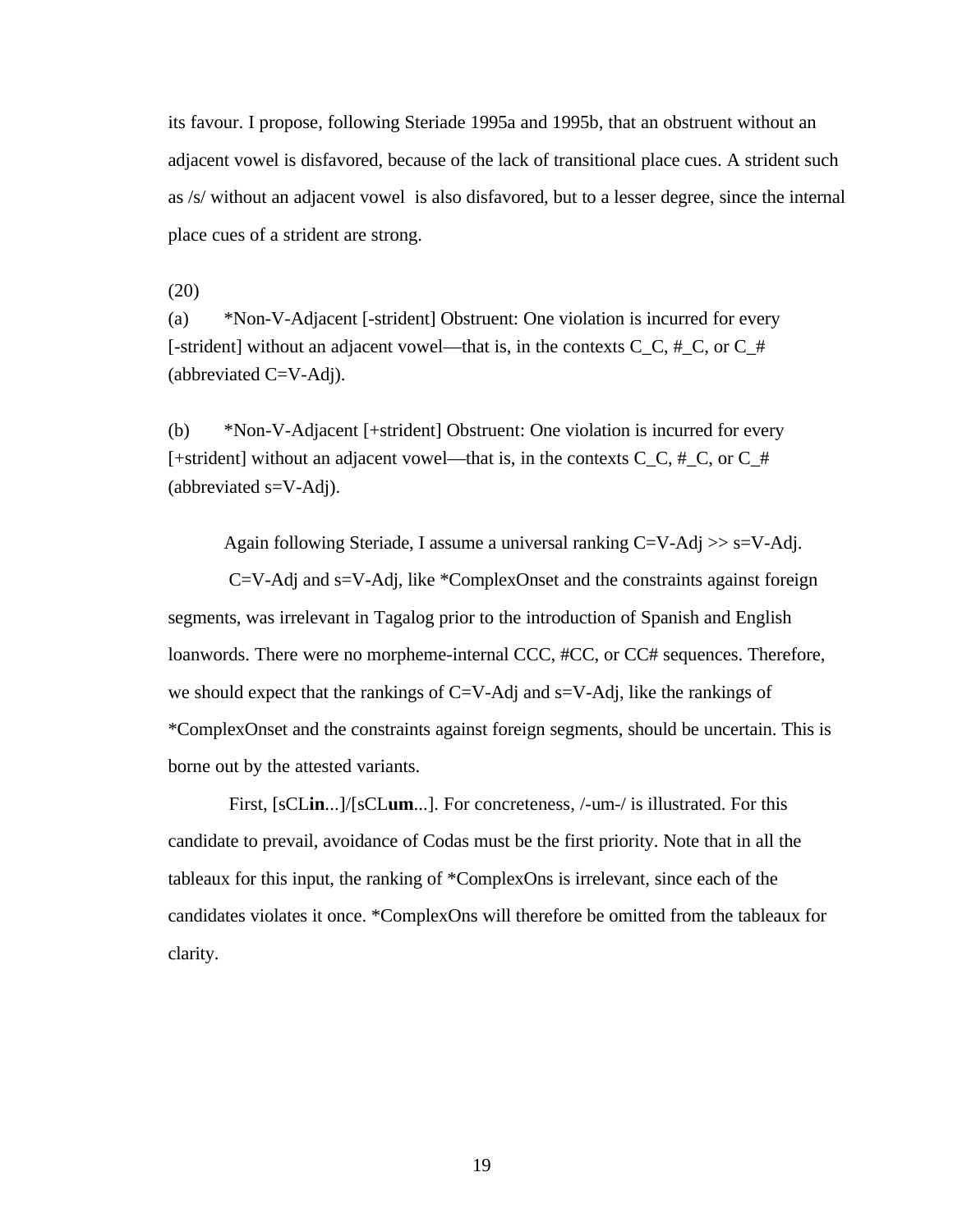| \ <del>=</del> + 7<br>$100 \text{ C}$ |         |           |               |          |  |
|---------------------------------------|---------|-----------|---------------|----------|--|
| /sCLV/                                | No-Coda | $C=V-Adi$ | $s = V - Adi$ | Leftmost |  |
| um. sCLV                              | *1      |           |               |          |  |
| sum.CLV                               | *1      |           |               |          |  |
| sCum.LV                               | *1      |           |               |          |  |
| $\rightarrow$ sCLu.mV                 |         |           |               |          |  |

(21) No-Coda  $\geq$  { C=V-Adj, s=V-Adj, Leftmost }

Second, [sC**um**LV...]/[sC**in**LV...]. For this candidate to win, the first priority must be to avoid a consonant without an adjacent vowel.

| (ムム <i>)</i><br>$C = V - \Delta u$ / $Z = V - \Delta u$ , $V = \Delta u$ , $V = \Delta u$ |           |         |               |          |  |
|-------------------------------------------------------------------------------------------|-----------|---------|---------------|----------|--|
| /sCLV/                                                                                    | $C=V-Adi$ | No-Coda | $s = V - Adi$ | Leftmost |  |
| um. sCLV                                                                                  |           | ∗       | S             |          |  |
| sum.CLV                                                                                   |           | ∗       |               |          |  |
| $\rightarrow$ sCum.LV                                                                     |           | ∗       | S             | SC       |  |
| sCLu.mV                                                                                   |           |         | S             |          |  |

 $(22)$   $C-V-Adi \gg 1$  No-Coda, s-V-Adj, Leftmost 1

The difference between the two attested rankings is the relative ranking of  $C=V-Adj$ and No-Coda.

If Leftmost were top-ranking, the unattested \*[?**um.**sCLV...]/[?**in.**sCLV...] would be selected. Notice that for unattested \*[s**um.**CLV...]/[s**in.**CLV...] to be selected, s=V-Adj would have to outrank C=V-Adj, which, as mentioned above, is ruled out universally.

To summarize the attested rankings for infixation from this and the previous section, note first that there is no variation in the position of infixation in native roots. In the example (13), only [s**um**ulat] is attested. This means that No-Coda must outrank Leftmost, and this ranking was well-established in Tagalog prior to the introduction of cluster-initial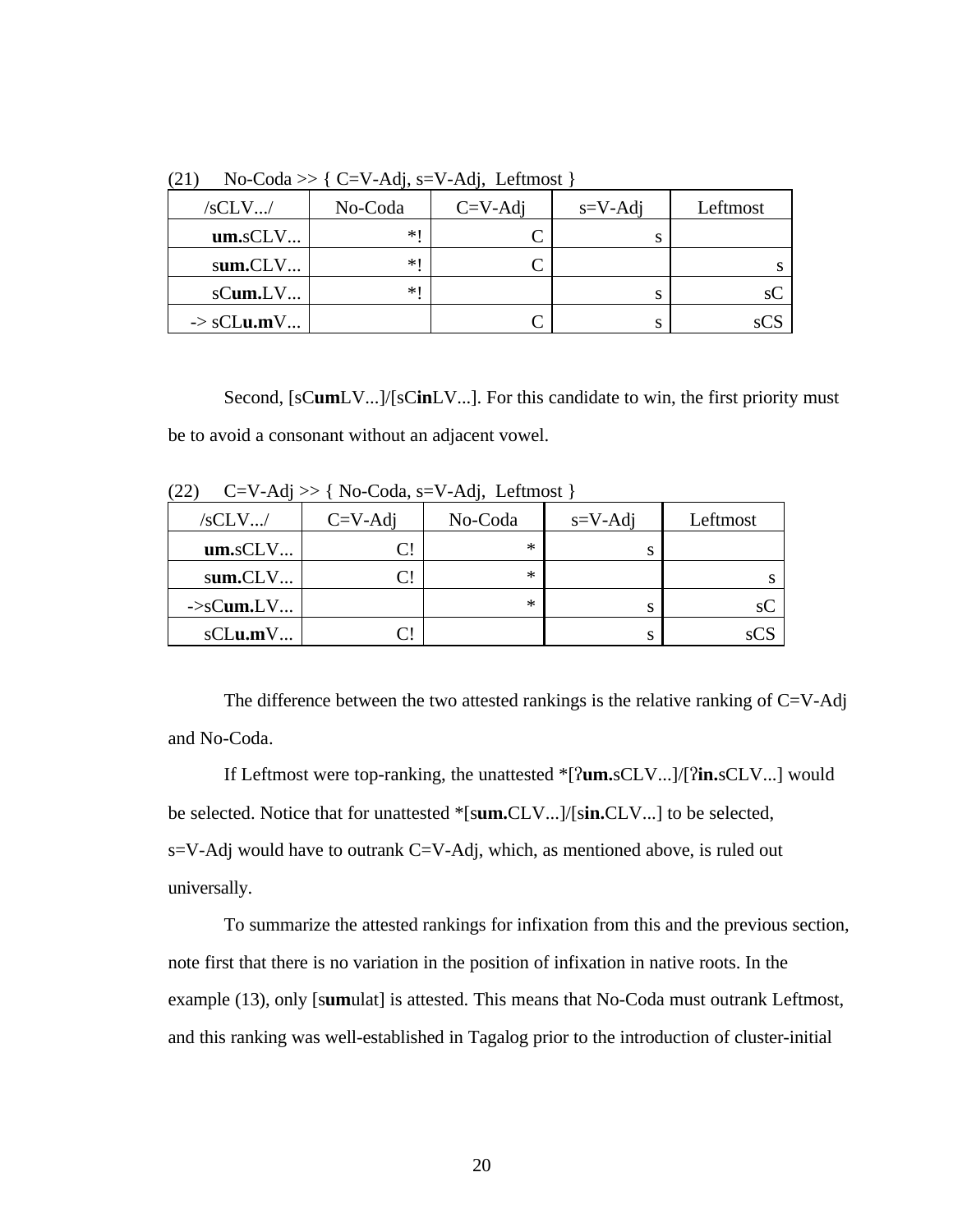loanwords. Given No-Coda>>Leftmost, we have the following attested rankings:



As before in (11), in both (23) and (24), if we wish to characterize the range of possible rankings by allowing just one constraint to be freely ranked, it must be the constraint whose ranking has only recently become relevant in the language (\*ComplexOns in (23) and  $C=V-Adj$  in (24)). Although  $s=V-Adj$  should also be freely ranked, as long as  $C=V-Adj \gg s=V-Adj$ , the ranking of s=V-Adj relative to No-Coda and Leftmost is indeterminate in the infixation cases, so its ranking is not discussed here. If we allowed No-Coda to be freely ranked, we would obtain \*[**um**sulat]-type outputs for native roots when No-Coda was outranked by Leftmost , and if we allowed Leftmost to be freely ranked, we would obtain \*[umsulat], \*[umgradwet], and \*[insplater] when Leftmost was ranked topmost.

### **3. Diachrony**

We have now seen cases of variability in Tagalog loanwords which can be explained by allowing previously unviolated constraints to be mobile. At an earlier stage of the language, these constraints were never put to the test; there was no input that challenged them, and so

21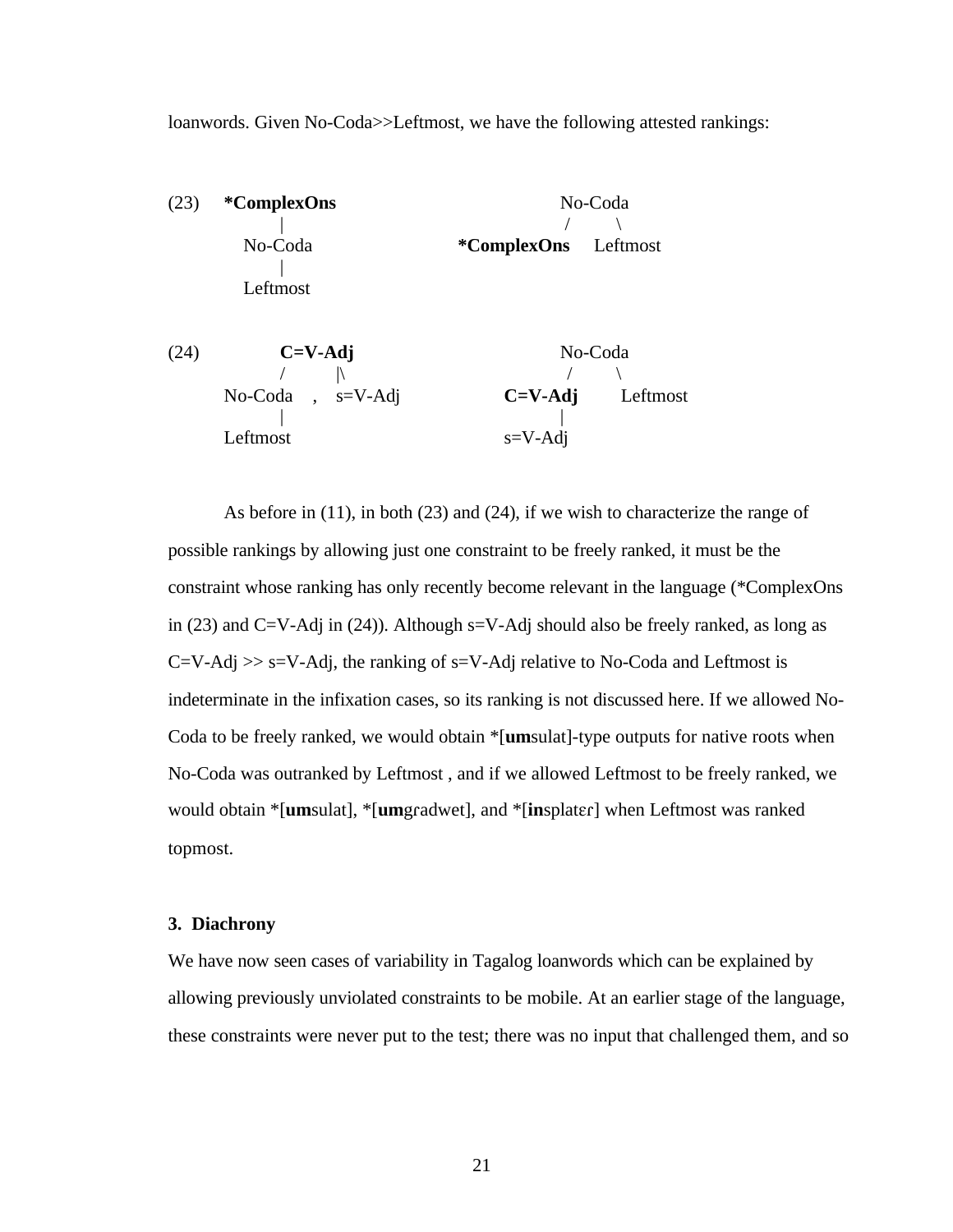their ranking was unknowable. With the introduction of loanword inputs that, if faithfully parsed, would violate these constraints, their rankings are exposed and found to be variable.

What is the future of this variable-ranking situation? Tagalog has many loanwords from Chinese and Sanskrit, which have been in the language for much longer than the English and Spanish loanwords, and we can find some clues in the current state of these Sanskrit and Chinese loanwords in Tagalog. I will focus on two foreign elements introduced by these words: first, what is transcribed as [c] in Yap 1980 and in Manuel 1948 from Chinese. I assume this to be either a palatal stop or an alveolar affricate.

Chinese [c] was generally borrowed into Tagalog as [ts] intervocalically, and [s] word-initially, as in /**s**akja?/, /twa**ts**at/, and /**s**u**ts**wa/. It would seem that [ts] is being treated as two segments: a CC cluster, which is allowed intervocalically, but not word-initially:

| (25)             | [c] from Hokkien Chinese (Yap 1980, Manuel 1948) |                                                |
|------------------|--------------------------------------------------|------------------------------------------------|
| sakja?           | 'wooden clogs'                                   | $>$ <b>c</b> <sup>h</sup> a k <sup>h</sup> ia? |
| twa <b>ts</b> at | 'deceive'                                        | $>$ tua $c^{\text{h}}$ at                      |
| sutswah          | 'medicinal/straw paper'                          | $> ch$ o cua                                   |

This is not always the case, though. We see in (34) that sometimes [c] is borrowed as [ts] word-initially, as in /**ts**ambwah/, suggesting it is being treated as a single segment. Sometimes, [c] is borrowed as [ts] after [n], producing a nasal-C-C cluster as in /gin**ts**am/. But sometimes, it is borrowed as [s] after [n], as in /kin**s**eh/.

(26)

| tsambwah | 'gold/silver shavings' | $>$ cam bua |        |
|----------|------------------------|-------------|--------|
| gintsam  | 'chisel for gold'      | $>$ gin cam | versus |
| kinseh   | 'cut of beef for soup' | $>$ kien ci |        |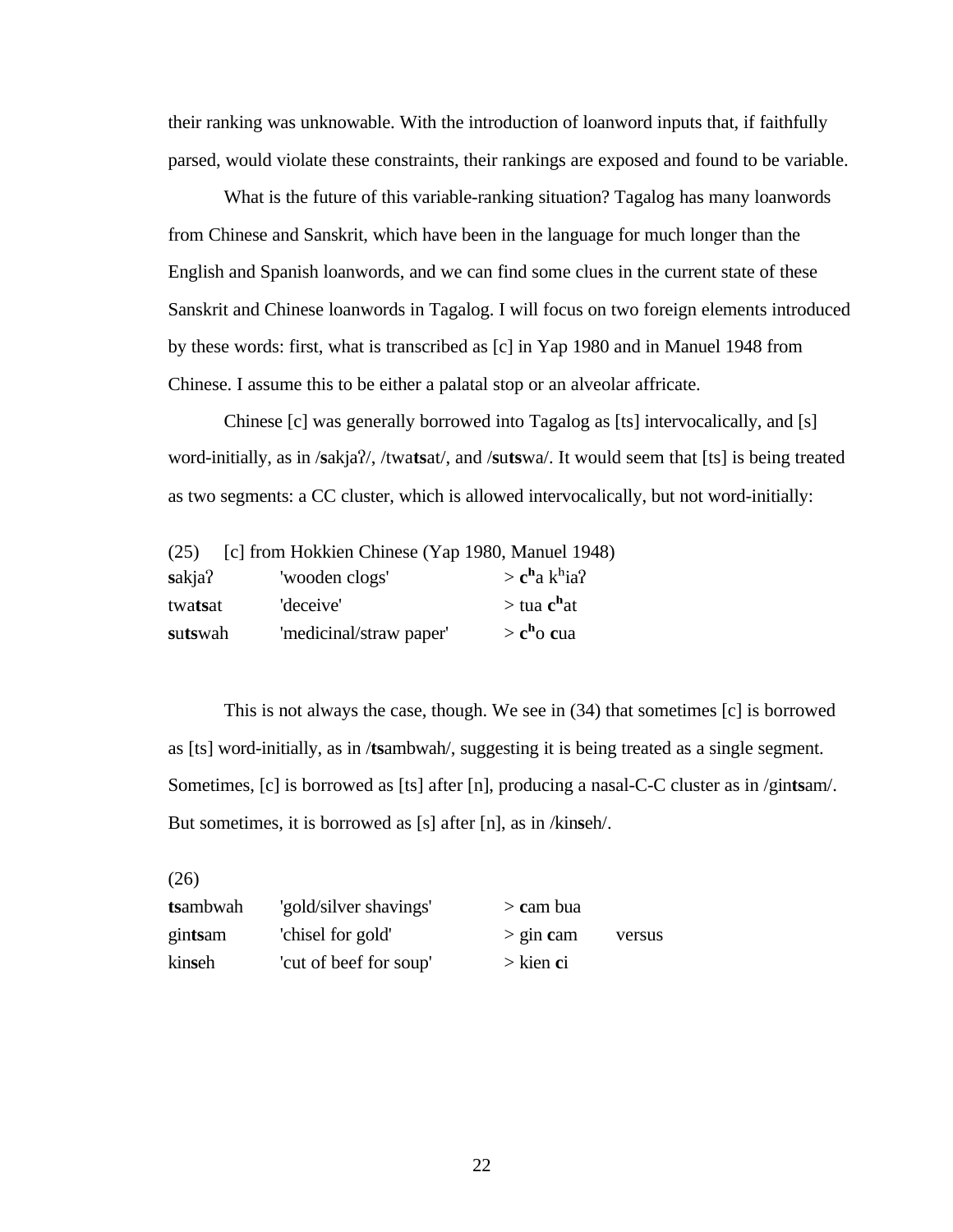Chinese aspirated stops are usually deaspirated in Tagalog, as in /wayu**k**ak/ and /**t**uwah/, below in (27). They are sometimes, however, C-h clusters intervocalically (where 'vocalic' includes glides), as in /bi**th**ay/ and /li**th**aw/.

(27)

| wayukak | 'container used in welding' | > oã iu k <sup>h</sup> ak |
|---------|-----------------------------|---------------------------|
| tuwah   | 'smiths' tool drawer'       | $> th$ ua?                |
| bithay  | 'flat sieve'                | $>$ bi t <sup>h</sup> ai  |
| lithaw  | 'plow'                      | $>$ le t <sup>h</sup> au  |

In Sanskrit loanwords in Tagalog, there are many C-h clusters intervocalically, as in /kasu**bh**ah/ and /mu**kh**a?/. Word-initially, aspiration either is lost, as in /**d**upa/, or appears elsewhere in the word as [h], as in /ba**th**alah/:

|                  | (28) from Francisco 1973 |                       |
|------------------|--------------------------|-----------------------|
| kasubhah         | 'safflower'              | $>$ kusum <b>bh</b> a |
| mukha            | 'face'                   | $>$ mukha             |
| dupah            | 'incense'                | $>$ <b>dh</b> ūpa     |
| <b>b</b> athalah | 'God'                    | $>$ <b>bh</b> attāra  |

Some new elements, [c] and aspirated stops, were introduced as [ts] and stop-h cluster respectively, but not consistently, and they were particularly dispreferred in certain positions (nonintervocalic, in this case). Treatment of the foreign elements varies lexically: in some words, the foreign element is present, in others, it is absent.

What is the status of these elements in the grammar? Clearly, they are now both fully tolerated intervocalically, although in some loans where we might expect them, they are now simply not present in the input. Word-initially, stop-h clusters are not possible, and speaker-to-speaker variability remains in the treatment of [ts], as seen in these Spanish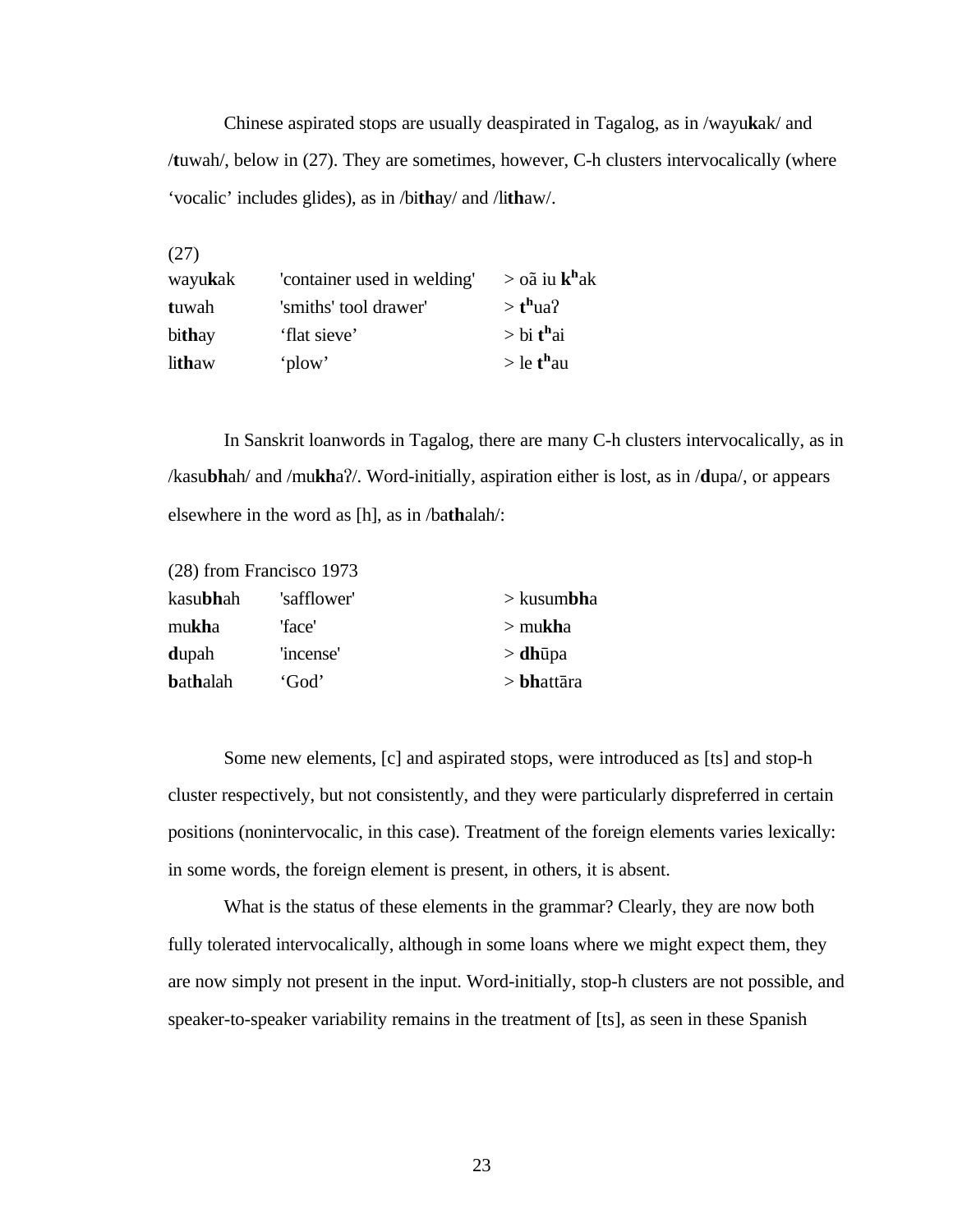loanwords; /tsitsaron/ or /sitsaron/ from Spanish *chicharron*, and /tsinelas/ or /sinelas/ from Spanish *chinelas*.

(29)

| $t$ sitsaron ~ sitsaron 'pork rind' |            | $> t$ fitfaron |
|-------------------------------------|------------|----------------|
| tsinelas $\sim$ sinelas             | 'slippers' | $>$ tsinelas   |

This, then, is my prediction for the future of complex onsets, CCC clusters, and new phonemes from Spanish and English, which we have seen to behave variably: In certain lexical items, the input will be fossilized without the foreign segment or sequence, if input from foreign speakers and fluent bilinguals ceases while the relevant Phono constraint still ranks very high, so that monolingual speakers hearing the word second-hand (with Phono unviolated) have no reason to believe that the input contains the foreign segment or strucutre. In other lexical items, widespread foreign input will continue at least until after the Phono constraint has sunk low enough so monolinguals hearing the word second-hand encounter the foreign segment or structure and include it in their input representation. For this second group of lexical items, the ranking of the Phono constraint will vary, and its upper range may become restricted, as we saw with \*ComplexOnset, which has fallen low enough that \*[magtatabahoh] is impossible for most speakers.

### **Part II: A Mechanism for Constraint Drift**

Although empirical verification of detailed diachronic predictions is difficult, some support can be drawn from a computational illustration. In this section, I will propose a simple algorithm for evaluating a set of possible constraint rankings in the face of variable evidence. I will show that repeated application of this algorithm to a grammar with an initially top-ranked variable constraint results, over time, in an increasingly stable grammar,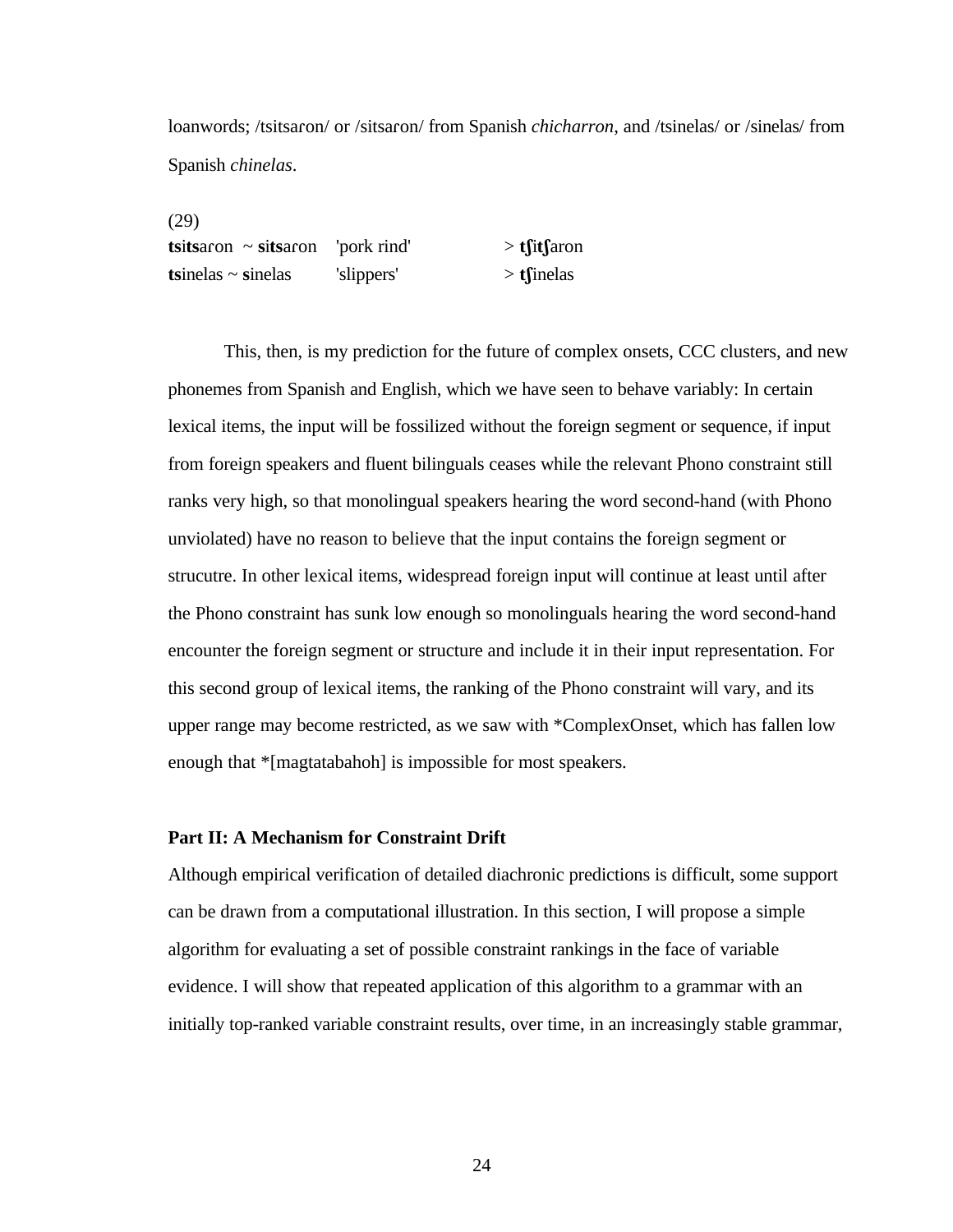with the variable constraint tending to be ranked near the center. In addition, I will provide a mechanism—confusion between loanwords and code-mixing—whereby the probability that a variable constraint is top-ranked can be reduced drastically.

## **4. Assumptions**

The algorithm operates on the following assumptions:

(30)

(a) Speakers differentiate between fixed constraints and floating constraints.

(b) Speakers are aware of the percentages of tokens consistent with different constraint rankings in the ambient speech community.

(c) The relative rankings of fixed constraints are absolute.

(d) A speaker chooses, in a given utterance, among all the overall constraint rankings which meet the minimum requirement of the fixed constraints' being correctly ranked.

(e) A value is associated with each pairwise subranking of two floating constraints or a fixed and a floating constraint. This value is based on the percentage occurrence in the ambient language of tokens which obey the pairwise subranking.

(f) The probability of an overall constraint ranking's being used in a given utterance is based on the values associated with each pairwise subranking which the overall ranking contains.

(g) When a speaker uses a ranking and utters a token, this obviously contributes to the distribution of tokens consistent with various constraint rankings in the speech community.

## **5. Algorithm**

The following flowchart illustrates the mechanism by which change over time in the distribution of token types in the speech community changes over time. Each iteration of the looped portion represents an utterance by a speaker, not necessarily the same speaker every time. Formal definitions are given in Appendix B.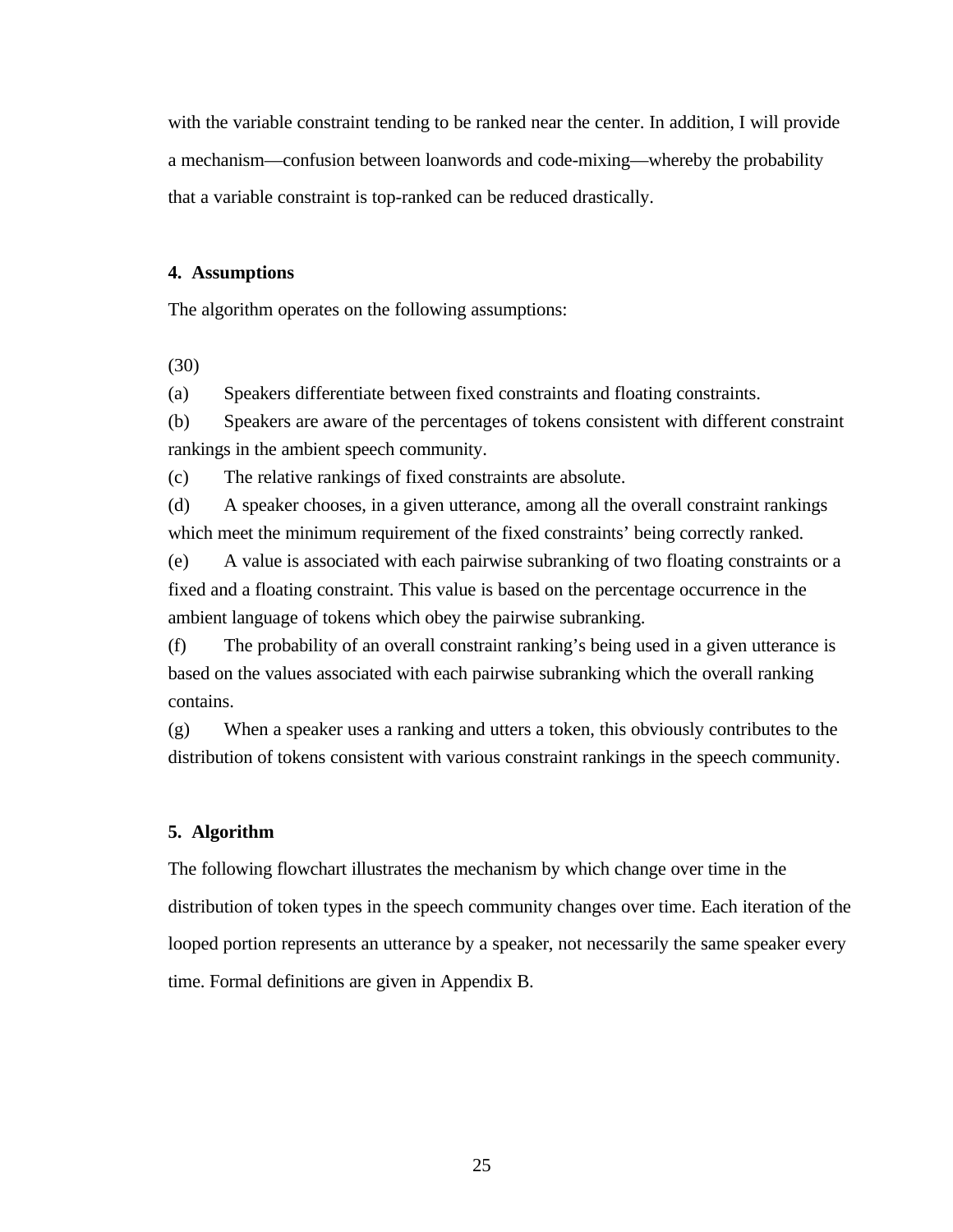(31) The algorithm in general

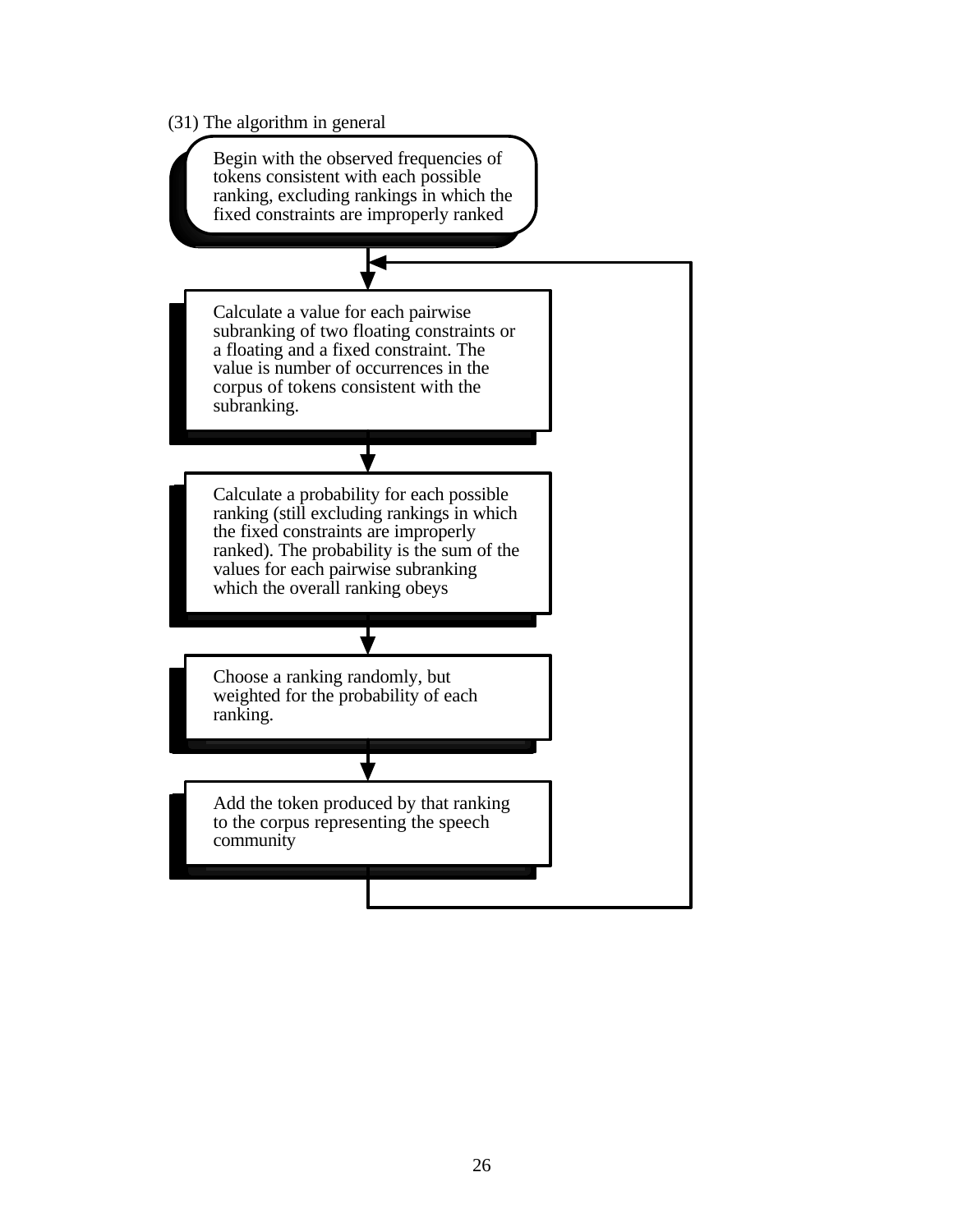# **6. Numerical results**

This algorithm can be applied to the Tagalog cases. First, the reduplication cases, in which a Phono constraint is variably ranked with respect to the Correspondence constraints: Assuming that the initial state is one existing token consistent only with the Phono constraint being top-ranked, (32) illustrates the first pass through the loop: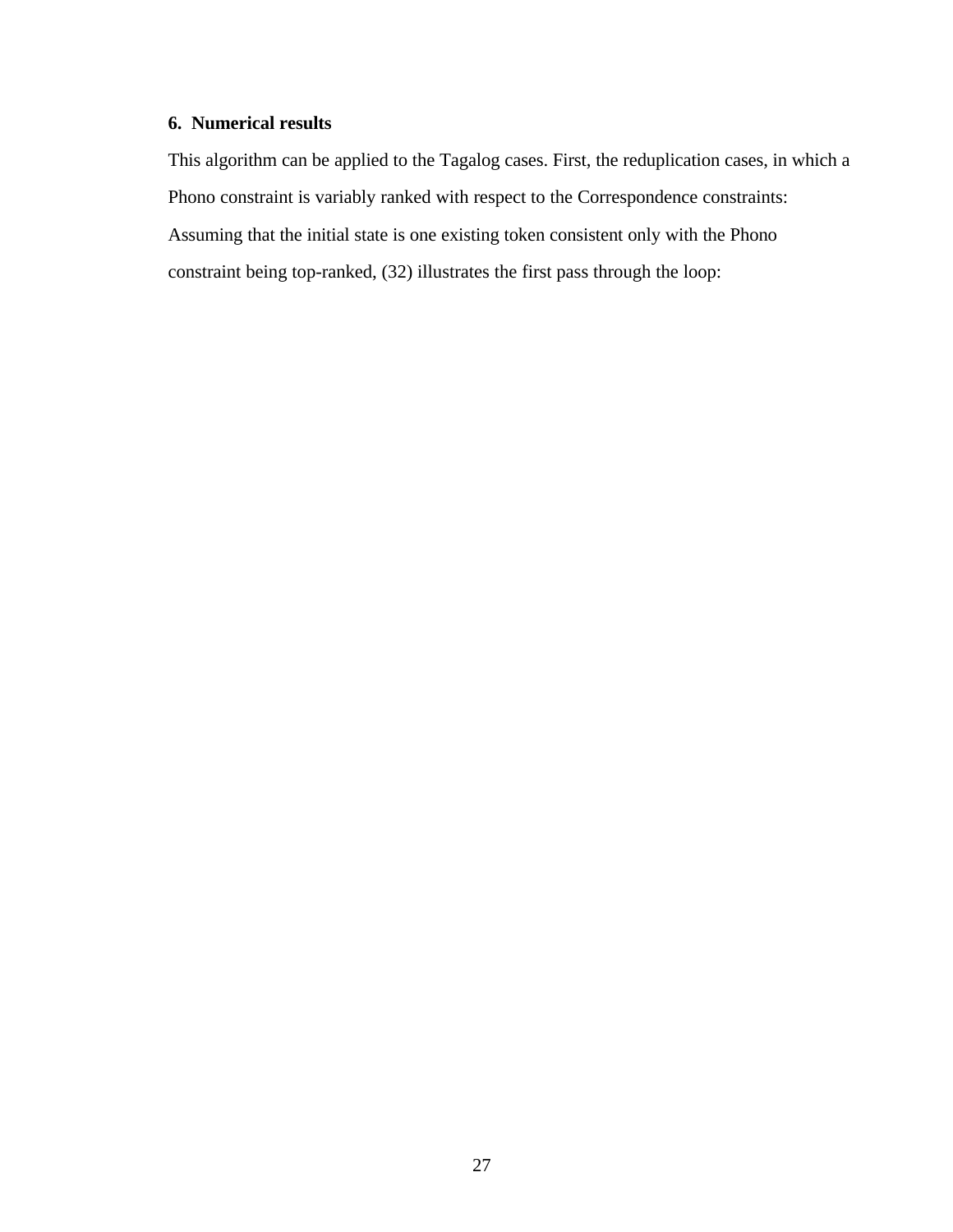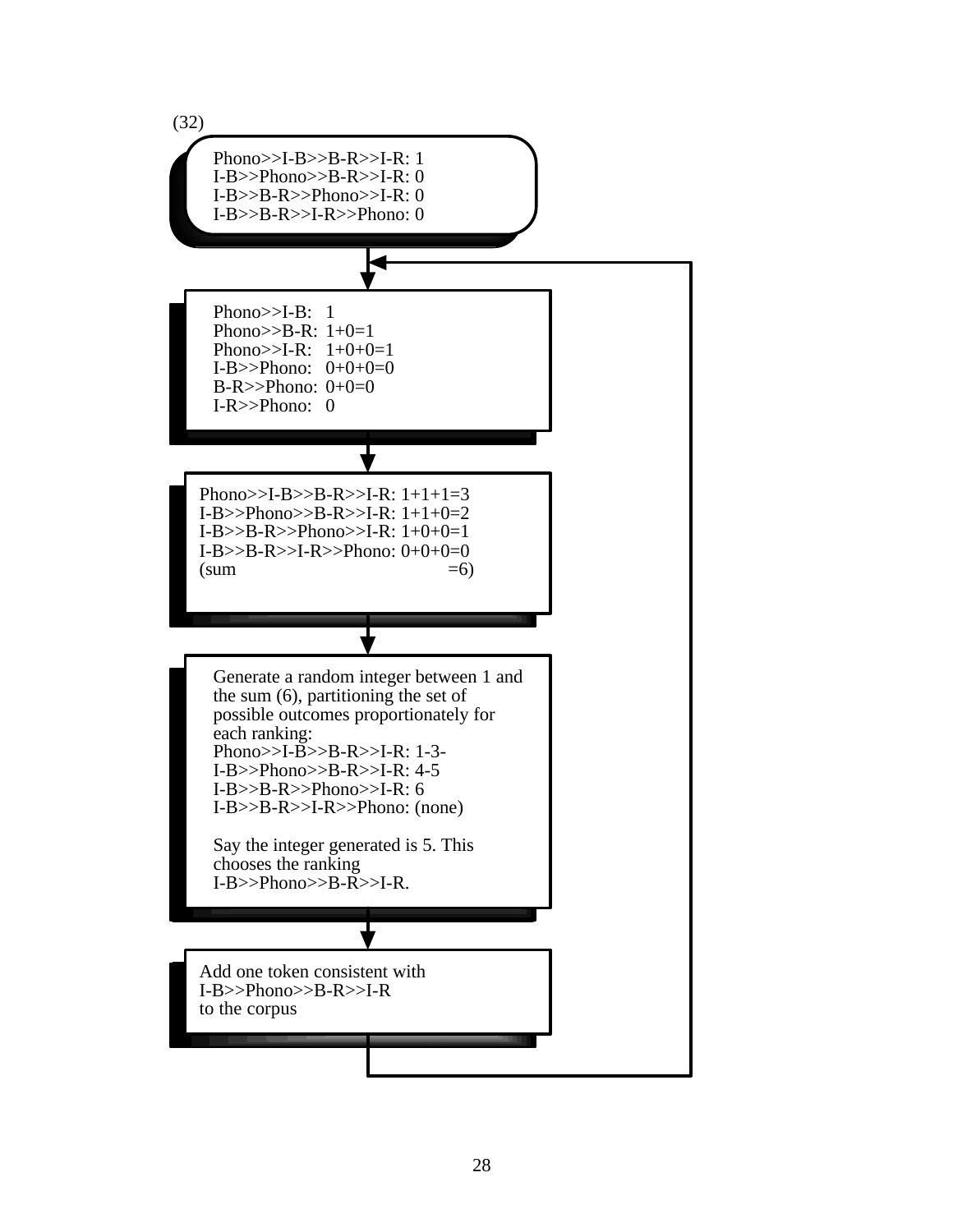In detail, begin by assuming that there has been one utterance in the speech community so far, and it is consistent with the ranking where Phono is topmost, and not with any of the other three possible total rankings (e.g. [magtetænkju]). In the first pass of the loop, values are calculated for each pairwise subranking as shown in the second box, where the pairs consistent with the one observed token each receive a score of 1, and the other pairs receive a score of 0. Then, raw probabilities (raw because they are not scaled to sum to 1) are calculated. Each total ranking is assigned the sum of the values for each pair it obeys, as in the 3rd box. Next, one total ranking is chosen, randomly but weighted for probability. If the ranking chosen is I-B>>Phono>>B-R>>I-R (the second most likely ranking on this pass), then one token consistent with that ranking is added to the corpus.

On the second pass, we have

(33)

|                         | # of tokens:      |
|-------------------------|-------------------|
| Phono $>>I-B>>B-R>>I-R$ |                   |
| $I-B>>Phono>>B-R>>I-R$  | -1                |
| $I-B>>B-R>>Phono>>I-R$  | $\mathbf{\Omega}$ |
| $I-B>>B-R>>I-R>>Phono$  | $\mathbf{\Omega}$ |
|                         |                   |

|               | value             |
|---------------|-------------------|
| Phono $>>I-B$ | 1                 |
| Phono $>>B-R$ | $1+1=2$           |
| Phono $>>I-R$ | $1+1+0=2$         |
| $I-B>>Phono$  | $1+0+0=1$         |
| $B-R>>Phono$  | $0 + 0 = 0$       |
| $I-R>>Phono$  | $\mathbf{\Omega}$ |
|               |                   |

|                        | probability (unscaled) |
|------------------------|------------------------|
| Phono>>I-B>>B-R>>I-R   | $1+2+2=5$              |
| $I-B>>Phono>>B-R>>I-R$ | $2+2+1=5$              |
| $I-B>>B-R>>Phono>>I-R$ | $2+1+0=3$              |
| $I-B>>B-R>>I-R>>Phono$ | $1+0+0=1$              |

Now, the first two total rankings are equally likely, and the fourth is now possible, although it is the least likely. Suppose that the second is chosen again, adding one more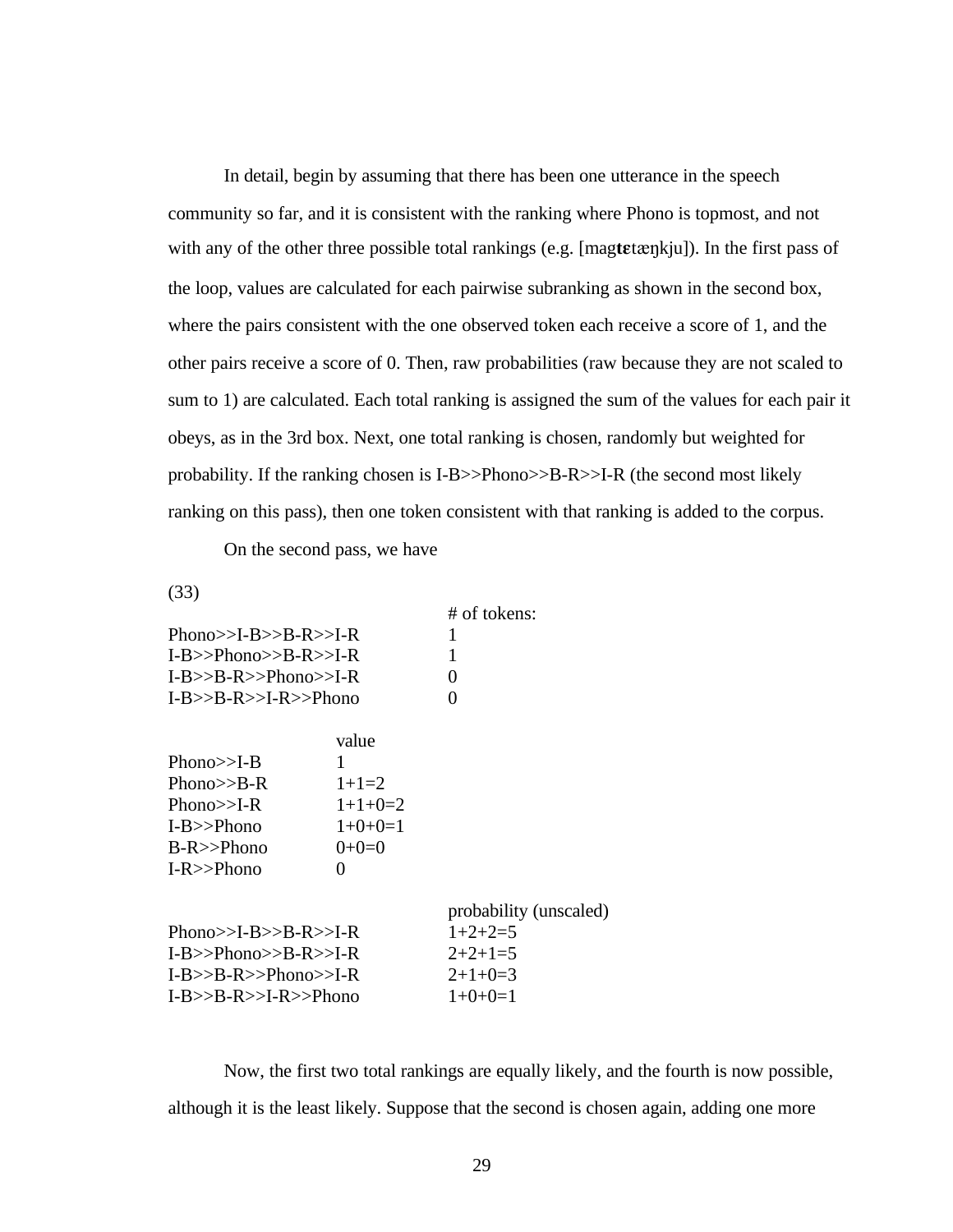token:

|                        |              | # of tokens:           |
|------------------------|--------------|------------------------|
| Phono>>I-B>>B-R>>I-R   |              | 1                      |
| $I-B>>Phono>>B-R>>I-R$ | 2            |                        |
| $I-B>>B-R>>Phono>>I-R$ |              | 0                      |
| $I-B>>B-R>>I-R>>Phono$ |              | 0                      |
|                        | value        |                        |
| Phono $>>I-B$          | 1            |                        |
| Phono $>>B-R$          | $1+2=3$      |                        |
| Phono $>>I-R$          | $1+2+0=3$    |                        |
| $I-B>>Phono$           | $2+0+0=2$    |                        |
| $B-R>>Phono$           | $0+0=0$      |                        |
| $I-R>>Phono$           | $\mathbf{0}$ |                        |
|                        |              | probability (unscaled) |
| Phono>>I-B>>B-R>>I-R   |              | $1+3+3=7$              |
| $I-B>>Phono>>B-R>>I-R$ |              | $3+3+2=8$              |
| $I-B>>B-R>>Phono>>I-R$ |              | $3+2+0=5$              |
| $I-B>>B-R>>I-R>>Phono$ |              | $2+0+0=2$              |

Now, the second total ranking is the most likely. To illustrate one more pass,

suppose that the first ranking is chosen this time. Then, we have:

(35)

|                        | $#$ of tokens: |
|------------------------|----------------|
| Phono>>I-B>>B-R>>I-R   | $\mathcal{L}$  |
| $I-B>>Phono>>B-R>>I-R$ | $\mathcal{L}$  |
| $I-B>>B-R>>Phono>>I-R$ | 0              |
| $I-B>>B-R>>I-R>>Phono$ |                |
|                        |                |

|               | value                 |
|---------------|-----------------------|
| Phono $>>I-B$ | $\mathcal{D}_{\cdot}$ |
| Phono $>>B-R$ | $2+2=4$               |
| Phono $>>I-R$ | $2+2+0=4$             |
| $I-B>>Phono$  | $2+0+0=2$             |
| $B-R>>Phono$  | $0+0=0$               |
| $I-R>>Phono$  | $\mathbf{\Omega}$     |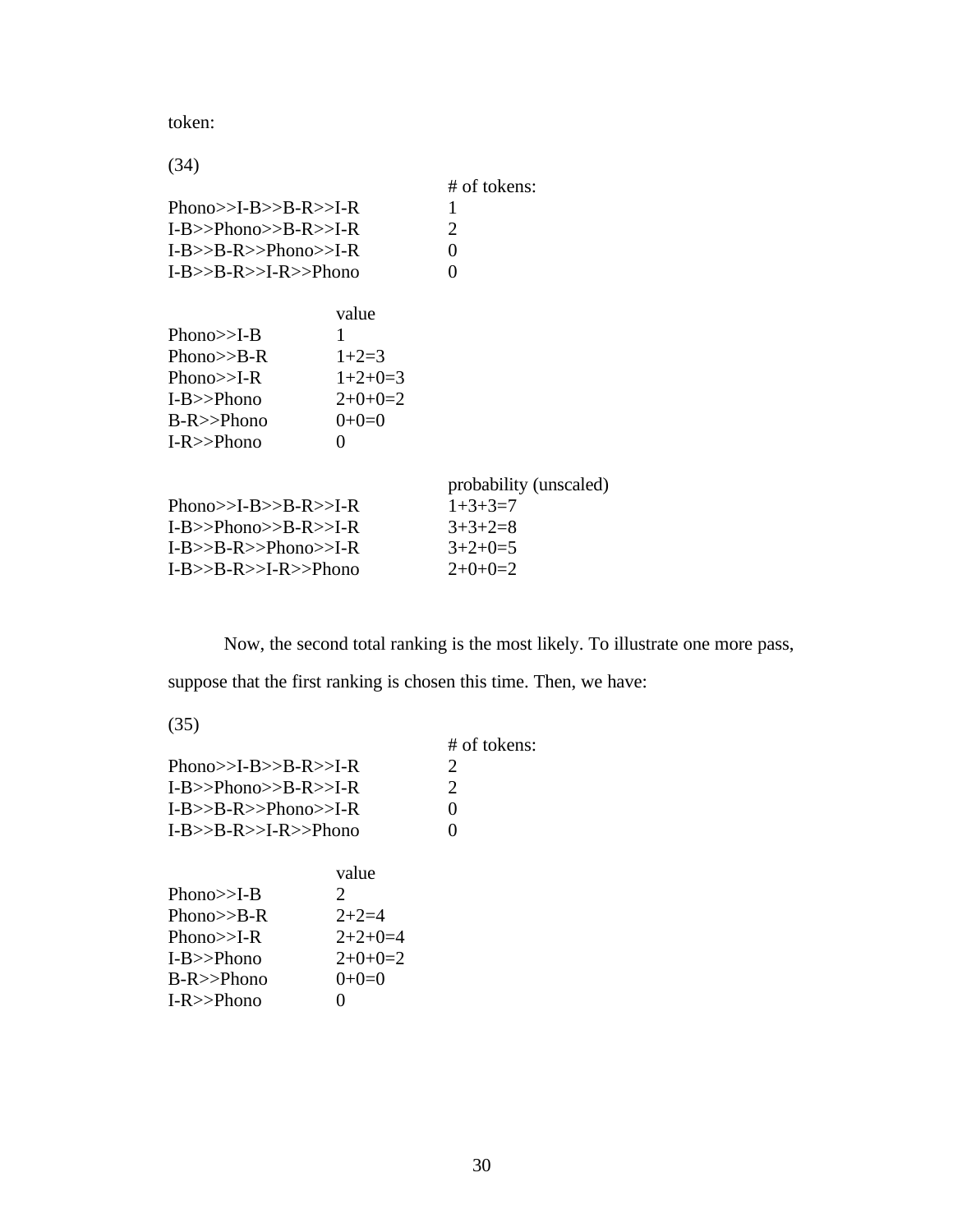|                         | probability (unscaled) |
|-------------------------|------------------------|
| Phono $>>I-B>>B-R>>I-R$ | $2+4+4=10$             |
| $I-B>>Phono>>B-R>>I-R$  | $4+4+2=10$             |
| $I-B>>B-R>>Phono>>I-R$  | $4+2+0=6$              |
| $I-B>>B-R>>I-R>>Phono$  | $2+0+0=2$              |

A simulation using a simple C program (Appendix A) runs the algorithm and gives the following results, shown for every tenth pass of the loop at first, and for every hundredth pass later:

 $(36)$ <br>Paplic

| (30)<br>Rankings                 |                         | # of tokens at Stage |                |      |      |      |      |  |  |
|----------------------------------|-------------------------|----------------------|----------------|------|------|------|------|--|--|
|                                  | Stage<br>$\overline{0}$ | 10                   | 20             | 30   | 40   | 50   | 60   |  |  |
| Phono>>I-B Uni>>R-B Uni>>I-R Uni | $\mathbf{1}$            | 6                    | 8              | 9    | 10   | 12   | 15   |  |  |
| I-B Uni>>Phono>>R-B Uni>>I-R Uni | $\theta$                | 3                    | 6              | 10   | 12   | 15   | 18   |  |  |
| I-B Uni>>R-B Uni>>Phono>>I-R Uni | $\theta$                | 1                    | 5              | 9    | 12   | 15   | 17   |  |  |
| I-B Uni>>R-B Uni>>I-R Uni>>Phono | $\overline{0}$          | $\mathbf{1}$         | $\overline{2}$ | 3    | 7    | 9    | 11   |  |  |
|                                  | <b>Stage</b>            |                      |                |      |      |      |      |  |  |
|                                  | 70                      | 80                   | 90             | 100  | 200  | 300  | 400  |  |  |
| Phono>>I-B Uni>>R-B Uni>>I-R Uni | 16                      | 19                   | 21             | 21   | 41   | 72   | 101  |  |  |
| I-B Uni>>Phono>>R-B Uni>>I-R Uni | 24                      | 29                   | 34             | 36   | 68   | 94   | 121  |  |  |
| I-B Uni>>R-B Uni>>Phono>>I-R Uni | 19                      | 20                   | 22             | 26   | 60   | 89   | 112  |  |  |
| I-B Uni>>R-B Uni>>I-R Uni>>Phono | 12                      | 13                   | 14             | 18   | 32   | 46   | 67   |  |  |
|                                  | <b>Stage</b>            |                      |                |      |      |      |      |  |  |
|                                  | 500                     | 600                  | 700            | 800  | 900  | 1000 | 1100 |  |  |
| Phono>>I-B Uni>>R-B Uni>>I-R Uni | 122                     | 139                  | 159            | 174  | 190  | 209  | 240  |  |  |
| I-B Uni>>Phono>>R-B Uni>>I-R Uni | 153                     | 185                  | 210            | 234  | 264  | 294  | 321  |  |  |
| I-B Uni>>R-B Uni>>Phono>>I-R Uni | 140                     | 167                  | 200            | 237  | 264  | 299  | 327  |  |  |
| I-B Uni>>R-B Uni>>I-R Uni>>Phono | 86                      | 110                  | 132            | 156  | 183  | 199  | 213  |  |  |
|                                  | <b>Stage</b>            |                      |                |      |      |      |      |  |  |
|                                  | 1200                    | 1300                 | 1400           | 1500 | 1600 | 1700 | 1800 |  |  |
| Phono>>I-B Uni>>R-B Uni>>I-R Uni | 261                     | 282                  | 308            | 331  | 352  | 376  | 394  |  |  |
| I-B Uni>>Phono>>R-B Uni>>I-R Uni | 247                     | 380                  | 412            | 438  | 474  | 497  | 525  |  |  |
| I-B Uni>>R-B Uni>>Phono>>I-R Uni | 360                     | 388                  | 413            | 444  | 467  | 497  | 527  |  |  |
| I-B Uni>>R-B Uni>>I-R Uni>>Phono | 233                     | 251                  | 268            | 288  | 308  | 331  | 355  |  |  |

Stage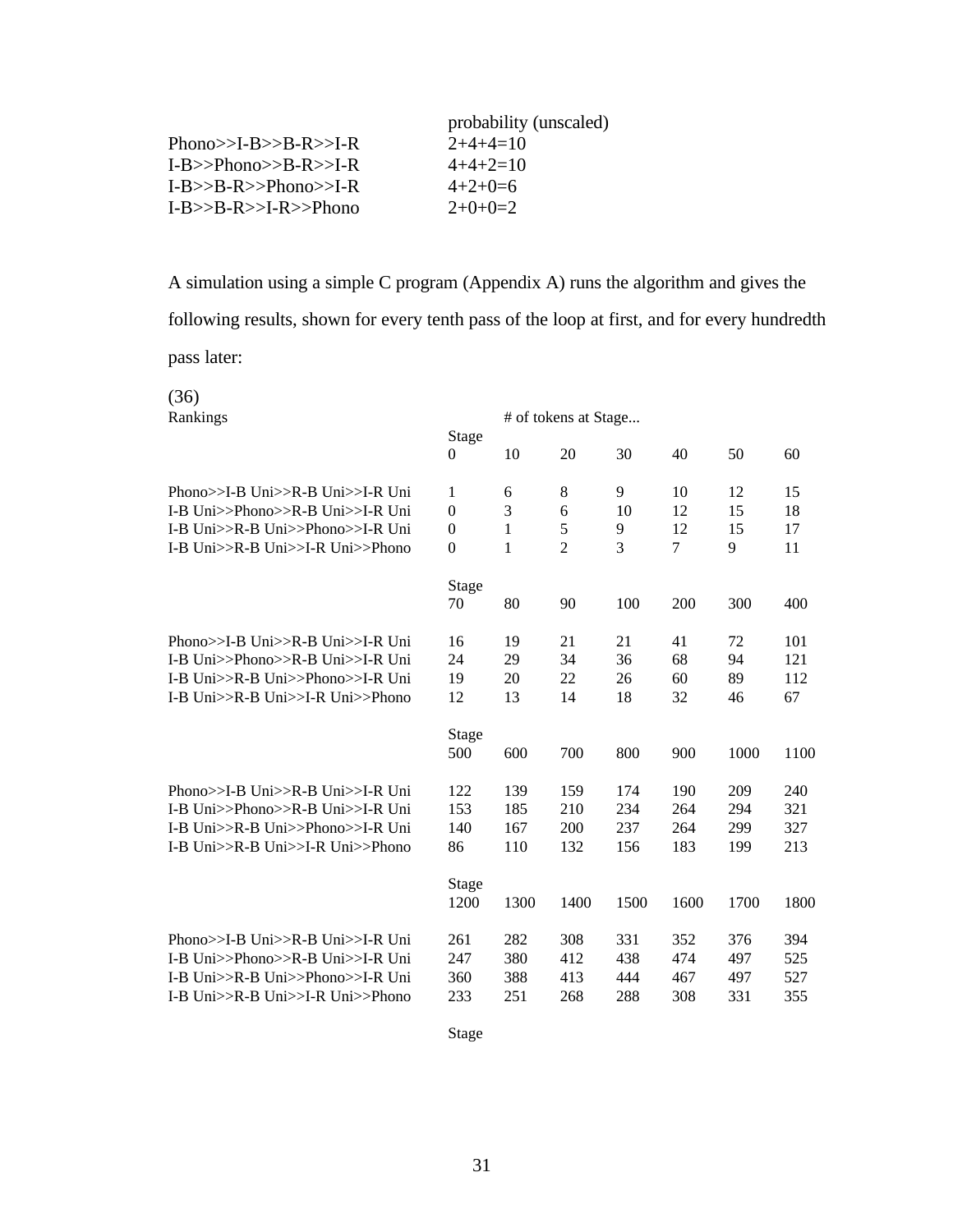|                                                                                                                                              | 1900                       | 2000                       | 2100                       | 2200                       | 2300                       | 2400                       | 2500                       |
|----------------------------------------------------------------------------------------------------------------------------------------------|----------------------------|----------------------------|----------------------------|----------------------------|----------------------------|----------------------------|----------------------------|
| Phono>>I-B Uni>>R-B Uni>>I-R Uni<br>I-B Uni>>Phono>>R-B Uni>>I-R Uni<br>I-B Uni>>R-B Uni>>Phono>>I-R Uni<br>I-B Uni>>R-B Uni>>I-R Uni>>Phono | 420<br>552<br>555<br>374   | 440<br>586<br>584<br>391   | 463<br>617<br>606<br>415   | 483<br>650<br>630<br>438   | 505<br>680<br>655<br>461   | 543<br>709<br>683<br>486   | 564<br>742<br>707<br>509   |
|                                                                                                                                              | Stage<br>2600              | 2700                       | 2800                       | 2900                       | 3000                       | 3100                       | 3200                       |
| Phono>>I-B Uni>>R-B Uni>>I-R Uni<br>I-B Uni>>Phono>>R-B Uni>>I-R Uni<br>I-B Uni>>R-B Uni>>Phono>>I-R Uni<br>I-B Uni>>R-B Uni>>I-R Uni>>Phono | 587<br>773<br>733<br>531   | 613<br>806<br>761<br>547   | 638<br>861<br>818<br>584   | 656<br>889<br>853<br>603   | 676<br>916<br>892<br>617   | 697<br>950<br>918<br>636   | 720<br>974<br>948<br>659   |
|                                                                                                                                              | Stage<br>3300              | 3400                       | 3500                       | 3600                       | 3700                       | 3800                       | 3900                       |
| Phono>>I-B Uni>>R-B Uni>>I-R Uni<br>I-B Uni>>Phono>>R-B Uni>>I-R Uni<br>I-B Uni>>R-B Uni>>Phono>>I-R Uni<br>I-B Uni>>R-B Uni>>I-R Uni>>Phono | 738<br>993<br>992<br>678   | 763<br>1018<br>1023<br>697 | 783<br>1046<br>1059<br>713 | 805<br>1075<br>1085<br>736 | 828<br>1102<br>1119<br>752 | 850<br>1133<br>1142<br>776 | 863<br>1162<br>1178<br>798 |
|                                                                                                                                              | Stage<br>4000              | 4100                       | 4200                       | 4300                       |                            | (variable size exceeded)   |                            |
| Phono>>I-B Uni>>R-B Uni>>I-R Uni<br>I-B Uni>>Phono>>R-B Uni>>I-R Uni<br>I-B Uni>>R-B Uni>>Phono>>I-R Uni<br>I-B Uni>>R-B Uni>>I-R Uni>>Phono | 886<br>1195<br>1196<br>824 | 915<br>1215<br>1221<br>850 | 933<br>1240<br>1257<br>871 | 951<br>1273<br>1283<br>894 |                            |                            |                            |

We can see from these results that, as an algorithm for faithfully learning the distribution of free variants in the ambient language, (31) is quite imperfect. From an initial state where 100% of tokens reflect just one ranking, running the algorithm results in a state where just 21.6% (951/4401) of tokens now reflect that ranking. But an imperfect algorithm is exactly what is required in order to achieve downward drift of the phonotactic constraint.

Similarly, modifying the program in Appendix A, we can run the algorithm for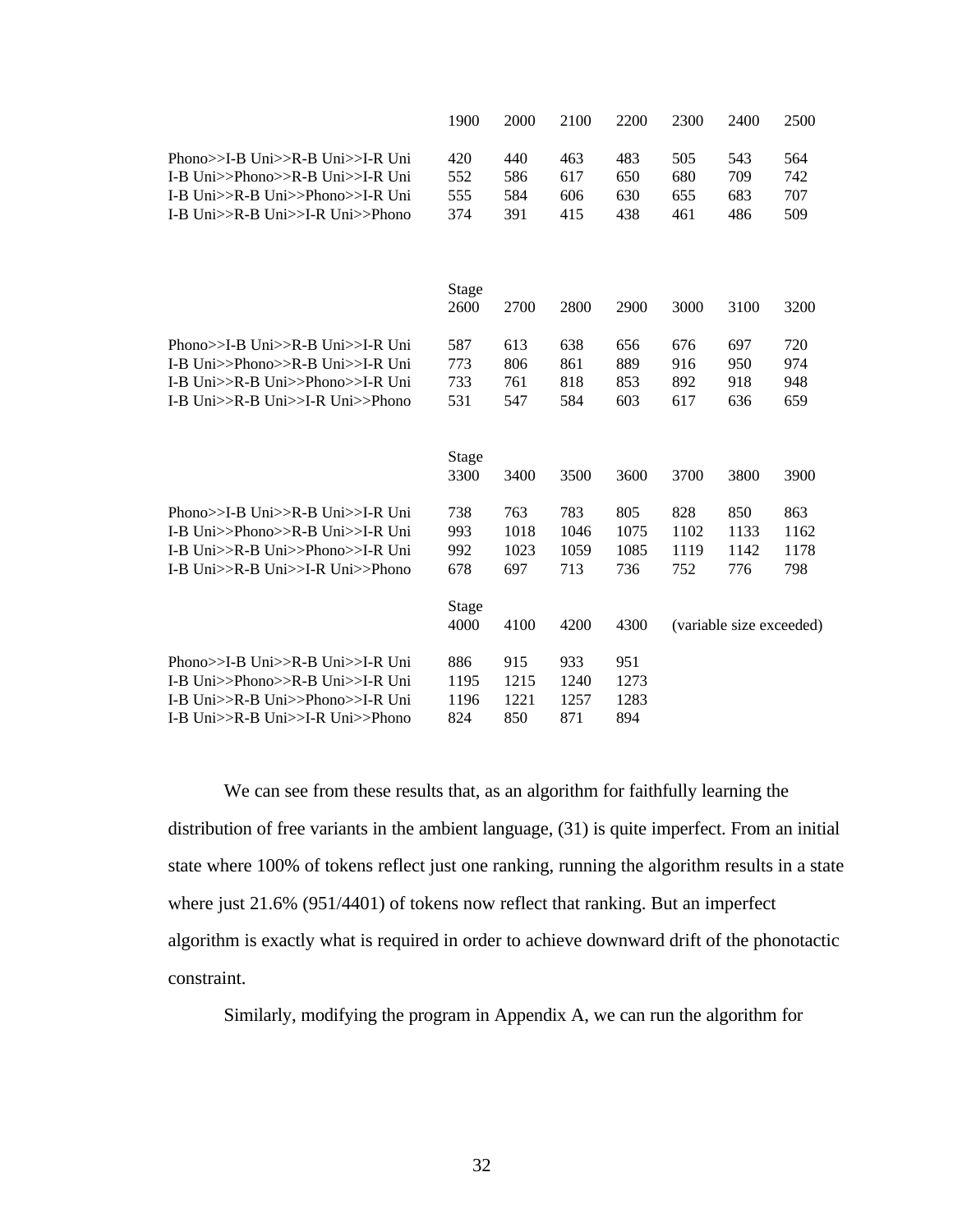# infixation:

# (37)

|                                                                                  | Stage<br>0                                           | 10                                    | 20                 | 30                         | 40                 | 50                 | 60                 | 70                  |
|----------------------------------------------------------------------------------|------------------------------------------------------|---------------------------------------|--------------------|----------------------------|--------------------|--------------------|--------------------|---------------------|
| Phono>>No-Coda>>Leftmost<br>No-Coda>>Phono>>Leftmost<br>No-Coda>>Leftmost>>Phono | $\mathbf{1}$<br>$\boldsymbol{0}$<br>$\boldsymbol{0}$ | 9<br>$\overline{c}$<br>$\overline{0}$ | 14<br>6<br>1       | 18<br>11<br>$\overline{2}$ | 21<br>14<br>6      | 23<br>20<br>8      | 29<br>22<br>10     | 32<br>28<br>11      |
|                                                                                  | <b>Stage</b><br>80                                   | 90                                    | 100                | 200                        | 300                | 400                | 500                | 600                 |
| Phono>>No-Coda>>Leftmost<br>No-Coda>>Phono>>Leftmost<br>No-Coda>>Leftmost>>Phono | 36<br>33<br>12                                       | 42<br>36<br>13                        | 43<br>41<br>17     | 78<br>87<br>36             | 118<br>127<br>56   | 156<br>167<br>78   | 189<br>212<br>100  | 214<br>256<br>131   |
|                                                                                  | Stage<br>700                                         | 800                                   | 900                | 1000                       | 1100               | 1200               | 1300               | 1400                |
| Phono>>No-Coda>>Leftmost<br>No-Coda>>Phono>>Leftmost<br>No-Coda>>Leftmost>>Phono | 245<br>295<br>161                                    | 300<br>337<br>192                     | 327<br>378<br>223  | 368<br>431<br>243          | 398<br>469<br>264  | 429<br>512<br>291  | 467<br>559<br>316  | 502<br>592<br>342   |
|                                                                                  | <b>Stage</b><br>1500                                 | 1600                                  | 1700               | 1800                       | 1900               | 2000               | 2100               | 2200                |
| Phono>>No-Coda>>Leftmost<br>No-Coda>>Phono>>Leftmost<br>No-Coda>>Leftmost>>Phono | 530<br>680<br>391                                    | 562<br>720<br>419                     | 591<br>759<br>51   | 629<br>798<br>474          | 658<br>847<br>496  | 692<br>883<br>526  | 725<br>923<br>553  | 756<br>960<br>585   |
|                                                                                  | Stage<br>2300                                        | 2400                                  | 2500               | 2600                       | 2700               | 2800               | 2900               | 3000                |
| Phono>>No-Coda>>Leftmost<br>No-Coda>>Phono>>Leftmost<br>No-Coda>>Leftmost>>Phono | 781<br>999<br>621                                    | 814<br>1038<br>649                    | 846<br>1078<br>677 | 880<br>1119<br>702         | 916<br>1154<br>731 | 948<br>1200<br>753 | 976<br>1245<br>780 | 1010<br>1289<br>802 |
|                                                                                  | Stage<br>4000                                        | 5000                                  | 6000               | 7000                       | 8000               | 9000               | 9400               |                     |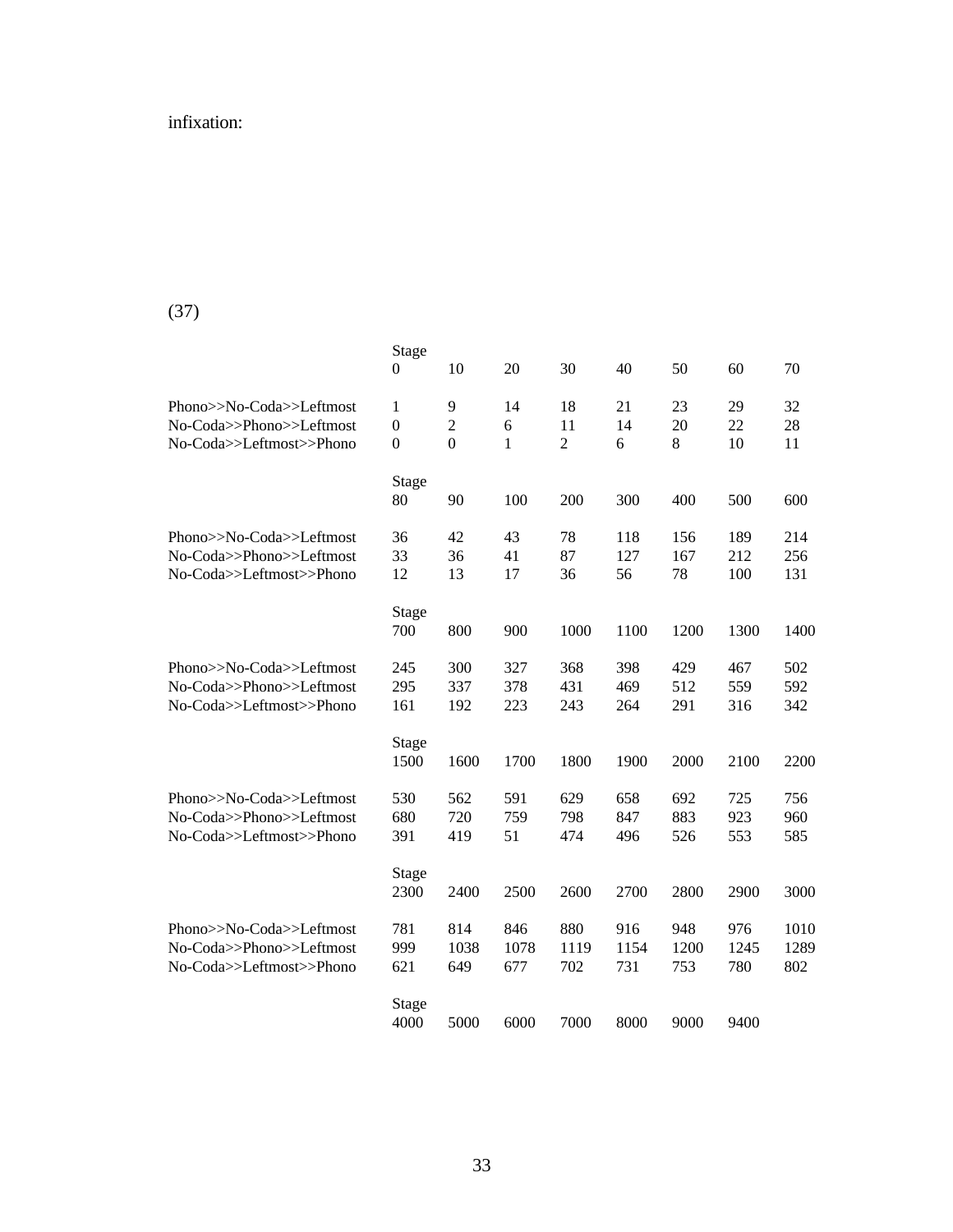| $Phono>>No-Coda>>Leftmost$                                  |  |  | 1295 1620 1926 2242 2546 3776 2945 |  |
|-------------------------------------------------------------|--|--|------------------------------------|--|
| No-Coda>>Phono>>Leftmost 1724 2113 2523 2935 3362 3776 3952 |  |  |                                    |  |
| No-Coda>>Leftmost>>Phono                                    |  |  | 1082 1368 1652 1924 2193 2489 2604 |  |

Again, we see that gradually, Phono becomes most likely to be ranked somewhere in the middle.

### **7. The algorithm in contact situations**

#### *7.1 Hearer confusion*

Given that the system will tend to stabilize with a center-ranking of the Phono constraint, how does top-ranking of the Phono constraint ever become impossible? I propose that speakers are not able to distinguish reliably between, on the one hand, the use of an unaffixed loanword by a fellow member of the speech community with a high ranking of Correspondence constraints and, on the other hand, code-mixing by that fellow member of the speech community. Both kinds of token would sound the same: they would sound like the foreign word. Frequent and sustained mistaking by individual speakers of code-mixing for loanword use results in an artificial inflation of the perceived incidence of tokens obeying a low ranking of Phono, which in turn results in an artificial inflation of the values associated with pairwise rankings of the form Uni>>Phono and deflation of the values for Phono>>Uni, which finally results in an artificial skewing of probabilities towards rankings with Phono on the bottom and away from rankings with Phono on top.

#### *7.2 Insufficient Borrowings*

Bruce Hayes (p.c.) points out that despite the large number of French words and phrases introduced into English, many of them continue to be perceived by English speakers as foreign (e.g. *joie de vivre, gendarmes*), and the English Phono constraints that they violate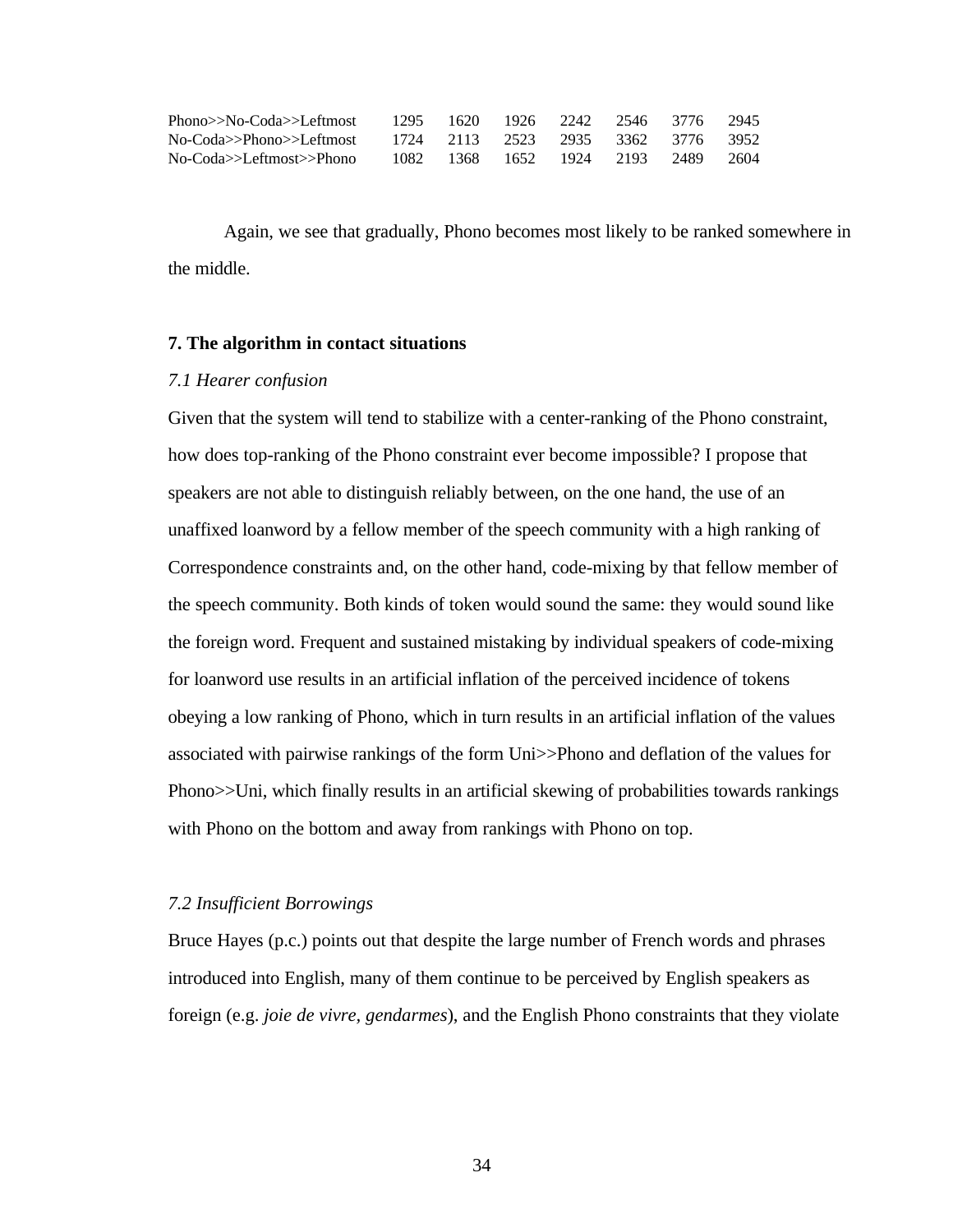remain high-ranking in English.

The reason for this is that the language contact situation of English and French is very different from that of Tagalog and English. In the case of French loans in English, the algorithm simply has not iterated enough to affect English phonology. These foreignseeming French loans are usually encountered in print by most speakers, so that the input must be constructed by those speakers based only or mostly on orthography. When the loans are heard in speech, they are rare enough that they may be construed by hearers as simply code-mixing (rather than loans), especially since no English affixes are applied to them.

In Tagalog, by contrast, because of the presence of many English speakers and English-Tagalog bilinguals and the pervasiveness of English-language movies, radio, television, and music, there are ample spoken examples of English loans which speakers can use to construct input representations. In addition, because of the rich morphology of Tagalog, a high percentage of loanword tokens will be affixed, so that they cannot be mistaken by hearers for mere code-mixing, and thus the tokens will be added to the corpus used by the algorithm, rather than ignored.

### **8. Conclusion**

This paper shows in Part I that there is variation in the reduplication and infixation of loanwords in contemporary Tagalog. This variation can be described in terms of indeterminate ranking of certain Phono constraints. The Phono constraints whose rankings are variable are just those for whose ranking the speech community has only recently had evidence. Part II proposes a mechanism by which such variability stabilizes and by which certain rankings can cease to occur.

The evidence necessary to refine this model would come from careful sociolinguistic study, to determine whether there are consistent correlations of constraint ranking with such

35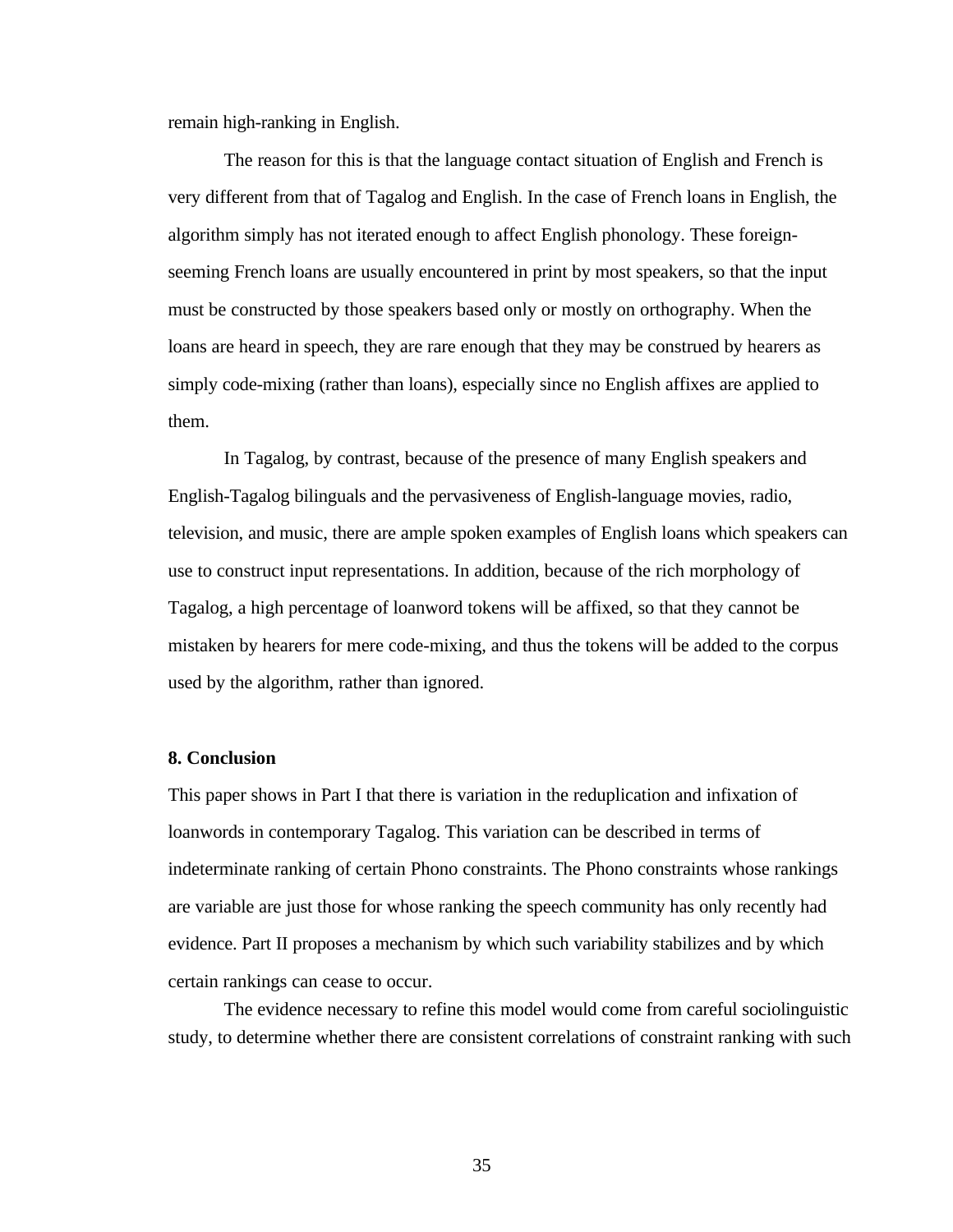factors as age, socioeconomic status, and degree of bilingualism of the speaker, as well as formality of the speech situation. If such correlations exist, then (31), which is indifferent to the prestige or group-identification value of any ranking, would require modification to reflect the relevant sociolinguistic pressures.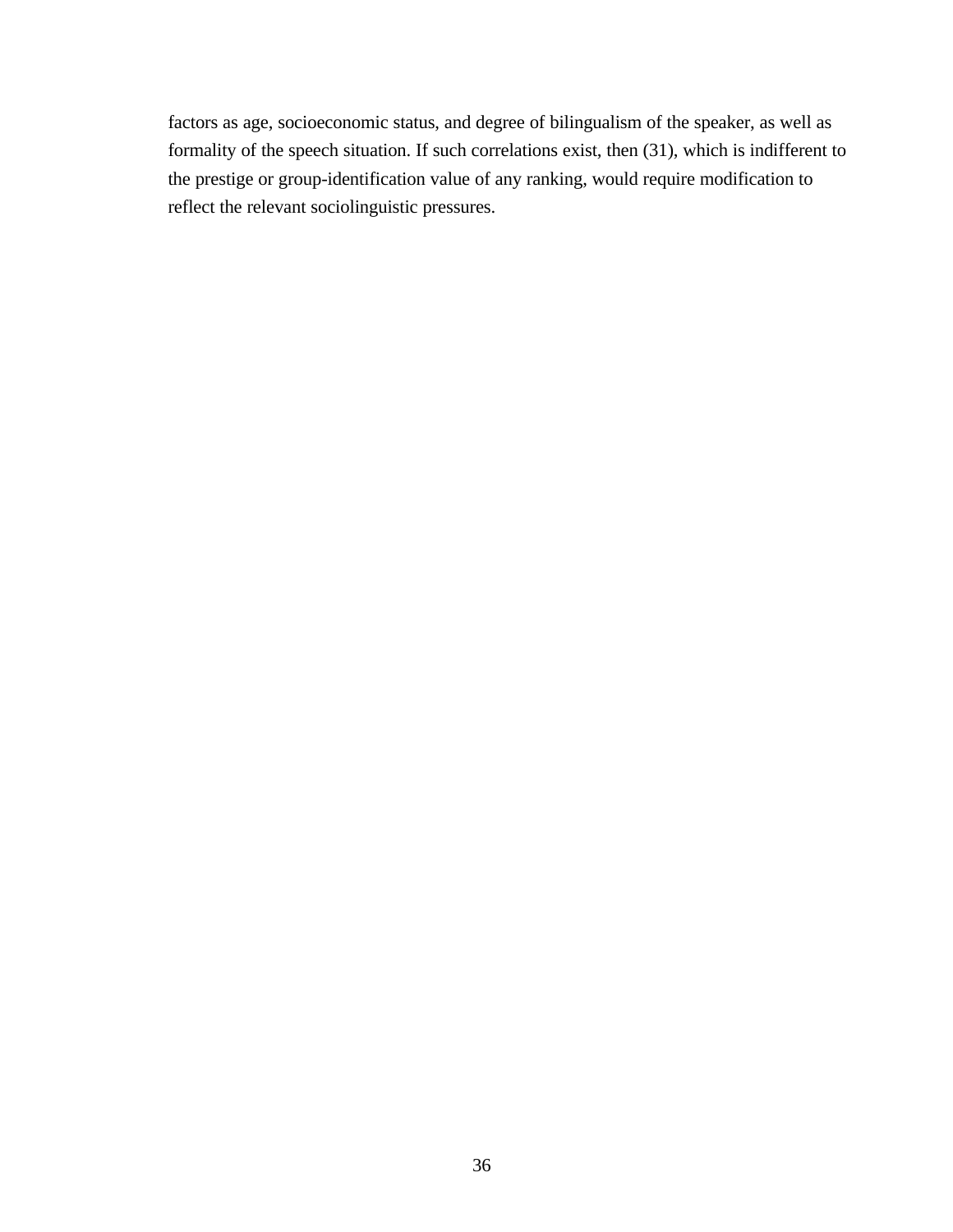### **Appendix A: C Program**

```
#include <stdlib.h>
/********This is for the reduplication example (3 fixed constraints)********/
/**************RollOne*************Generates a random number between 1 and
increment*/
RollOne( int increment ) 
{
       long rawResult;
       unsigned int roll;
       rawResult = rand();
       roll = (rawResult * increment) / 32768;
       return(roll + 1);
}
/******************Flush***********Flushes the input stream*/
void Flush()
{
       while( getchar() ! = \ln')
              ;
}
/***************GetCommand*******Allows the user to continue or stop*/
char GetCommand()
\left\{ \right.char command = 0;
       while ( (command != 'q') && (command != 'n') )
       {
              printf( "Enter command (q=quit, n=a hundred new rounds): ");
              scanf( "%c", &command );
              Flush();
       }
       printf( "\n------------------\n" );
       return( command );
}
```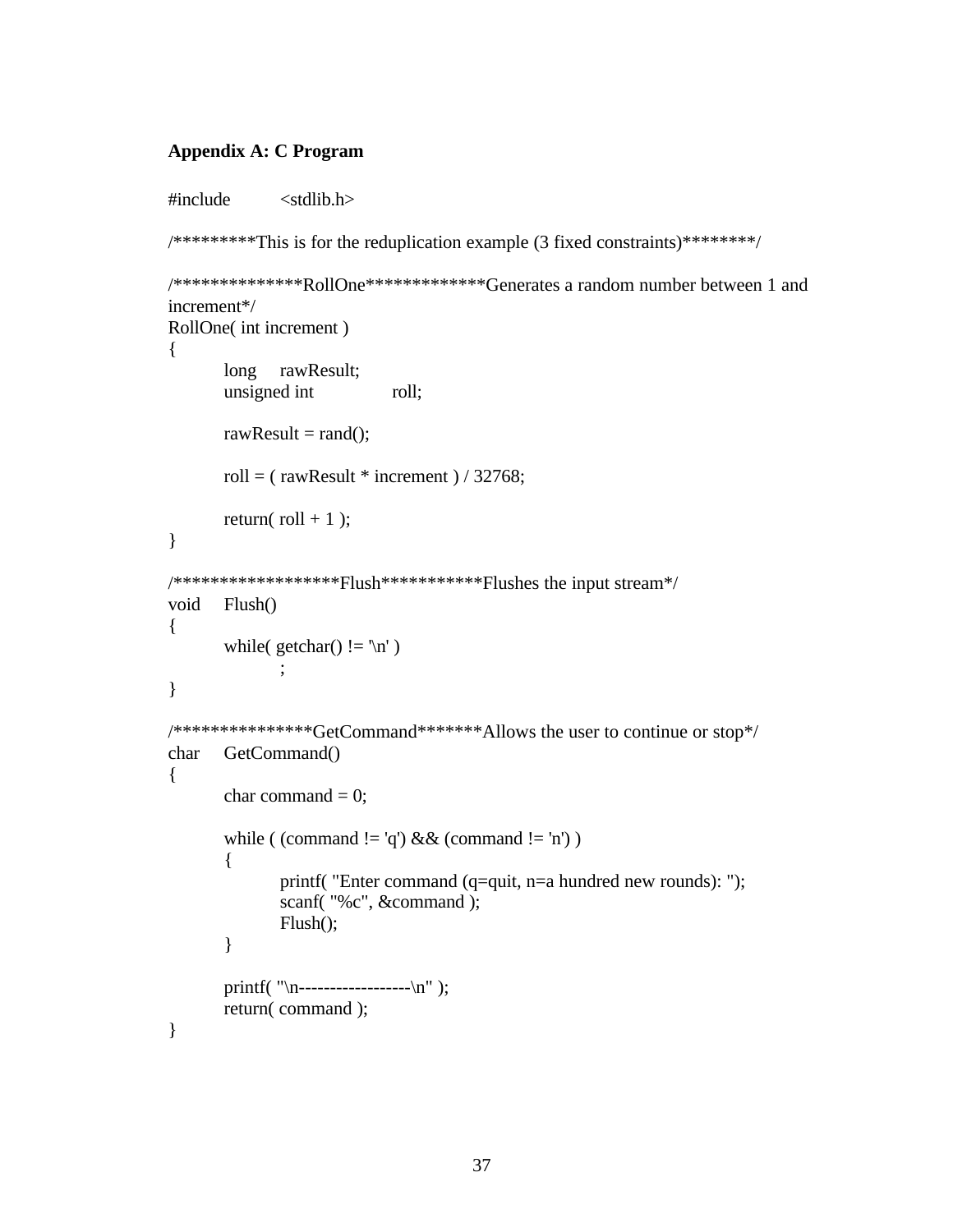```
/**************main******************/
main()
{
     char command;
     int i, j, result;
     unsigned int tokens[ 4 ], rankings[ 4 ], pairs[ 6 ], increment, round,
```

```
random;
```

```
round = 0;
/**Set initial occurrences of tokens**/
tokens[0] = 1;
tokens[1] = 0;
tokens[2] = 0;
tokens[3] = 0;
/**Print initial occurrences of tokens**/
printf( " Incidence of A123 is %d \infty", tokens[ 0 ] );
printf( " Incidence of 1A23 is %d \n", tokens[ 1 ] );
printf( " Incidence of 12A3 is %d \infty", tokens[ 2 ] );
printf( " Incidence of 123A is %d \mathbb{R}^n, tokens[ 3 ] );
/**the loop**/
while( (command = GetCommand() \equiv 'q' )
{
       for(j = 1; j \le 100; j++){
               round++;
              /**calculate value for each pairwise subranking**/
               pairs[0] = tokens[0];
              pairs[1] = tokens[0] + tokens[1];
               pairs[2] = tokens[0] + tokens[1] + tokens[2];
               pairs[3] = tokens[1] + tokens[2] + tokens[3];
              pairs[4] = tokens[2] + tokens[3];
               pairs[5] = tokens[3];
              /**calculate probability for each ranking**/
              rankings[ 0 ] = pairs[ 0 ] + pairs[ 1 ] + pairs[ 2 ];
               rankings[1] = pairs[1] + pairs[2] + pairs[3];
               rankings[ 2 ] = pairs[ 2 ] + pairs[ 3 ] + pairs[ 4 ];
```
rankings[ 3 ] = pairs[ 3 ] + pairs[ 4 ] + pairs[ 5 ];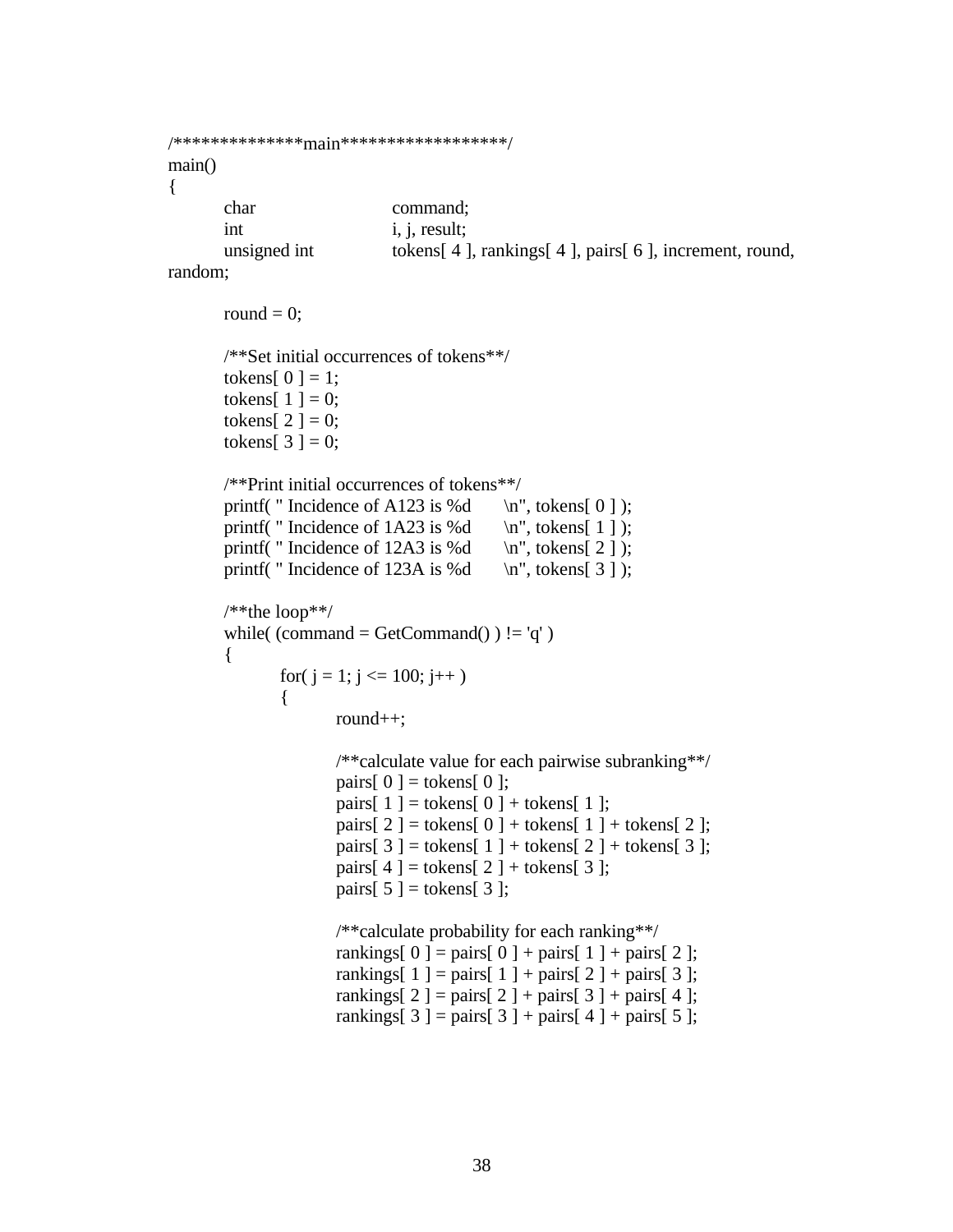```
/**calculate sum of probabilities*/
                        \text{increment} = (\text{ rankings} [ 0 ] + \text{ranking} [ 1 ] + \text{ranking} [ 2 ] +rankings[ 3 ] );
                       /**generate a random number between 1 and increment**/
                        random = RollOne( increment );
                       /**choose a ranking based on the random number and the
probabilities**/
                        if ( random \leq rankings[ 0 ] )
                               result = 0:
                       else
                        {
                               if ( random \leq ( rankings[ 0 ] + rankings[ 1 ] ) )
                                        result = 1;
                               else
                                {
                                        if (random \leq (rankings[0] + rankings[1] +rankings[2] ))
                                               result = 2;
                                        else
                                               result = 3;
                                }
                        }
                       /**add one token of the appropriate type to the corpus**/
                        tokens[ result ]++;
                }
                /**output every 100 rounds**/
                printf( "This is round %d. \n", round );
                printf( " Incidence of A123 is %d \infty", tokens[ 0 ] );
                printf( " Incidence of 1A23 is %d \n", tokens[ 1 ] );
                printf( " Incidence of 12A3 is %d \mathbb{R}^n, tokens[ 2 ] );
        }
       printf( "Goodbye..." );
```
}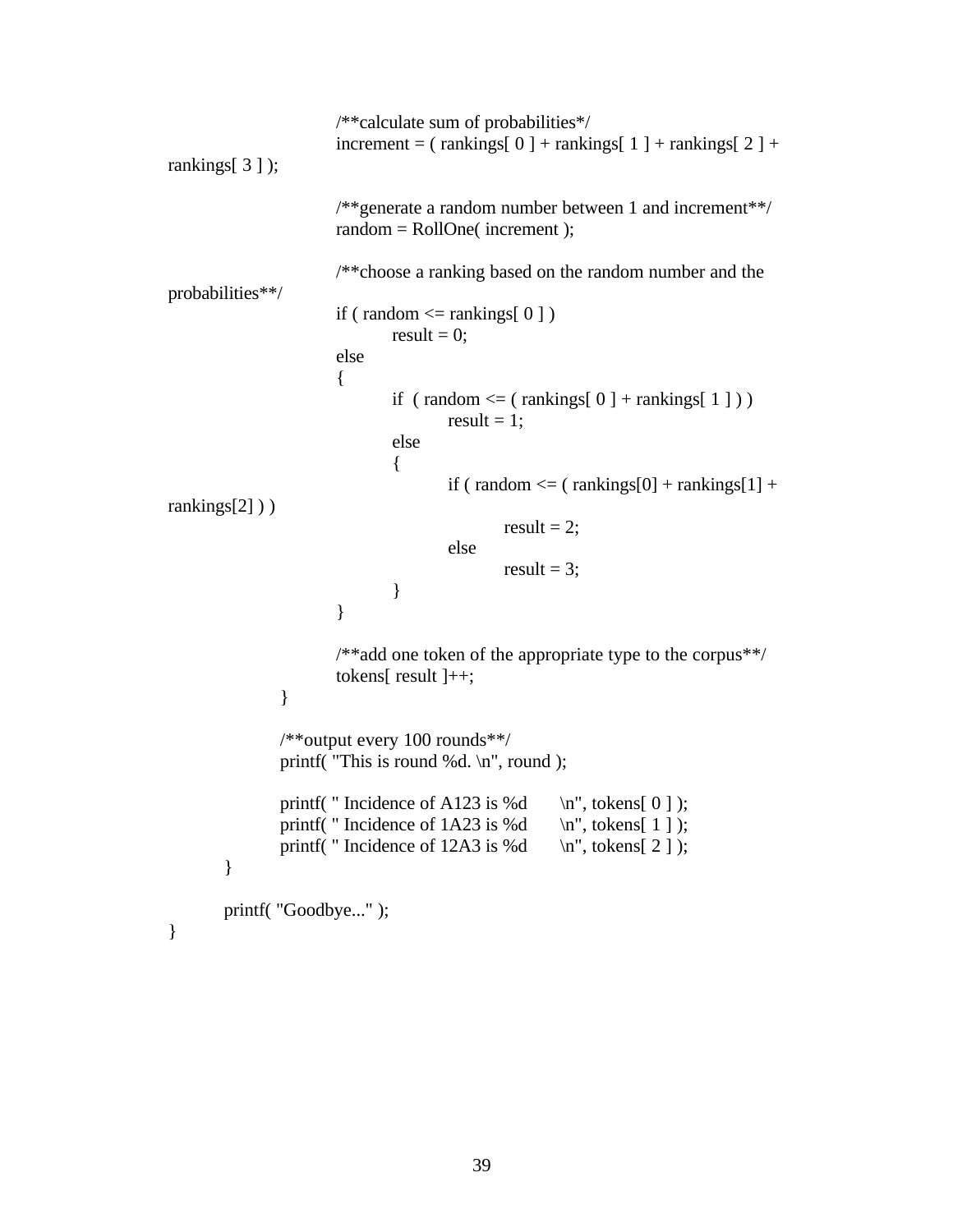## **Appendix B: Formalisms**<sup>1</sup>

We begin with two finite and disjoint sets,  $E$  and  $N_0$ .  $E$  represents the set of existing (fixed) constraints, and  $N_0$  represents the set of novel (free) constraints at the starting point of the algorithm. Since more novel constraints can be added at any time t, we can stipulate

$$
N_t \supseteq N_{t-1} \qquad \text{for } t \ge 1
$$

Constraint rankings will be defined in terms of pairwise subrankings. There are ä  $\frac{a}{a}^{|E|+|N_t}$ | 2 ë  $\sum_{i=1}^{6}$ A2! =  $\frac{(|E| + |N_{t}|)!}{(|E| + |N_{t}| - 2)}$  $\frac{(\vert E \vert + \vert N_t \vert - 2)!}{(\vert E \vert + \vert N_t \vert - 2)!} = (\vert E \vert + \vert N_t \vert) A(E \vert + \vert N_t \vert - 1)$  ordered pairs of distinct  $(C_i dC_j)$  constraints  $\langle C_i, C_j \rangle$  such that  $C_i, C_j$   $EXN_t$ , but we are not interested in pairs of fixed

constraints, since their respective rankings must remain constant. So, we will consider only the ä ã å å å ä ja El+|N<sub>t</sub><br>å 2 | 2 ë ë−ä<br>|−ä<br>í ã a<br>a<br>ã2 2 ë í ì ì ì ë í ì ì <sup>ì</sup>A2! or, equivalently, ä ã å å å ä al<sup>N</sup><br>å<br>ã 2 | 2 ë ë<br>i+|N<sub>t</sub>||A|E|<sup>ë</sup><br>i  $\sum_{i=1}^{k}$  ordered pairs<sup>2</sup> of constraints <C<sub>i</sub>,C<sub>j</sub>> such that  $C_i$   $N_t$  or  $C_j$   $N_t$  and  $C_i$ d $C_j$ .

Now we can define constraint rankings. A constraint ranking will be defined as a subset of the set  $S_t = \{ \langle C_i, C_j \rangle \mid C_i \text{ or } C_j \text{ N}_t \text{ and } C_i \text{d}C_j \}$ :

R is a ranking iff R  $\Delta S_t$  for some t, and

1) if  $\langle C_i, C_j \rangle$  R then  $\langle C_j, C_i \rangle \otimes R$  (asymmetry) 2) if  $\langle C_i, C_j \rangle$  R and  $\langle C_j, C_k \rangle$  R then  $\langle C_i, C_k \rangle$  R (transitivity)

Keep in mind that there are finitely many rankings R  $\Delta S_t$  for any t (since E and N<sub>t</sub> are finite in size). Thus, we will be able to refer to the rankings  $R_{t,1}$ ,  $R_{t,2}$ , etc.

This subset of pairwise subrankings should be understood as the set of such subrankings which are obeyed in the overall constraint ranking R, where the first member of an ordered pair outranks the second.

<sup>1</sup> The definitions in this appendix follow the algorithm of (31) closely, except that probabilities are scaled to sum to 1.

Both expressions are equal to  $|N|^2-|N|+2|N|\cdot|E|$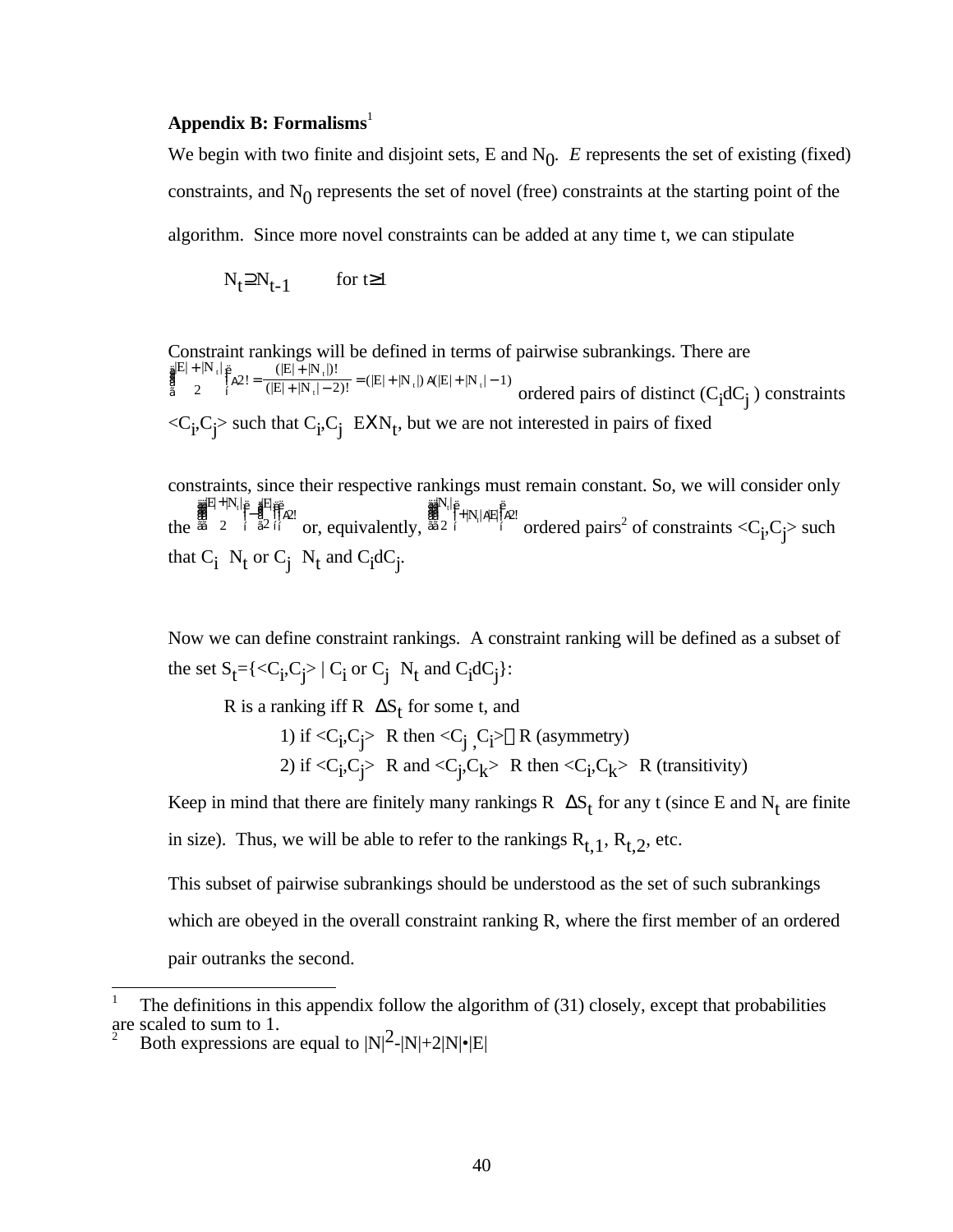For example, an overall ranking R

$$
c_i >> ... >> c_1 >> ... >> c_j >> ... >> c_2 >> ... >> c_k
$$

would obey the pairwise subranking  $C_1 \rightarrow C_2$ , and so  $\langle C_1, C_2 \rangle$  R. Thus, the constraint ranking

1>>A>>2>>3>>B>>4>>C

where A,B, and C are free constraints and 1,2,3,4 are fixed, can be represented as

$$
{<}1, A>, <1, B>, <1, C>, , , , , , <2, B>, <2, C>, <3, B>, <3, C>, , , <4, C>}
$$

Working from the intuitive idea of constraint rankings, there are

$$
\mathop{\mathop{\rm d}\nolimits}_a^{{\rm i}\!|\!|{N_t}|+|E|}\mathop{\mathop{\rm f}\nolimits}_i^{{\rm i}}\!\!|{\rm A}{\rm N_t}|! = \frac{{\rm d}{\rm N_t}|+|E|\mathop{\rm e}\nolimits!}{|E|\mathop{\rm i}\nolimits\!|{\rm A}{\rm N_t}|!}\, {\rm A}{\rm N_t}|! \!=\! \frac{{\rm d}{\rm N_t}|+|E|\mathop{\rm e}\nolimits!}{|E|!}
$$

possible rankings R for any time t.

That is, out of the total number of positions for available for constraints  $(E+N_t)$ , choose the positions that will be occupied by free constraints. For each such selection of positions, there are then  $N_t!$  possible permutations of the free constraints.

Before going further, let us reassure ourselves that for any  $t \in I$ ,  $\{R | R$  is a ranking and R  $\Delta S_t$  }Γ{R| R is a ranking and R  $\Delta S_{t-1}$ }. That is, that the set of rankings at time t is a superset of the set of rankings at time t-1. For exposition, let's call those two sets A and B respectively:

(To show: if  $R$  B then  $R$  A) We know, by definition of a Ranking, that if R B 1) R  $\Delta S_{t-1} = \{ \langle C_i, C_j \rangle \mid C_i \text{ or } C_j \text{ } N_{t-1} \text{ and } C_i \text{d}C_j \}$ 2) if  $\langle C_i, C_j \rangle$  R then  $\langle C_j, C_i \rangle \otimes R$  (asymmetry)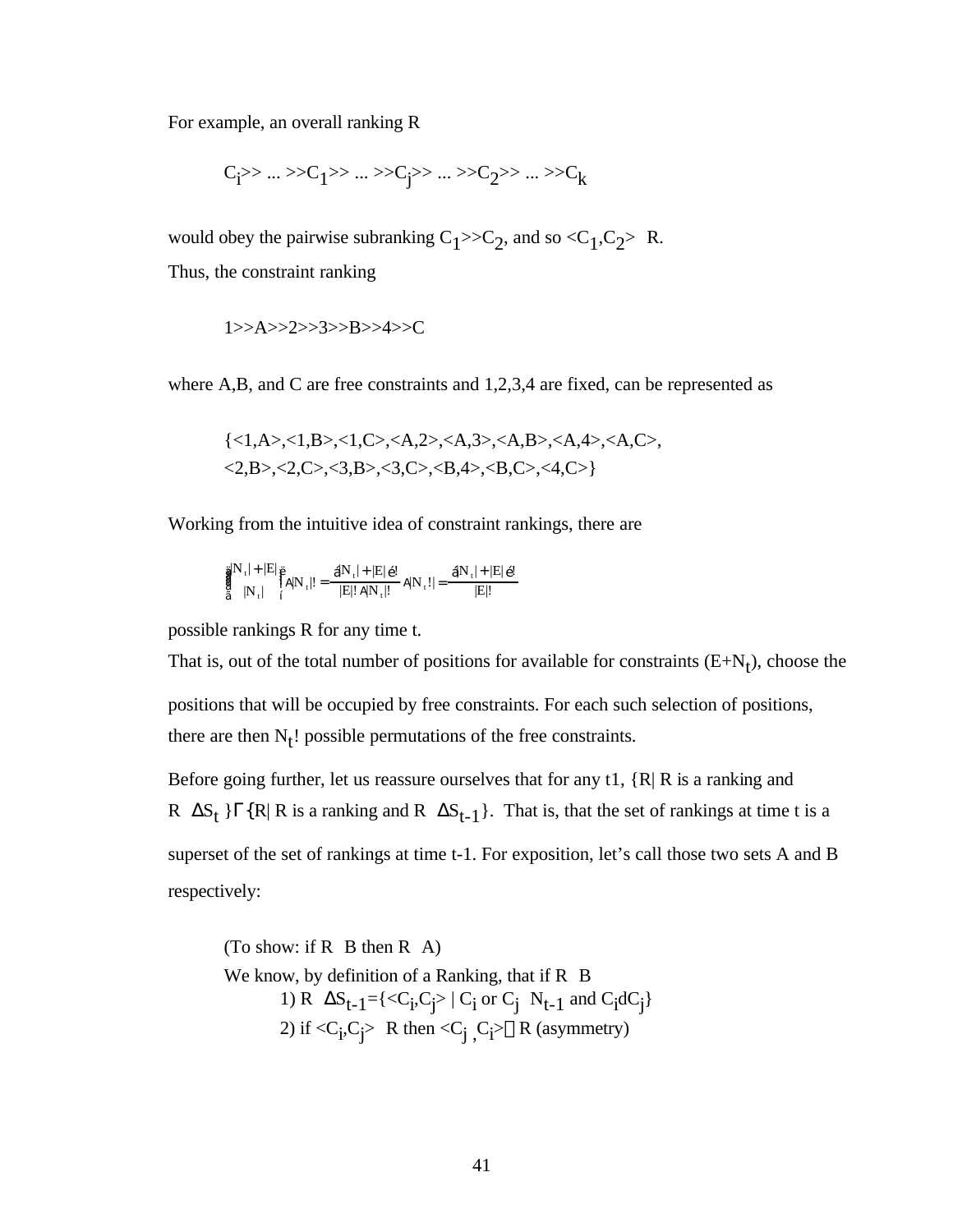3) if  $\langle C_i, C_j \rangle$  R and  $\langle C_j, C_k \rangle$  R then  $\langle C_i, C_k \rangle$  R (transitivity) Since  $N_t \Gamma N_{t-1}$  for t 1, if C  $\,$  i  $\,N_{t-1}$  then C<sub>1</sub>  $\,N_t$  and if  $\,C_j \,N_{t-1}$  then  $C_j \,N_t$  so if  $C_i$ or  $C_j$   $N_{t-1}$  then  $C_i$  or  $C_j$   $N_t$ . This fact, combined with clauses (2) and (3) yields R A.

We can now recursively define the two-place *occur*(probability) function, which returns an occurrence value for any constraint  $R\Delta S_0$  at any time t 0.

occur(R,0)=
$$
\stackrel{1}{\stackrel{N}{\cancel{N}}}
$$
 if  $\{\langle C_i, C_j \rangle \mid R(C_j \mid N_0 \cap C_i \cap N_0) \}$   
occur(R,0)=0 otherwise

That is, we begin by evenly dividing a total of 1 among the  $|N_0|!$  rankings in which no fixed constraint (member of E) outranks any free constraint (member of  $N_0$ ). All other rankings are assigned the value 0.

For t>0, we must introduce another two-place function, *val* (value), defined for any pairwise subranking P  $S_t$ , at any time t 1, t  $\varphi$ .

$$
val(P,t) = \underset{P \circ R_i \circ S_{i-1}}{3} \text{occur}(R_i, t-1)
$$

Val assigns a value to every P, based on the occurrences of the rankings  $R\Delta S_t$  which

contain P.

Note that, for t-1=0, we have given by stipulation the values of the *occur* function for every ranking  $R\Delta S_0$ . So, we have also thus defined the *val* function for t= 1. *Occur* for t 1 will

depned on the value of *prob*, the probability function.

We will now define *prob* for t 1in terms of *val*:

First we define a function *rawprob* (raw probability), for t 1, t  $\phi$ . Let T<sub>t</sub> be the set of all rankings RΔS<sub>t</sub>

For any R  $T_t$ 

rawprob $(R, t) = 3 \text{ val}(P_i, t)$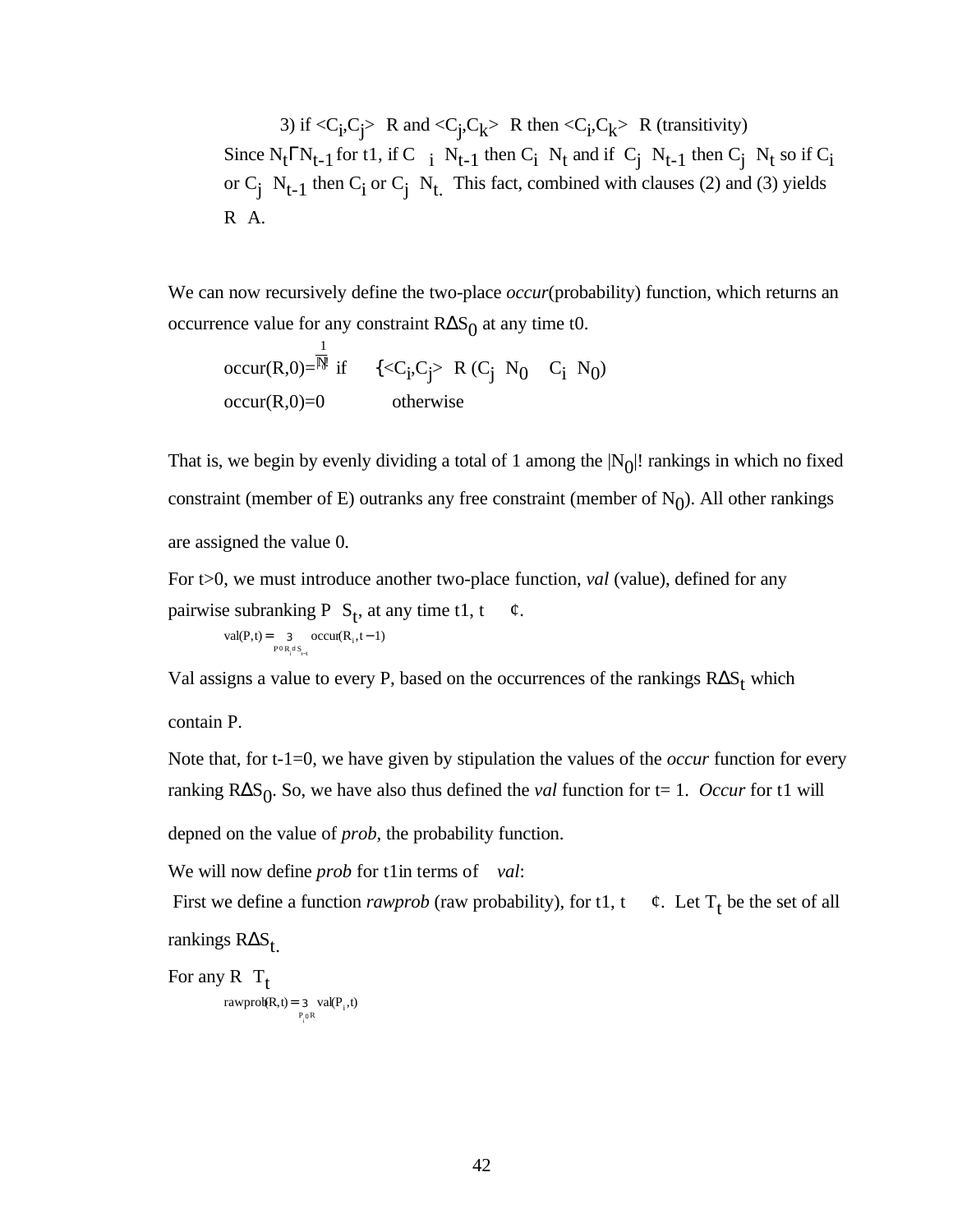*Rawprob* sums the values of the Ps that R obeys, and then *prob* divides the *rawprob* number by the sum of all *rawprobs* at that *t*, so that the probabilities will add up to 1.

For t 1, t  $\phi$  and for any R  $T_t$ 

$$
prob(R,t) = \frac{rawpro(R,t)}{3-rawpro(R_1,t)}
$$

Thus, *prob* is defined for any positive integer time *t.*

*Occur* for t 1 depends on *prob*, but not deterministically. Suppose that there is a function *rand*(t), which returns a random number in the interval  $(0, 1]$  for any time t. Then

$$
\begin{array}{c}\n\frac{1}{3 \text{ occur}(R_{t,n}, t+1) = \text{occur}(R_{t,n}, t) + \frac{3 \text{ occ}(R, t)}{3}} \text{ if } \\
\frac{1}{3} \text{ prob}(R_{t,i}) < \text{ rand}(t) \# \text{ prob}(R_{t,n}) \\
\text{occur}(R_{t,n}, t) \text{ otherwise}\n\end{array}
$$

That is, the occurrence value of a given ranking is incremented iff that ranking was 'chosen' at the previous t, by having rand(t) fall within the interval assigned to that ranking, based on its probability value.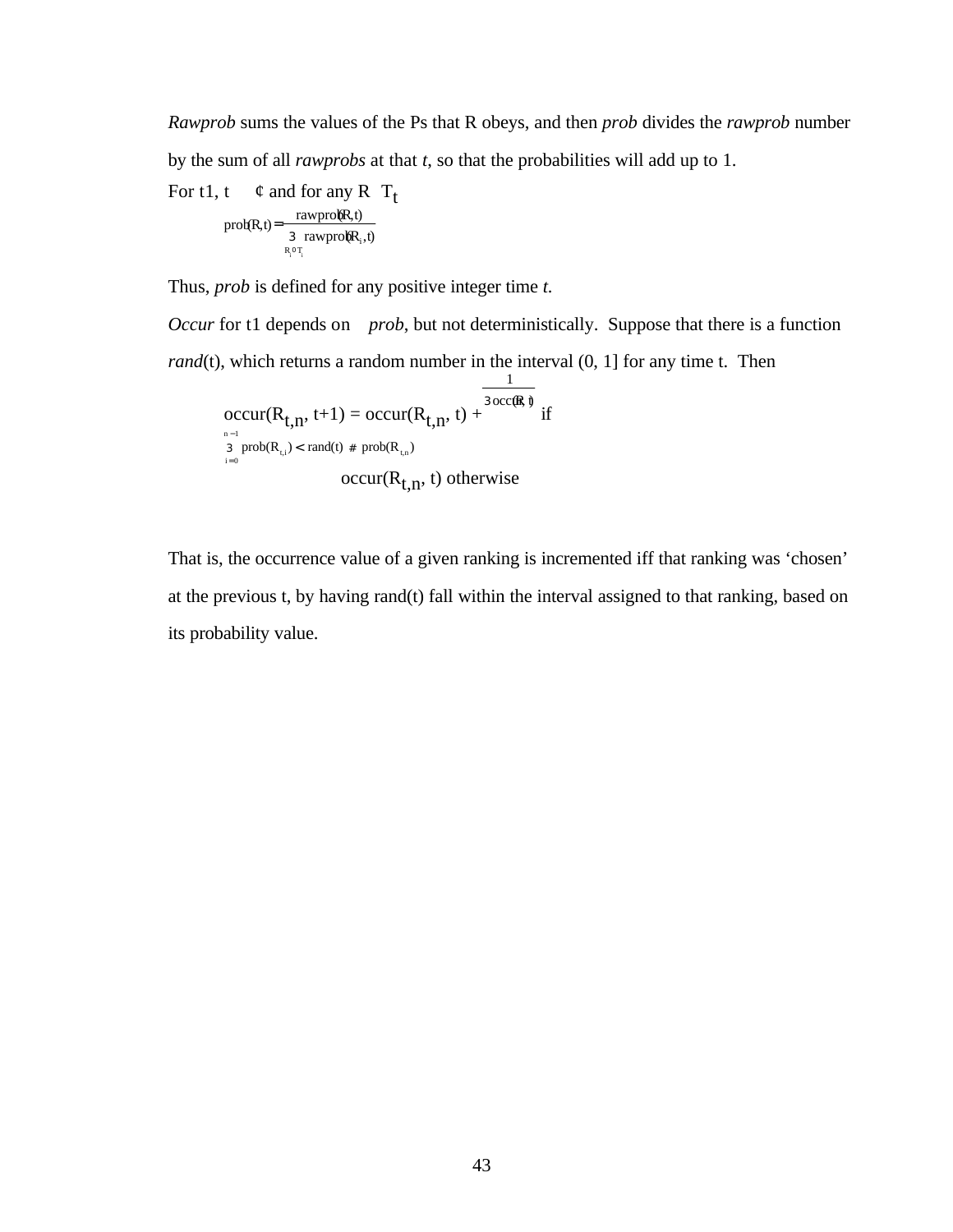### **References**

- Benua, Laura (1995) "Identity effects in Morphological Truncation" in J. Beckman, S. Urbanczyk & L. Walsh, eds., *University of massachusetts Occasional Papers in Linguistics* 18: Papers in Optimality Theory, Graduate Linguistic Student Association, Amherst, Mass.
- Crosswhite, Katherine (1995) "Base-Derivative Correspondence in Chamorro" UCLA MA thesis.
- Flemming, Edward (1995) "Auditory Representations in Phonology" UCLA PhD dissertation.
- French, Koleen Matsuda (1988) *Insights into Tagalog Reduplication, Infixation, and Stress from Nonlinear Phonology* SIL & University of Texas at Arlington, Arlington, Tex.
- Francisco, Juan R. (1973) "Sanskrit in the Philippine Languages" In Andrew B. Gonzalez, Teodoro Llamzon, and Fe Otanes, eds. *Readings in Philippine Linguistics* Linguistic Society of the Philippines, Manila.
- Gnanadesikan, Amalia E. (1995) "Markedness and Faithfulness Constraints in Child Phonology" ms., Rutgers University and Rutgers Optimality Archive.
- Grimes, Barbara F., ed. (1988). *Ethnologue: Languages of the World.* 11th edition. SIL, Dallas, Texas.
- Hayes, Bruce (1995) *Phonetically Driven Optimality Theoretic Phonology* UCLA proseminar.
- Hayes, Bruce and Margaret MacEachern (1995) "Folk Verse Form in English," ms., UCLA, submitted to *Language*.
- International Phonetic Association (1989) "Report on the 1989 Kiel Convention" *Journal*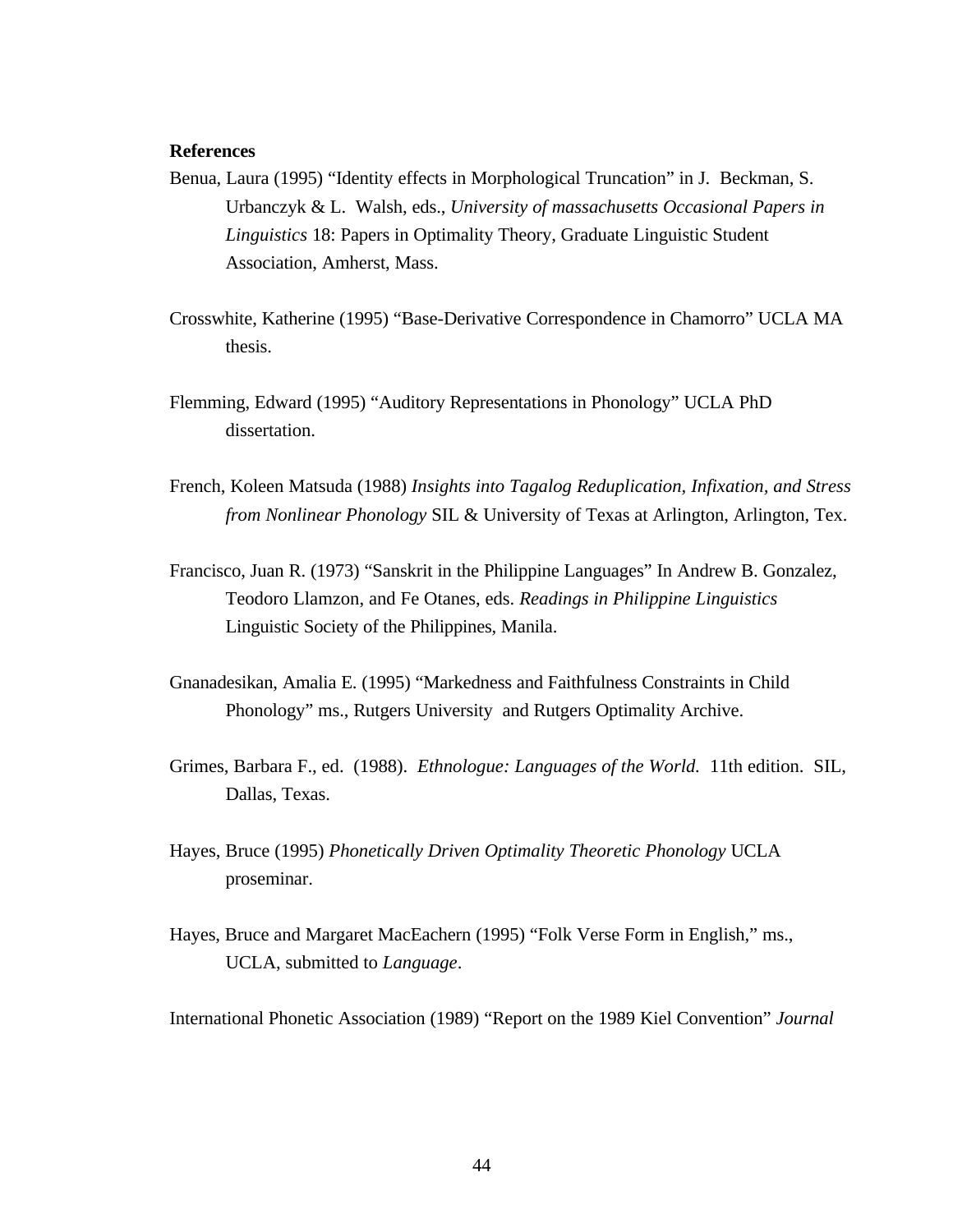*of the International Phonetic Association*, pp. 67-80.

- Jun, Jongho (1995) "Perceptual and Articulatory Factors in Place Assimilation: An Optimality Theoretic Approach." UCLA PhD dissertation.
- Manuel, Arsenio E. (1948) *Chinese Elements in the Tagalog Language* Filipiniana Publications, Manila.
- McCarthy, John J. and Alan Prince (1993) "Prosodic Morphology I," ms, University of Massachusetts, Amherst and Brandeis University.
- McCarthy, John J. and Alan Prince (1994) "The Emergence of the Unmarked: Optimality in Prosodic Morphology" ms., UMass, Amherst and Rutgers.
- McCarthy, John J. and Alan Prince (1995) "Faithfulness and Reduplicative Identity" In Jill Beckman, Laura Walsh Dickey & Suzanne Urbanczyk, eds. *University of Massachusetts Occasional Papers in Linguistics* 18. GLSA, Amherst, Mass, pp. 249-383.
- Mester, Armin (1996) "Correspondence, Compositionality, and Free Ranking" ms., UC Santa Cruz.
- Quilis, Antonio (1985) "A Comparison of the Phonemic Systems of Spanish and Tagalog" *Scientific and Humanistic Dimensions of Language: Festschrift for Robert Lado* Kurt R. Jankowsky, ed. Benjamins.
- Silverman, Daniel (1995) "Phasing and Recoverability." UCLA PhD dissertation
- Schachter, Paul and Fe Otanes (1972) *Tagalog Reference Grammar*: University of California Press, Berkeley.
- Soberano, Marinette (1992) student elicitation session, Lisa Travis, instructor, Natividad del Pilar, consultant, McGill University.